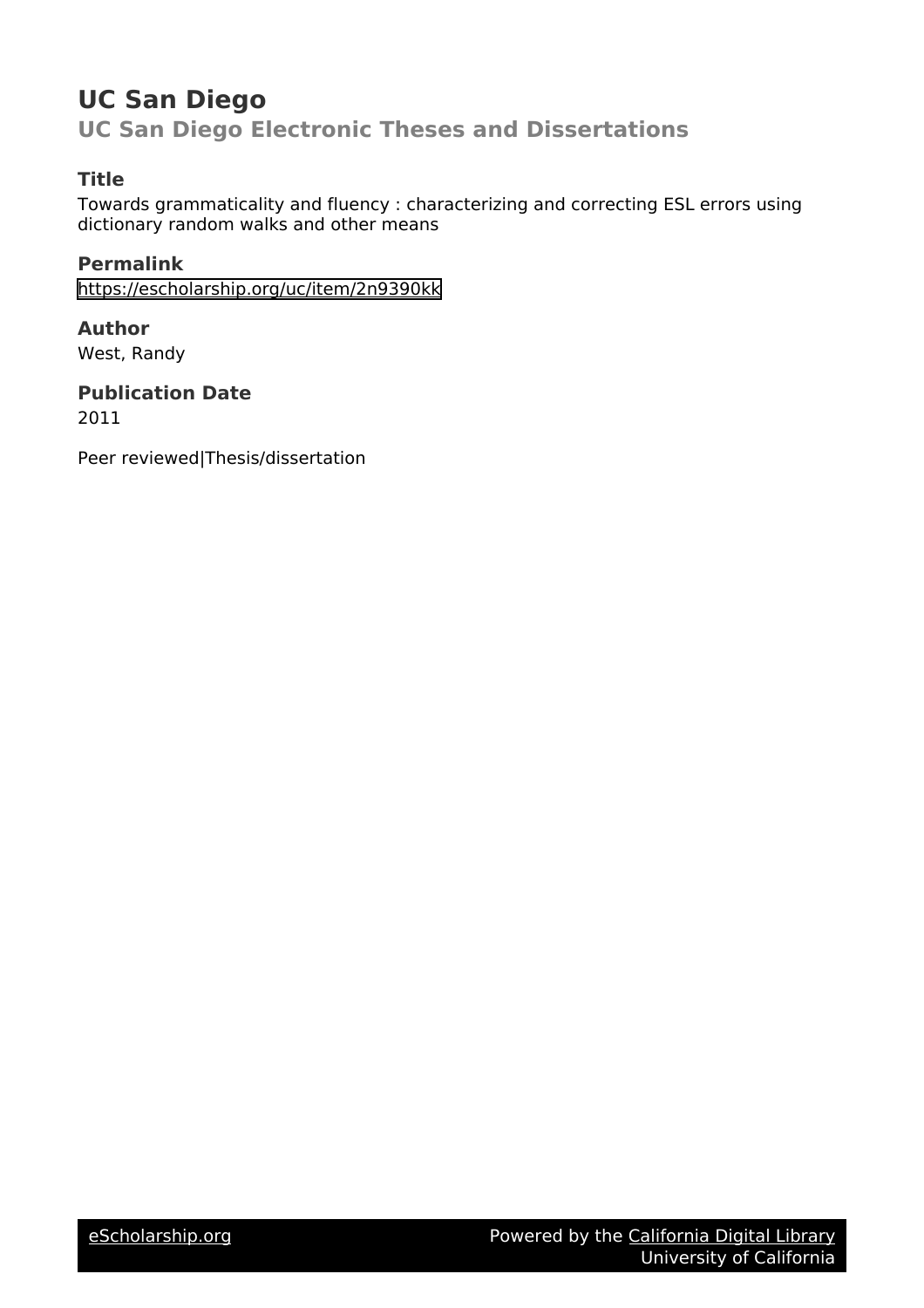### UNIVERSITY OF CALIFORNIA, SAN DIEGO

#### Towards Grammaticality and Fluency: Characterizing and Correcting ESL Errors Using Dictionary Random Walks and Other Means

A Thesis submitted in partial satisfaction of the requirements for the degree Master of Science

in

Computer Science

by

Randy West

Committee in charge:

Professor Roger Levy, Chair Professor Garrison Cottrell Professor Lawrence Saul

2011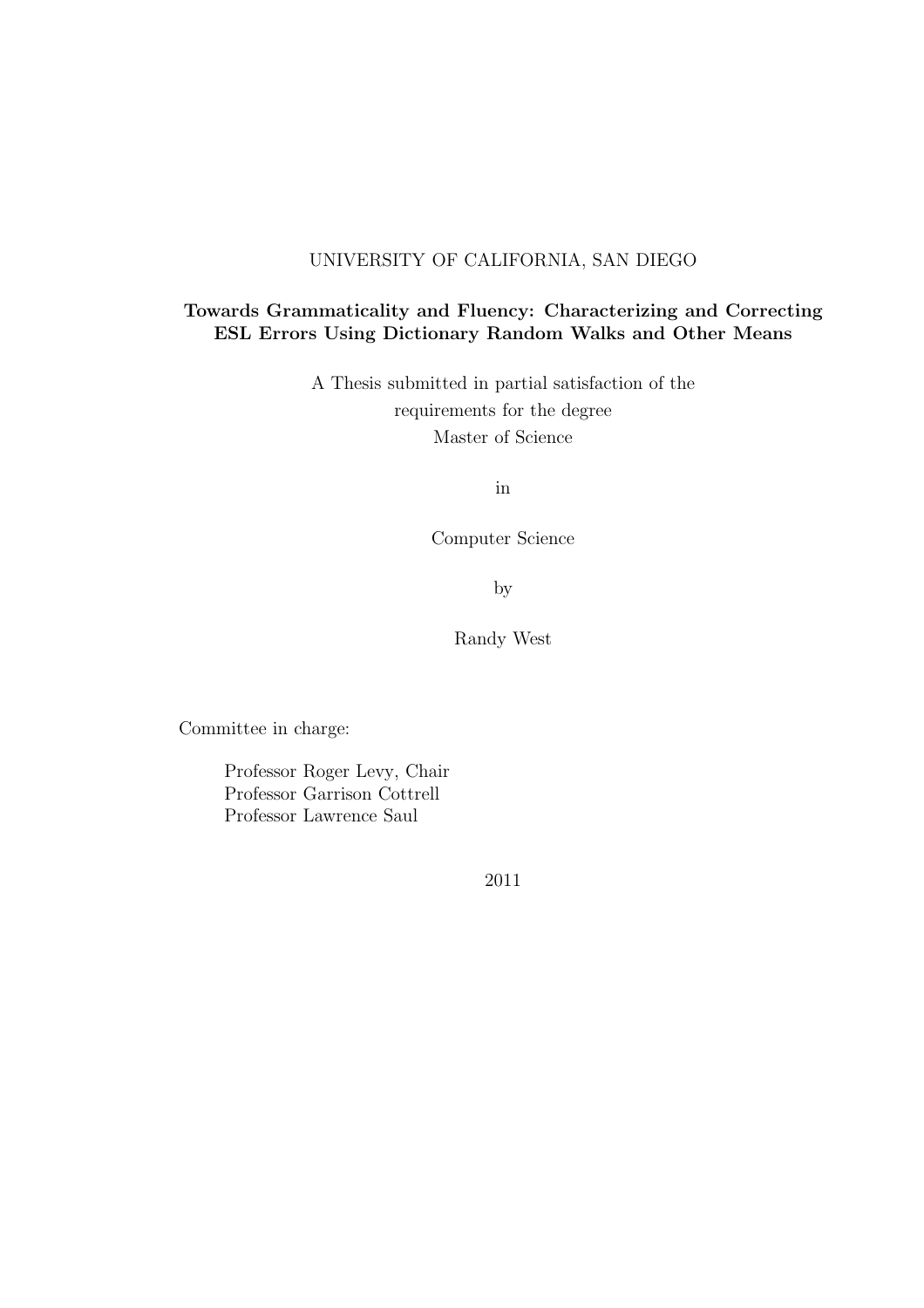Copyright Randy West, 2011 All rights reserved.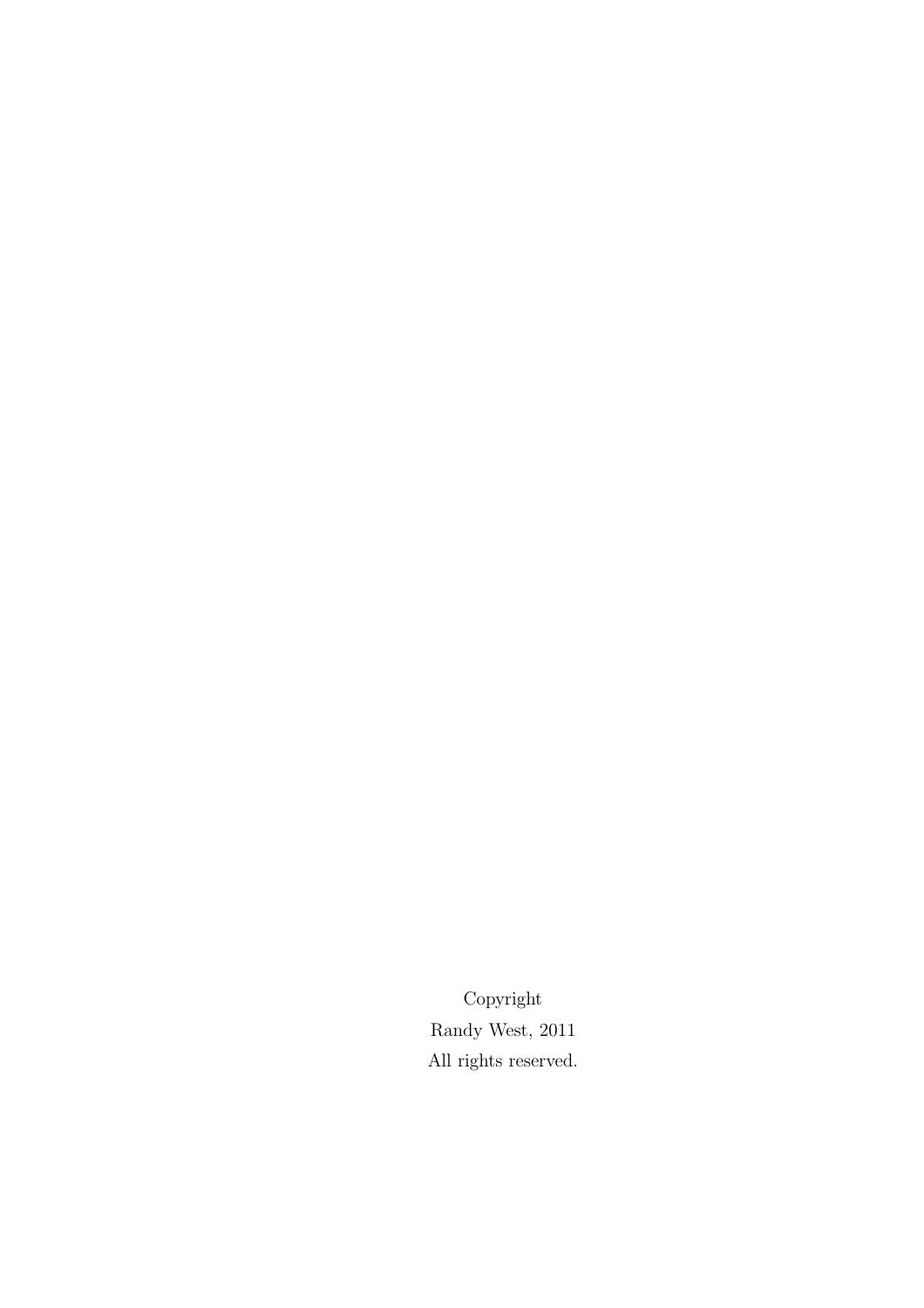The Thesis of Randy West is approved, and it is acceptable in quality and form for publication on microfilm and electronically:

Chair

University of California, San Diego

2011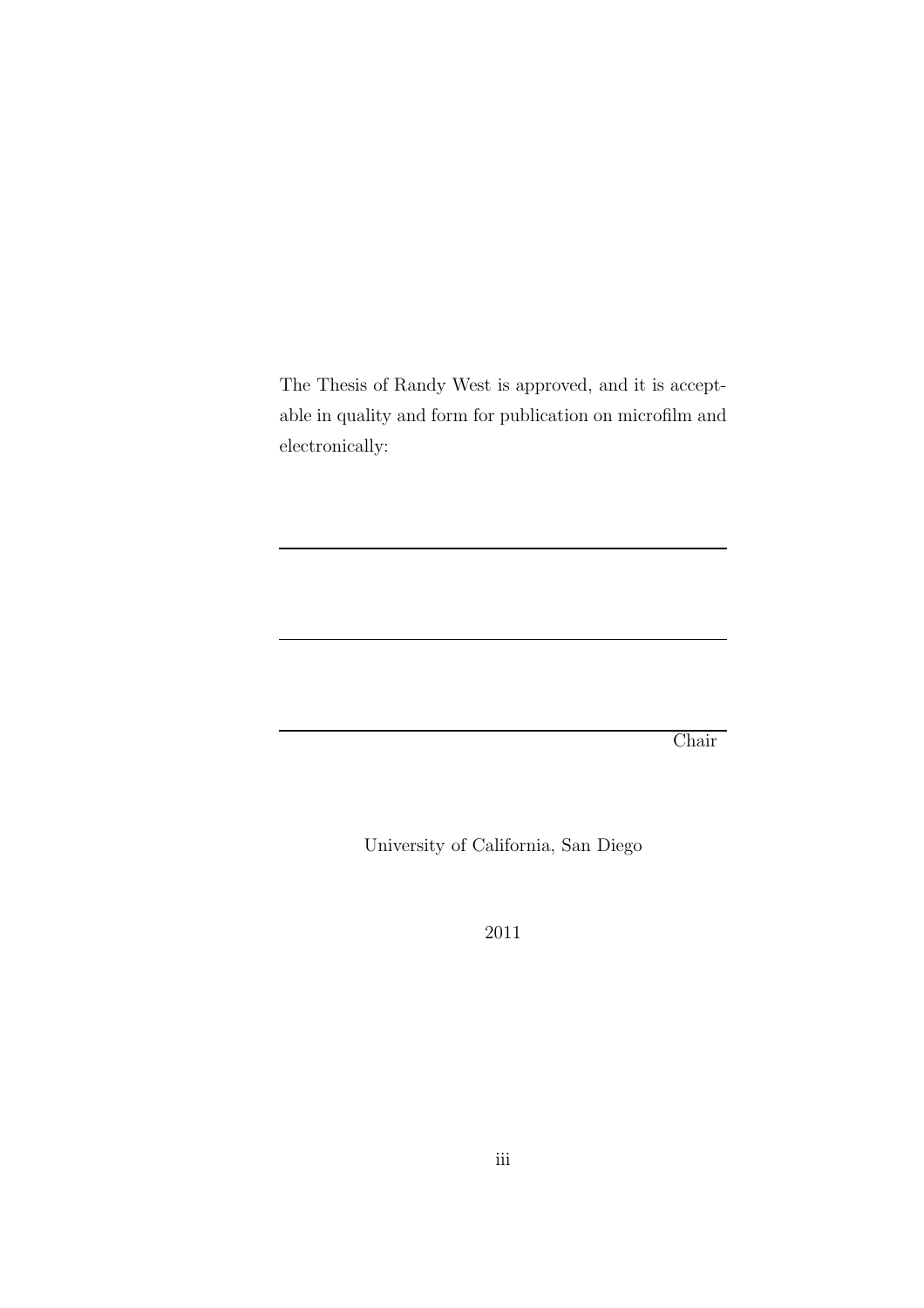## TABLE OF CONTENTS

|           | vi                                                                                                                                                                                                                                                                                                                                                                                                                                                                                                               |
|-----------|------------------------------------------------------------------------------------------------------------------------------------------------------------------------------------------------------------------------------------------------------------------------------------------------------------------------------------------------------------------------------------------------------------------------------------------------------------------------------------------------------------------|
|           | vii                                                                                                                                                                                                                                                                                                                                                                                                                                                                                                              |
|           |                                                                                                                                                                                                                                                                                                                                                                                                                                                                                                                  |
|           |                                                                                                                                                                                                                                                                                                                                                                                                                                                                                                                  |
|           | $\boldsymbol{\mathrm{X}}$                                                                                                                                                                                                                                                                                                                                                                                                                                                                                        |
| Chapter 1 | $\mathbf{1}$<br>3<br>1.1<br>1.2<br>$\overline{4}$                                                                                                                                                                                                                                                                                                                                                                                                                                                                |
| Chapter 2 | $\overline{5}$<br>$\overline{5}$<br>2.1<br>$\overline{7}$<br>Expectation Maximization<br>2.2<br>8<br>2.3<br>Weighted Finite-State Transducers and Semiring Parsing                                                                                                                                                                                                                                                                                                                                               |
| Chapter 3 | 12<br>12<br>3.1<br>12<br>Training, Development, and Evaluation Sets<br>3.1.1<br>13<br>English-Korean Dictionary<br>3.1.2<br>Language and Sentence Models<br>15<br>3.2<br>17<br>3.2.1<br>Sentence Models<br>18<br>3.3<br>18<br>3.3.1<br>19<br>3.3.2<br>Online EM Settings and Testing for Convergence<br>21<br>3.3.3<br>3.4<br>$Decoding \ldots \ldots \ldots \ldots \ldots \ldots \ldots \ldots \ldots \ldots$<br>22<br>Evaluation $\ldots \ldots \ldots \ldots \ldots \ldots \ldots \ldots \ldots$<br>3.5<br>22 |
| Chapter 4 | Noise Models<br>25<br>the contract of the contract of the contract of the contract of the contract of the contract of the contract of<br>Infinitive $\leftrightarrow$ Present Participle Model<br>25<br>4.1<br>4.1.1<br>25<br>26<br>4.1.2<br>26<br>4.1.3<br>28<br>4.2                                                                                                                                                                                                                                            |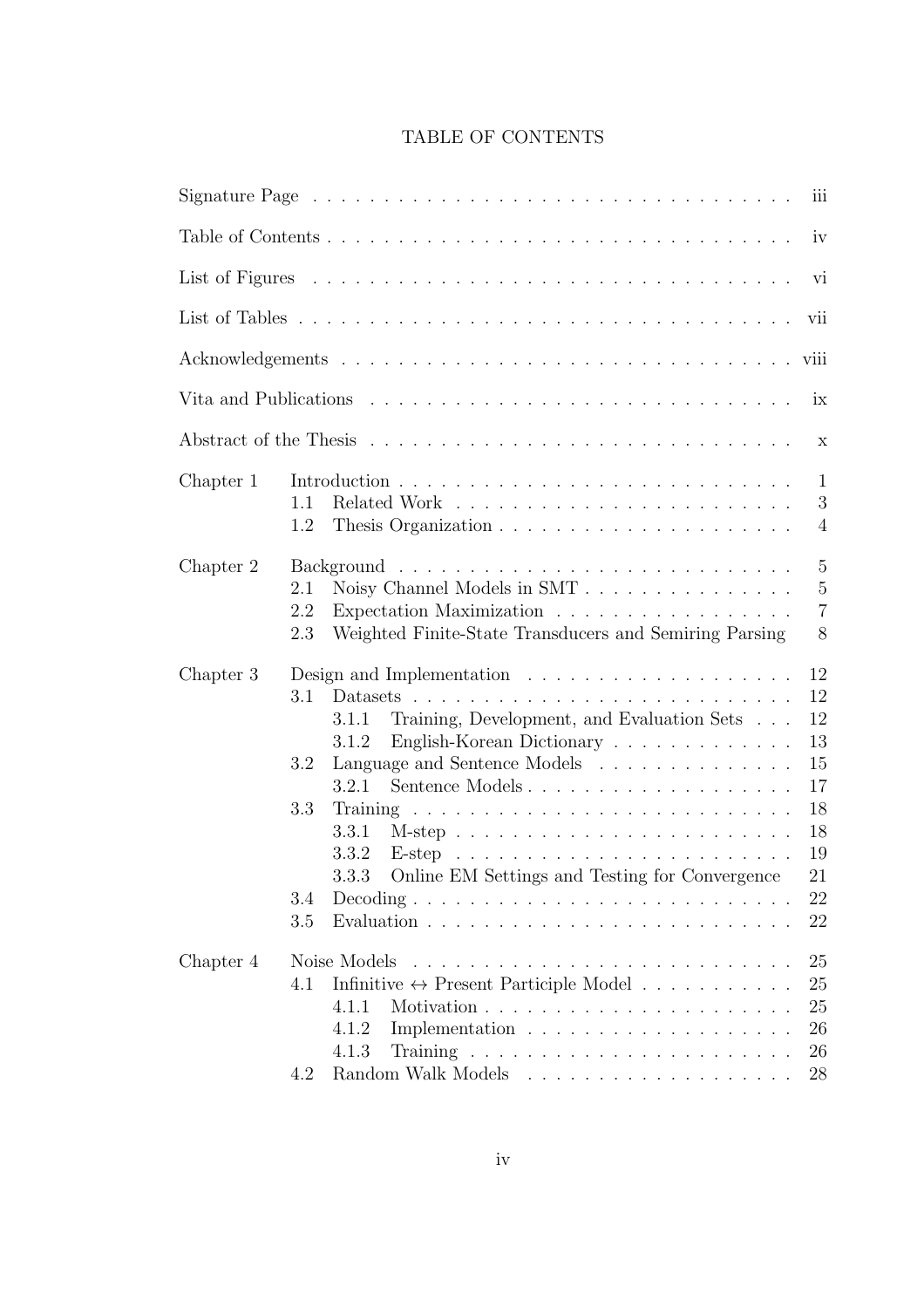|           | Implementation $\ldots \ldots \ldots \ldots \ldots \ldots \ldots 28$<br>4.2.1 |    |
|-----------|-------------------------------------------------------------------------------|----|
|           | Uniform Replacement Model 29<br>4.2.2                                         |    |
|           | Adding One-Way Word Frequency Sensitivity<br>4.2.3                            | 30 |
|           | Adding Two-Way Word Frequency Sensitivity<br>4.2.4                            | 32 |
|           | Constraining Random Walk Degree<br>4.2.5                                      | 34 |
| Chapter 5 |                                                                               | 36 |
|           | 5.1                                                                           | 37 |
|           | Infinitive $\leftrightarrow$ Present Participle Model<br>5.2                  | 38 |
|           | 5.3                                                                           | 43 |
|           | Uniform Replacement Model<br>5.3.1                                            | 46 |
|           | One-Way Word Frequency Sensitivity Model<br>5.3.2                             | 48 |
|           | Two-Way Word Frequency Sensitivity Model<br>5.3.3                             | 48 |
| Chapter 6 |                                                                               |    |
|           |                                                                               | 51 |
|           | Appendix B Amazon Mechanical Turk Judgment Task 53                            |    |
|           |                                                                               |    |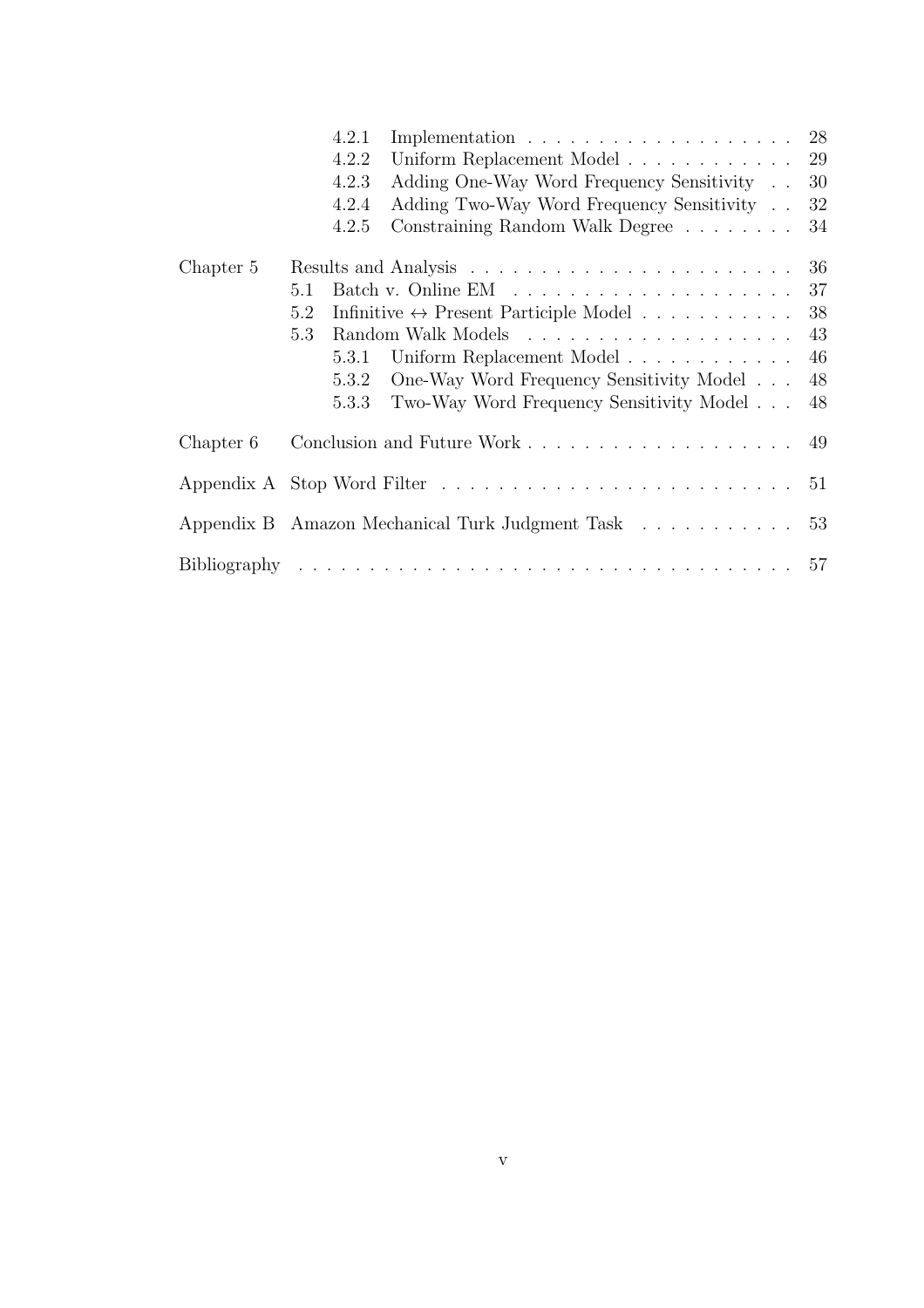## LIST OF FIGURES

|                                           | Figure 1.1: Example English-Korean dictionary graph for a subset of the<br>edges out of the English head, leader, and chief                                                 | $\overline{2}$ |
|-------------------------------------------|-----------------------------------------------------------------------------------------------------------------------------------------------------------------------------|----------------|
| Figure $2.1$ :                            | Two weighted finite-state transducers over the <i>tropical</i> semiring<br>and the result of the composition and $\epsilon$ -removal operations on                          | 11             |
| Figure 3.1:<br>Figure 3.2:                | An example language model for the sentence "see spot run."<br>Simplified depiction of the E-step for the sentence "the chief"<br>under one of our random walk noise models. | 17<br>21       |
| Figure $4.1$ :                            | A graphical representation of the to infinitive $\leftrightarrow$ present par-                                                                                              | 27             |
| Figure $4.2$ :                            | An example random walk transducer using a uniform walk prob-                                                                                                                | 29             |
| Figure $5.1$ :                            | Plots of parameter values for the inf_pp model over time for 50                                                                                                             | 38             |
| Figure $5.2$ :                            | Plot of parameter values for the rw_unif model over time for                                                                                                                | 39             |
| Figure 5.3:                               | Plots of parameter values for the rw_freq_unobs model over<br>time for 10 training iterations. $\ldots \ldots \ldots \ldots \ldots \ldots$                                  | 39             |
| Figure 5.4:                               | Plots of parameter values for the rw_freq_both model over time<br>for 10 training iterations. $\ldots \ldots \ldots \ldots \ldots \ldots \ldots$                            | 40             |
| Figure 5.5:<br>Figure 5.6:<br>Figure 5.7: | AMT Judgments: All random walk models.<br>Plot of $e^{\text{freq}(w')^{\alpha}}$ for a representative range of word frequencies                                             | 41<br>44       |
|                                           | using the values of $\alpha$ learned for rw_freq_unobs and rw_freq_both 47                                                                                                  |                |
|                                           |                                                                                                                                                                             |                |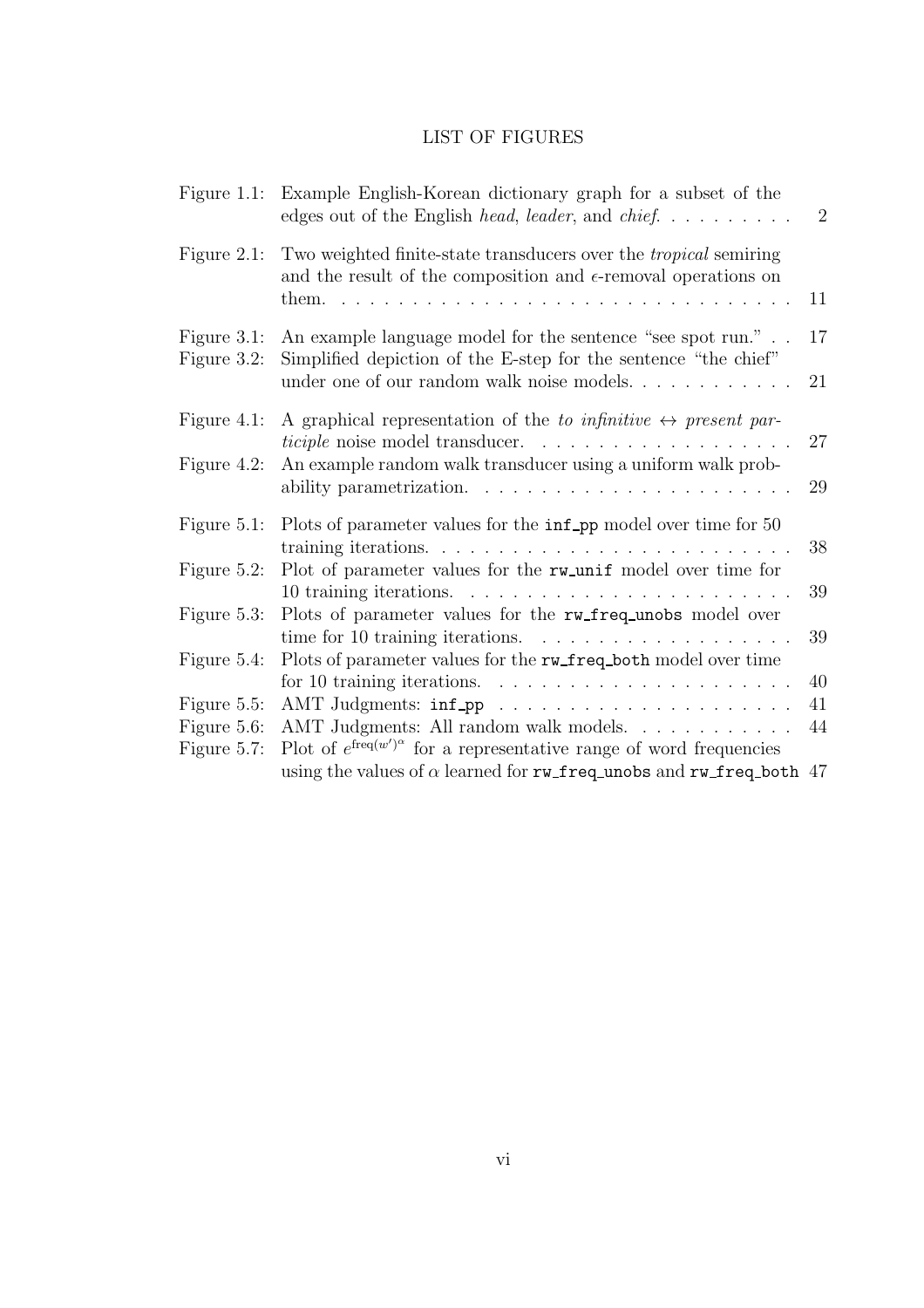## LIST OF TABLES

| Table 4.1: A summary of the types of errors corrected in our inf pp noise<br>model versus those corrected in the word form error model of                                                                              |  |
|------------------------------------------------------------------------------------------------------------------------------------------------------------------------------------------------------------------------|--|
| Table 5.1: Final parameter values after 50 iterations for $\inf_{P} p$ 38<br>Table 5.2: METEOR and BLEU scores for the $inf$ -pp model 41<br>Table 5.3: Final parameter values after 10 iterations for all random walk |  |
| Table 5.4: METEOR and BLEU scores for all random walk models 43                                                                                                                                                        |  |
| Table A.1: A list of stopwords used in filtering random walk candidates 52                                                                                                                                             |  |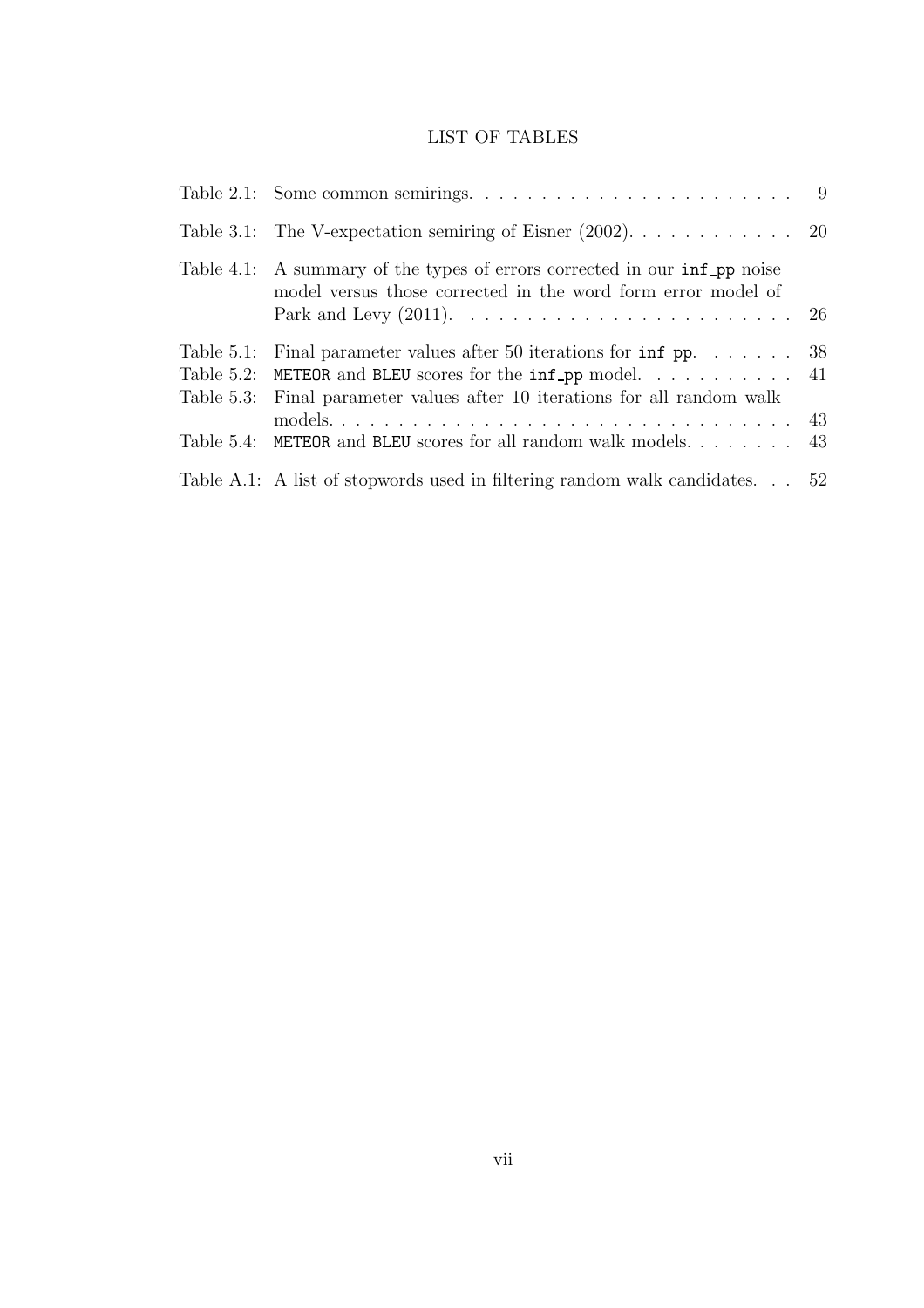#### ACKNOWLEDGEMENTS

First and foremost, I would like to thank my adviser Roger Levy and colleague Y. Albert Park for their invaluable mentorship and for giving me this project in the first place. I owe a debt of gratitude as well to my committee members Lawrence Saul and Gary Cottrell for taking the time to review my work, to Markus Dreyer for graciously allowing the use of his V-expectation semiring code, and to the San Diego Supercomputer Center for providing time on the DASH system.

Thanks also to my local San Diego coffee shop for hundreds of hours of internet usage for the price of hundreds of cups of coffee, and to Meredith for gracefully bearing all of the late nights and relentless work schedule.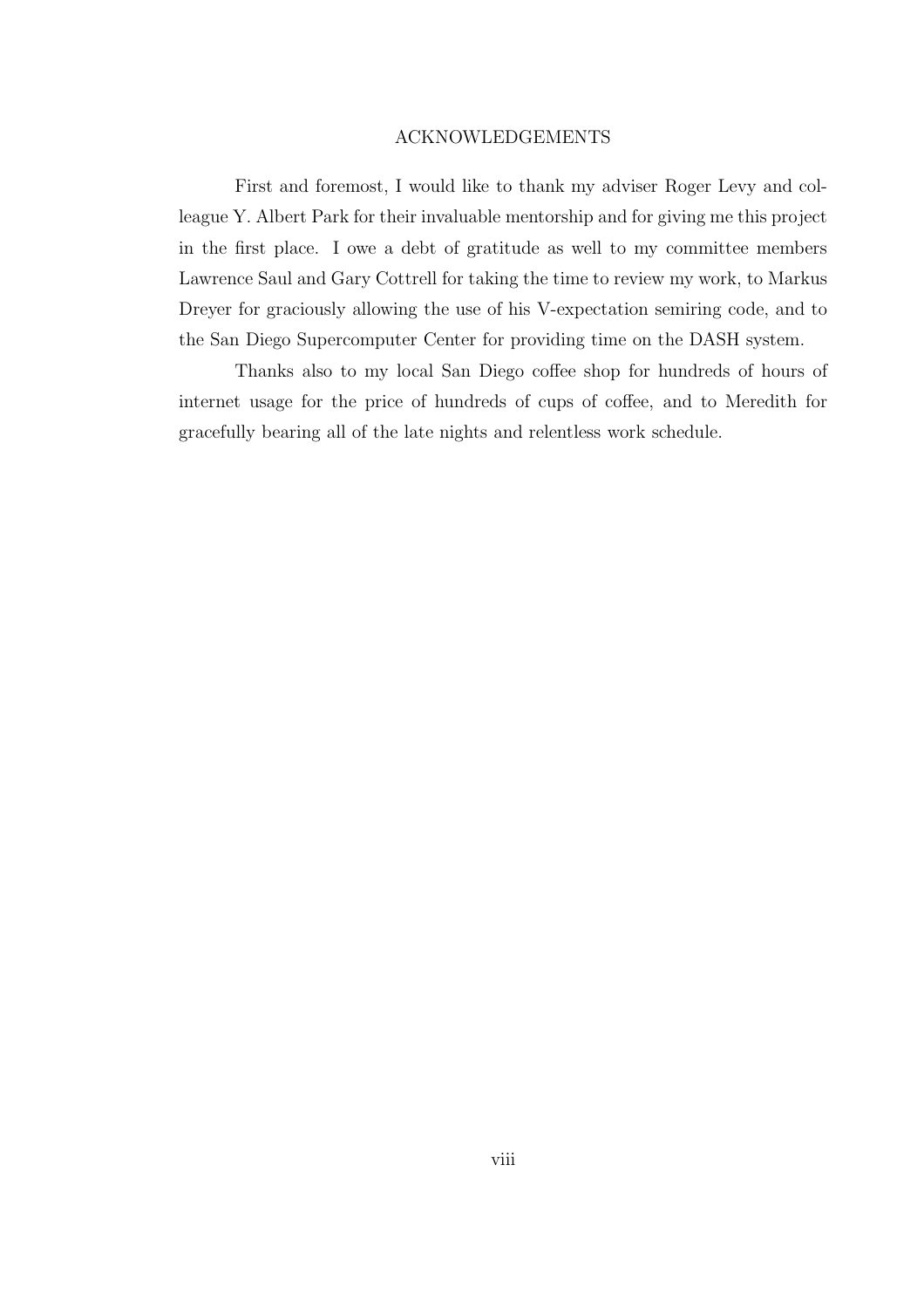#### VITA

| 2007 | Bachelor of Science in Computer Science with Honors in the<br>Major, University of California, Santa Cruz |  |  |  |  |
|------|-----------------------------------------------------------------------------------------------------------|--|--|--|--|
| 2011 | Master of Science in Computer Science, University of Cali-<br>fornia, San Diego                           |  |  |  |  |

#### PUBLICATIONS

Randy West, Y. Albert Park, and Roger Levy (2011). Bilingual Random Walk Models for Automated Grammar Correction of ESL Author-Produced Text. In Proceedings of the NAACL HLT 2011 Sixth Workshop on Innovative Use of NLP for Building Educational Applications, IUNLPBEA '11, Stroudsburg, PA, USA. Association for Computational Linguistics.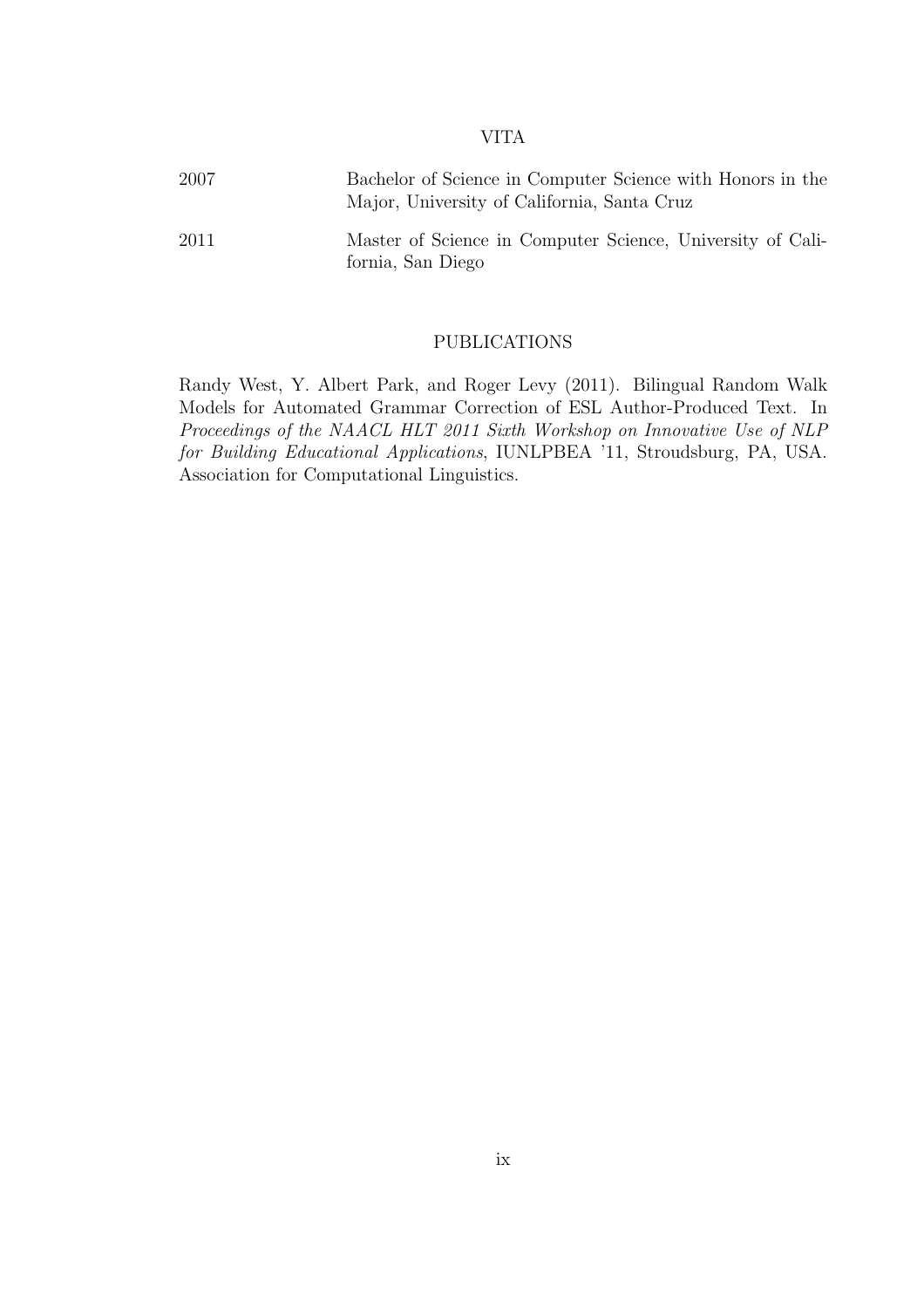#### ABSTRACT OF THE THESIS

#### Towards Grammaticality and Fluency: Characterizing and Correcting ESL Errors Using Dictionary Random Walks and Other Means

by

Randy West

Master of Science in Computer Science

University of California, San Diego, 2011

Professor Roger Levy, Chair

We present two novel classes of noisy channel models to address verb infinitive/present participle confusion and word choice production errors in text produced by English as a second language (ESL) authors in an extension of Park and Levy (2011). In our word choice model, which is the primary contribution of this work, we model the English word choices made by ESL authors as a random walk across an undirected bipartite dictionary graph composed of edges between English words and associated words in the author's native language. We use cascades of weighted finite-state transducers (wFSTs) to model language model priors, verb form confusion and random walk-induced noise, and observed sentences, and expectation maximization (EM) to learn model parameters. Additionally, we ex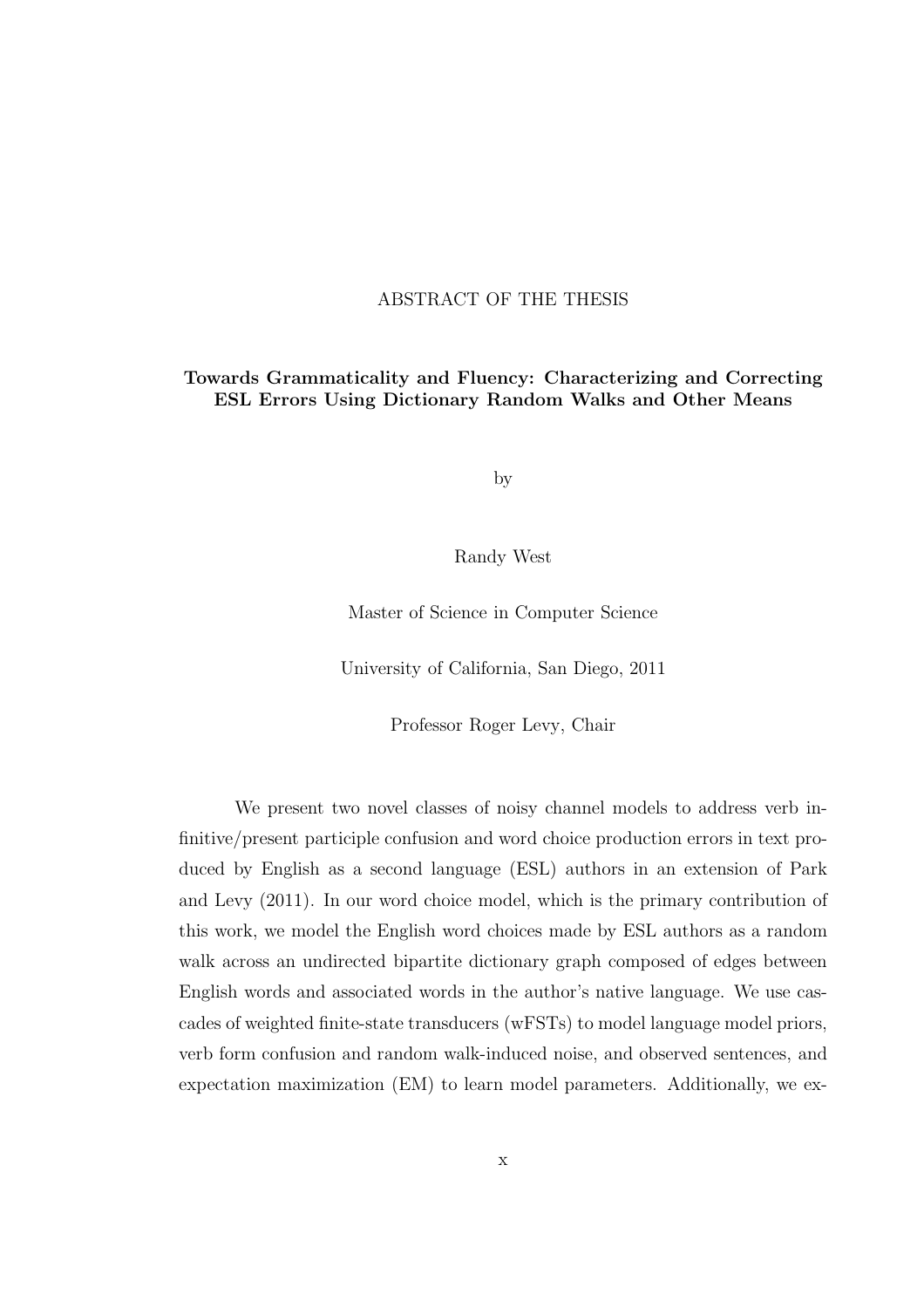plore the use of online EM for model training. We show that such models can make intelligent verb form and dictionary-based word substitutions to improve grammaticality and fluency in an unsupervised setting.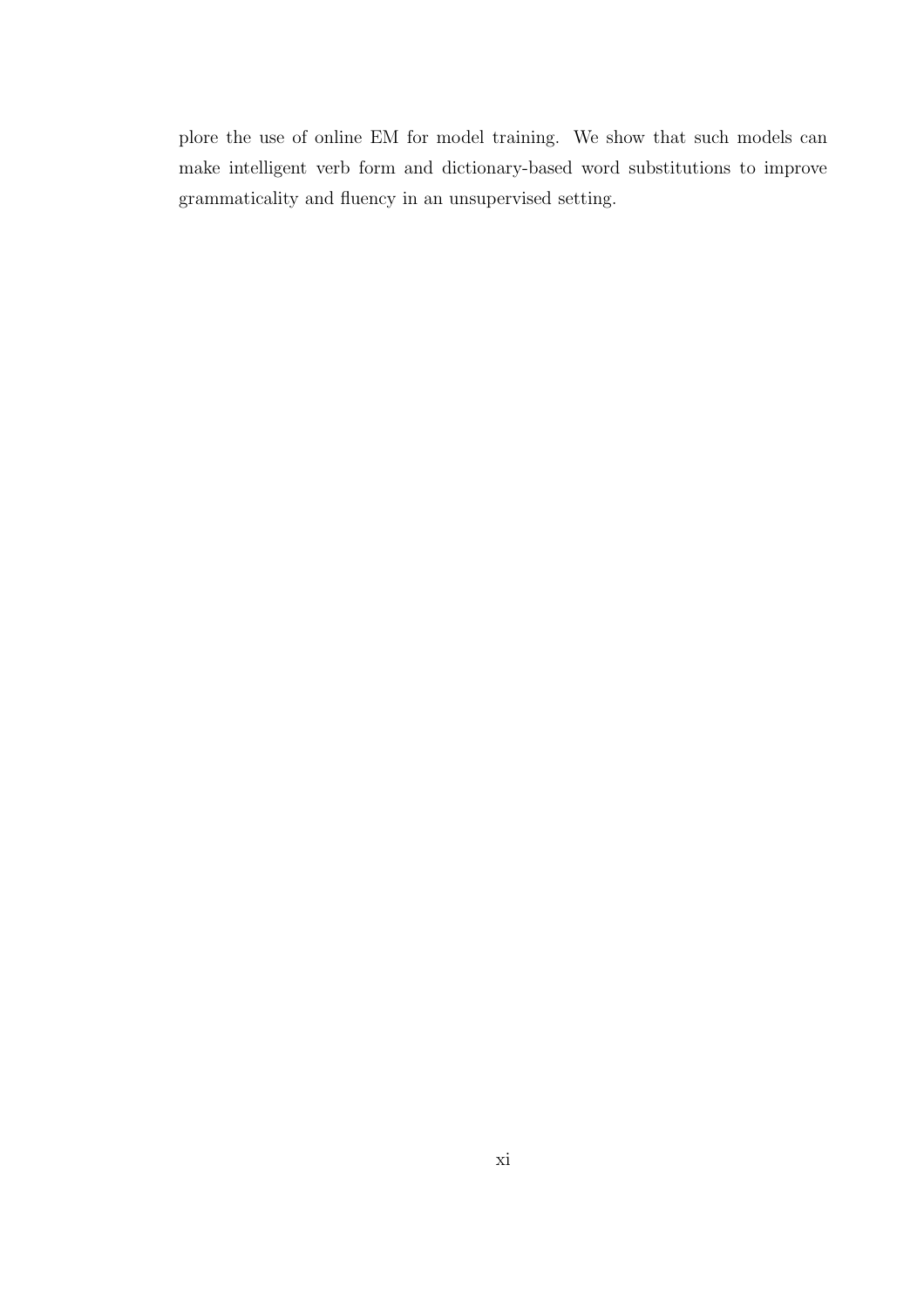# Chapter 1

## Introduction

How do language learners make word choices as they compose text in a language in which they are not fluent? Anyone who has attempted to learn a foreign language can attest to spending a great deal of time leafing through the pages of a bilingual dictionary. However, dictionaries, especially those without a wealth of example sentences or accompanying word sense information, can often lead even the most scrupulous of language learners in the wrong direction. Consider an example: the English noun "head" has several senses, e.g. the physical head and the head of an organization. However, the Japanese atama can only mean the physical head or mind, and likewise shuchou, meaning "chief," can only map to the second sense of head. A native English speaker and Japanese learner faced with the choice of these two words and no additional explanation of which Japanese word corresponds to which sense is liable to make a mistake on the flip of a coin.

One could of course conceive of more subtle examples where the semantics of a set of choices are not so blatantly orthogonal. "Complete" and "entire" are synonyms, but they are not necessarily interchangeable. "Complete stranger" is a common two-word phrase, but "entire stranger" sounds completely strange, if not entirely ungrammatical, to the native English speaker, who will correct "entire" to "complete" in a surprisingly automatic fashion. Thus, correct word choice in nonnative language production is essential not only to the preservation of intended meaning, but also to fluent expression of the correct meaning.

We propose that word choice production errors on the part of the language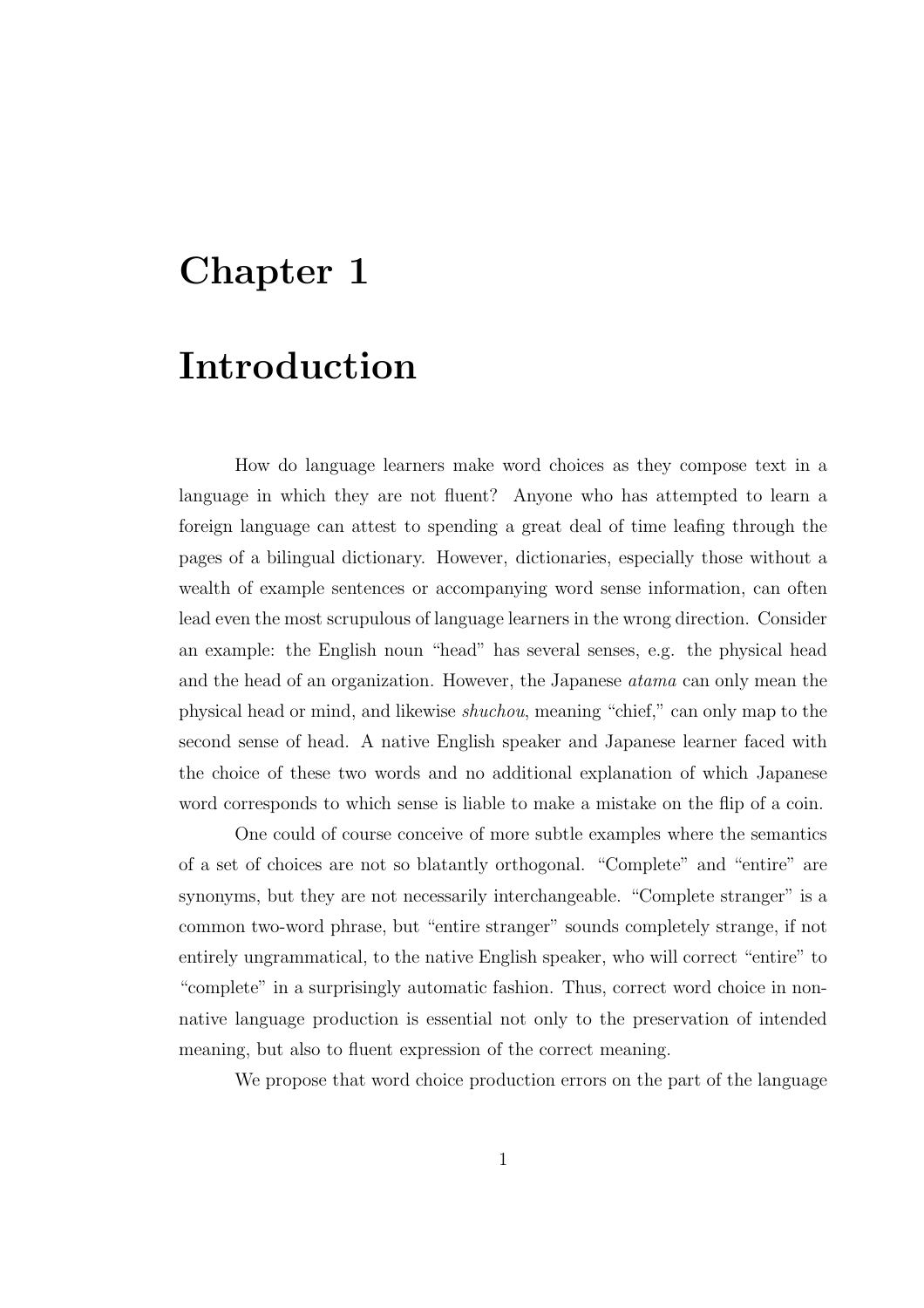learner can be modeled as follows. Given an observed word and an undirected bipartite graph with nodes representing words in one of two languages, i.e. English and the sentence author's native tongue, and edges between words in each language and their dictionary translation in the other (see Figure 1.1 for an example), there exists some function  $f \mapsto [0, 1]$  that defines the parameters of a random walk along graph edges, conditioned on the source word. By composing this graph with a language model prior such as an *n*-gram model or probabilistic contextfree grammar, we can "correct" an observed sentence by inferring the most likely unobserved sentence from which it originated.



Figure 1.1: Example English-Korean dictionary graph for a subset of the edges out of the English head, leader, and chief.

There are of course many other classes of production errors that ESL authors are wont to commit. Park and Levy (2011) address five such classes, namely spelling, article, preposition, word form, and word insertion errors. We seek in this thesis to extend their work to include generative models of verb infinitive/present participle confusion and the word choice production errors described previously. In addition, we extend their basic framework to employ online instead of batch expectation maximization for training and run a brief results comparison after Liang and Klein (2009).

As a motivational aside, the development of software to correct ESL text is valuable for both learning and communication. A language learner provided instant grammaticality feedback during self-study is less likely to fall into patterns of misuse, and the comprehension difficulties one may encounter when corresponding with non-native speakers would be ameliorated by an automated system to improve text fluency. Additionally, since machine-translated text is often ungrammatical,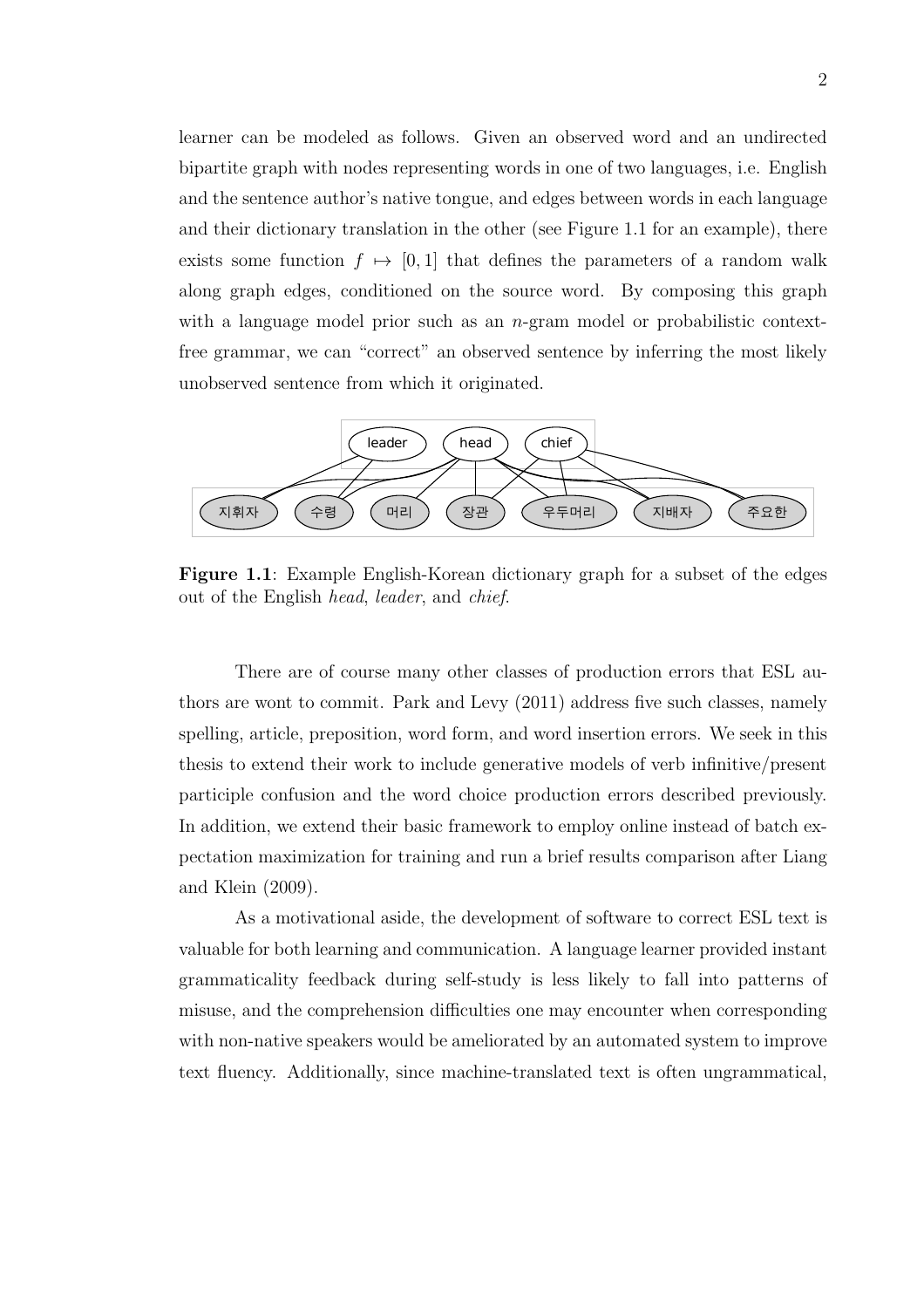automated grammar correction algorithms can be deployed as part of a machine translation system to improve the quality of output.

## 1.1 Related Work

The literature on automated grammar correction is mostly focused on rulebased methods and error identification rather than correction. However, there has been a recent outgrowth in the application of machine translation  $(MT)$  techniques to address the problem of single-language grammar correction. Park and Levy (2011) propose a noisy channel model for learning to correct various types of errors, including article and preposition errors, wordform errors, insertion errors and spelling mistakes, to which this thesis is an extension.

Brockett et al. (2006) use phrasal SMT techniques to identify and correct mass noun errors of ESL students with some success, but they correct no other production error classes to our knowledge.

Lee and Seneff (2006) learn a method to aid ESL students in language acquisition by reducing sentences to their canonical form, i.e. a lemmatized form devoid of articles, prepositions, and auxiliaries, and then building an over-specified lattice by reinserting all word inflections and removed word classes. They then score this lattice using a trigram model and PCFG. While this method has many advantages, it does not take into account the full context of the original sentence.

Kok and Brockett (2010) use random walks over bi- and multilingual graphs generated by aligning English sentences with translations in 10 other European languages to learn paraphrases, which they then evaluate in the context of the original sentence. While their approach shares many high-level similarities with our random walk model, both their task, paraphrasing correct sentences, and the details of their methodology are divergent from the present work.

Désilets and Hermet (2009) employ round-trip machine translation from L1 to L2 and back again to correct second language learner text by keeping track of the word alignments between translations. They operate on a very similar hypothesis to that of our random walk model, namely that language learners make overly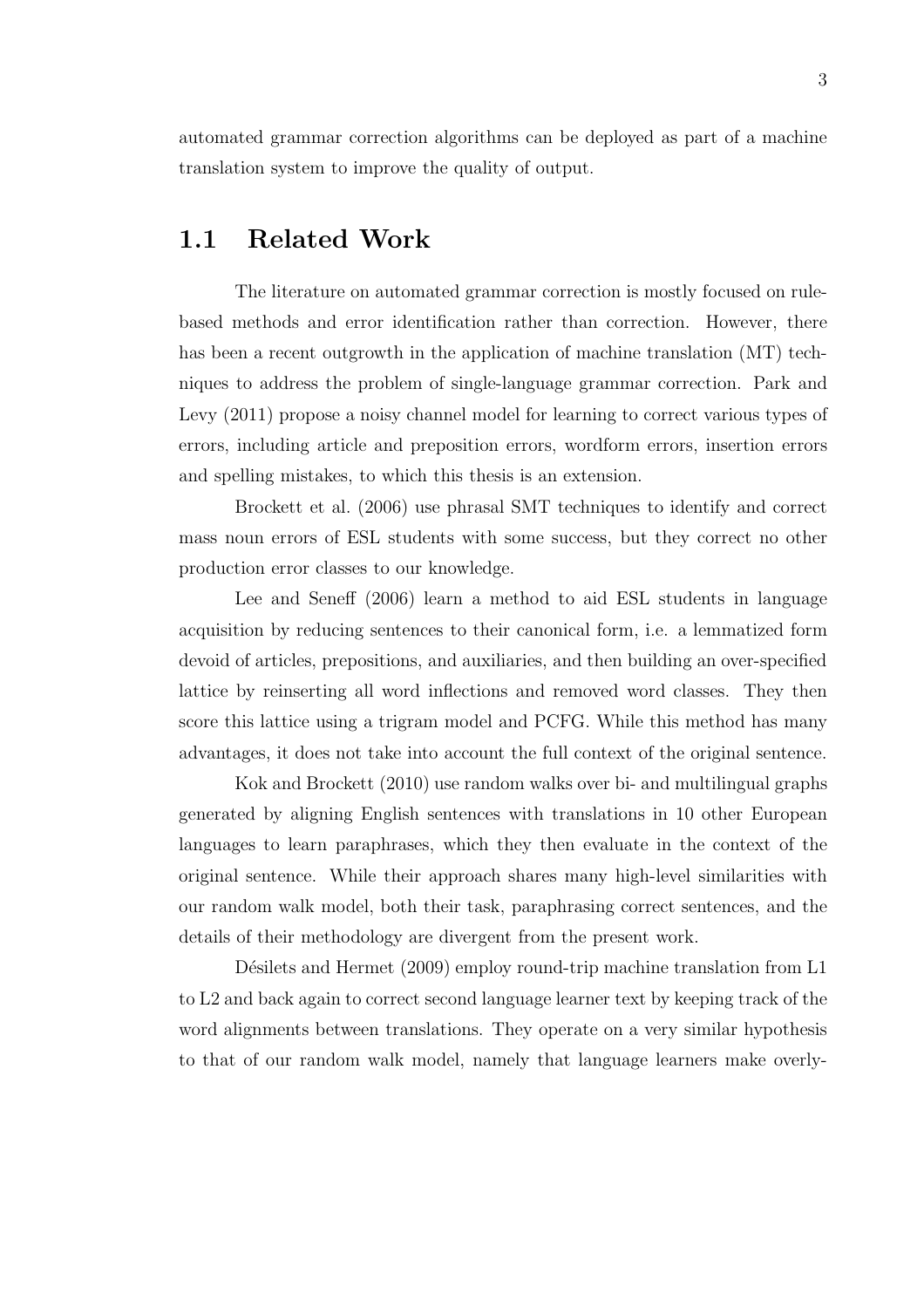literal translations when the produce text in their second language. However, they go about correcting these errors in a very different way than in the present work, which is novel to the best of our knowledge, and their technique of using error-annotated sentences for evaluation makes a comparison difficult.

## 1.2 Thesis Organization

The rest of this thesis is arranged as follows. In Chapter 2, we provide the reader with a crash course on the theory and mechanisms employed herein. In Chapter 3, we describe our datasets and the technical details of our software implementation and experimental methodology. In Chapter 4, we detail our noise models and the specifics of training each, and in Chapter 5, we present and analyze our models' results. Finally, we discuss several avenues for future work and conclude in Chapter 6.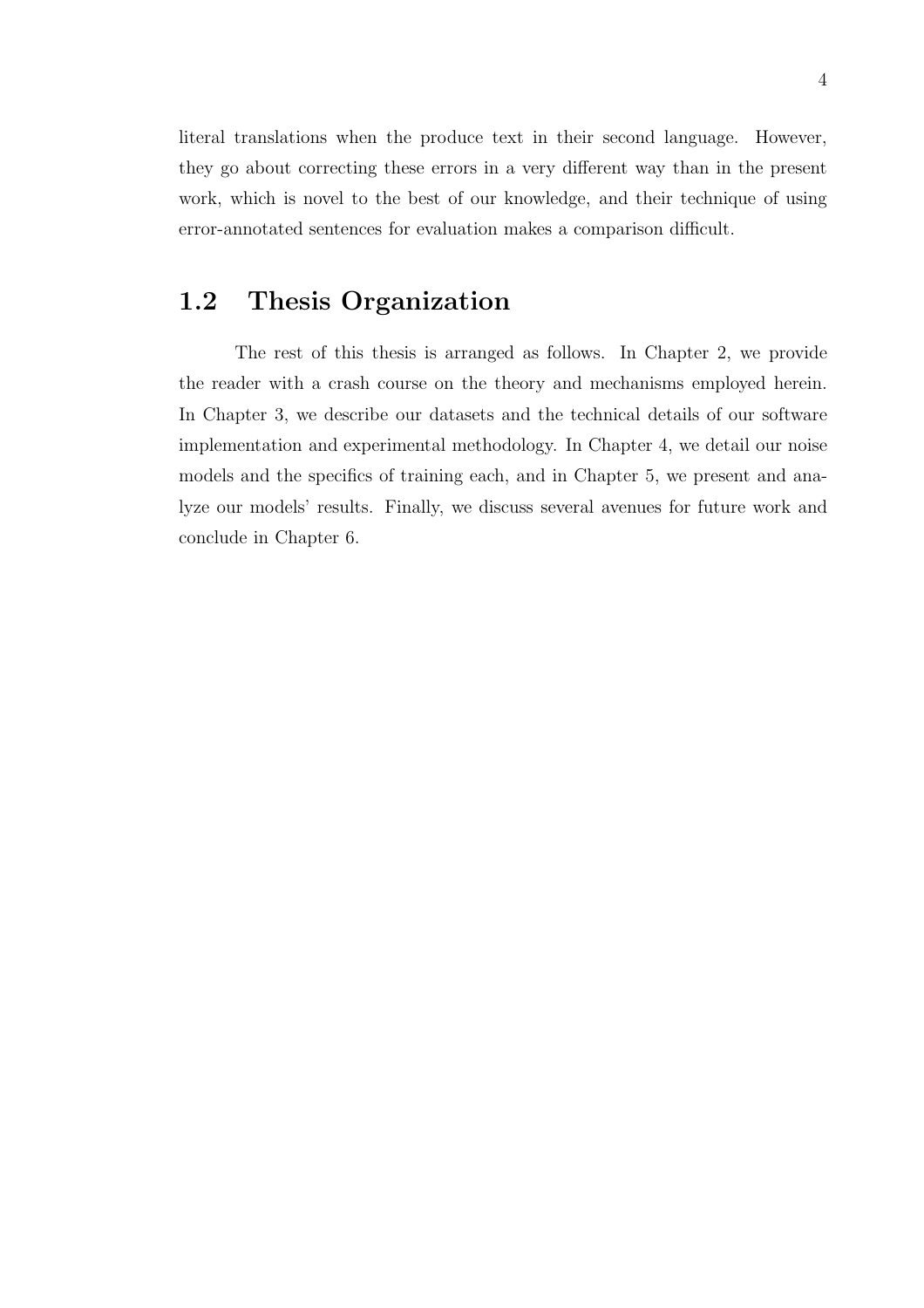# Chapter 2

# Background

In this chapter, we hope to provide readers with the background necessary to understand the proceeding chapters. In particular, we will provide a brief review of noisy channels (Shannon, 1948) as they apply to statistical machine translation (SMT) (Brown et al., 1993), the expectation maximization (EM) algorithm (Dempster et al., 1977), and weighted finite-state transducers (wFST), especially with regard to their parsing using semirings (Mohri, 2004; Goodman, 1999).

## 2.1 Noisy Channel Models in SMT

The fundamental problem of statistical machine translation is to determine the most likely translation given an observed sentence, i.e. to determine

$$
\hat{\boldsymbol{w}}' = \underset{\boldsymbol{w}'}{\operatorname{argmax}} \, \mathrm{p}(\boldsymbol{w}'|\boldsymbol{w}), \tag{2.1}
$$

where  $w$  is a vector of observed words and  $w'$  is an associated translation,  $\hat{w}'$  being the optimal such vector (Brown et al., 1993). Although the vast majority of the SMT literature focuses on translation between natural languages, grammar correction can similarly be viewed as a translation task from an erroneous "language" to a correct one (Park and Levy, 2011). In a naive implementation, sentences in L1 and L2 would simply be stored in a vast lookup table and associated with numbers indicating the likelihood of translating between them. Such a system would of course be infeasible in practice, both due to the impossibility of enumerating the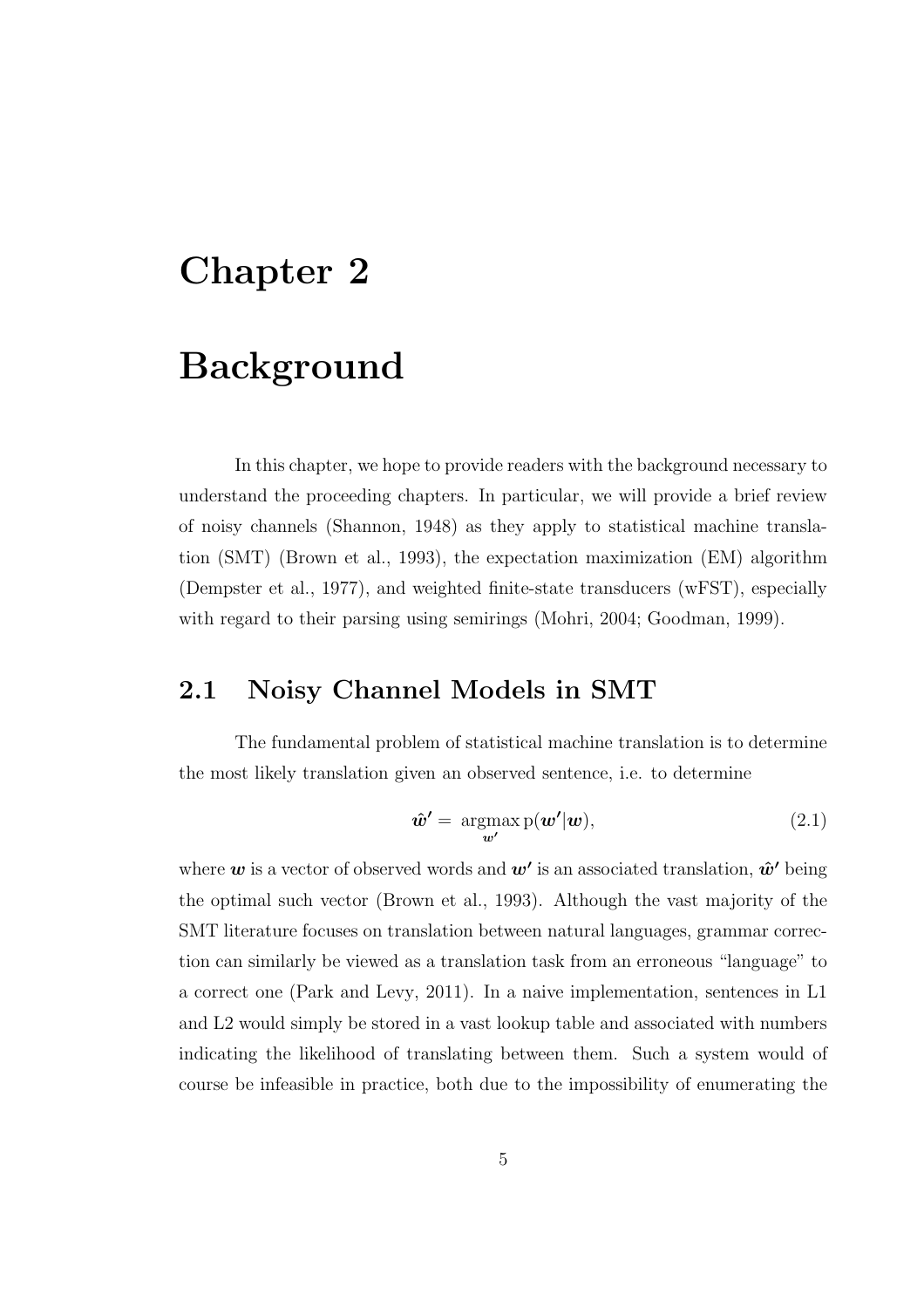infinite variety of valid sentences in each language and the impracticality of storing a weight for each such pair, but it serves as a useful starting point for thinking about the translation task from a computational perspective. As a next step, we wish to decompose Equation 2.1 into more manageable components, which we can accomplish using Bayes theorem, as in

$$
p(\boldsymbol{w}'|\boldsymbol{w}) = \frac{p(\boldsymbol{w}')p(\boldsymbol{w}|\boldsymbol{w}')}{p(\boldsymbol{w})}.
$$
\n(2.2)

The denominator in Equation 2.2 is unimportant in determining  $\arg\max_{w'}$ , and so we can drop it to arrive at the so-called Fundamental Equation of Machine Translation (Brown et al., 1993),

$$
\hat{\boldsymbol{w}}' = \underset{\boldsymbol{w}'}{\operatorname{argmax}} \, \mathrm{p}(\boldsymbol{w}') \, \mathrm{p}(\boldsymbol{w}|\boldsymbol{w}'). \tag{2.3}
$$

We have now broken Equation 2.1 into two logical parts, a prior belief about the validity of each translation  $w'$ , and the probability of  $w'$  given the observed sentence  $w$ . Together, these constitute a noisy channel model from information theory (Shannon, 1948). Information theorists employ such models to reconstruct signals subjected to noise during transmission, and we find that the grammar correction task fits neatly into this paradigm. More concretely, we take the view that the prelanguage or native language production of a sentence is subjected to some noise process that perturbs the sentence author's intended form and/or meaning during translation and outputs the observed sentence  $w$ . Our task, then, is to recover the intended sentence  $w'$ , and we do so by choosing the most probable such sentence according to a formulation that considers the stand-alone probability of producing each possible correction in conjunction with the probability of the original sentence having been perturbed to  $w'$ . The former probability is formalized in a language model learned from a large corpus of text, e.g. an n-gram model or probabilistic context-free grammar (PCFG), and the latter in a noise process which may be hard-coded by experts, learned from training data, or some combination of the two.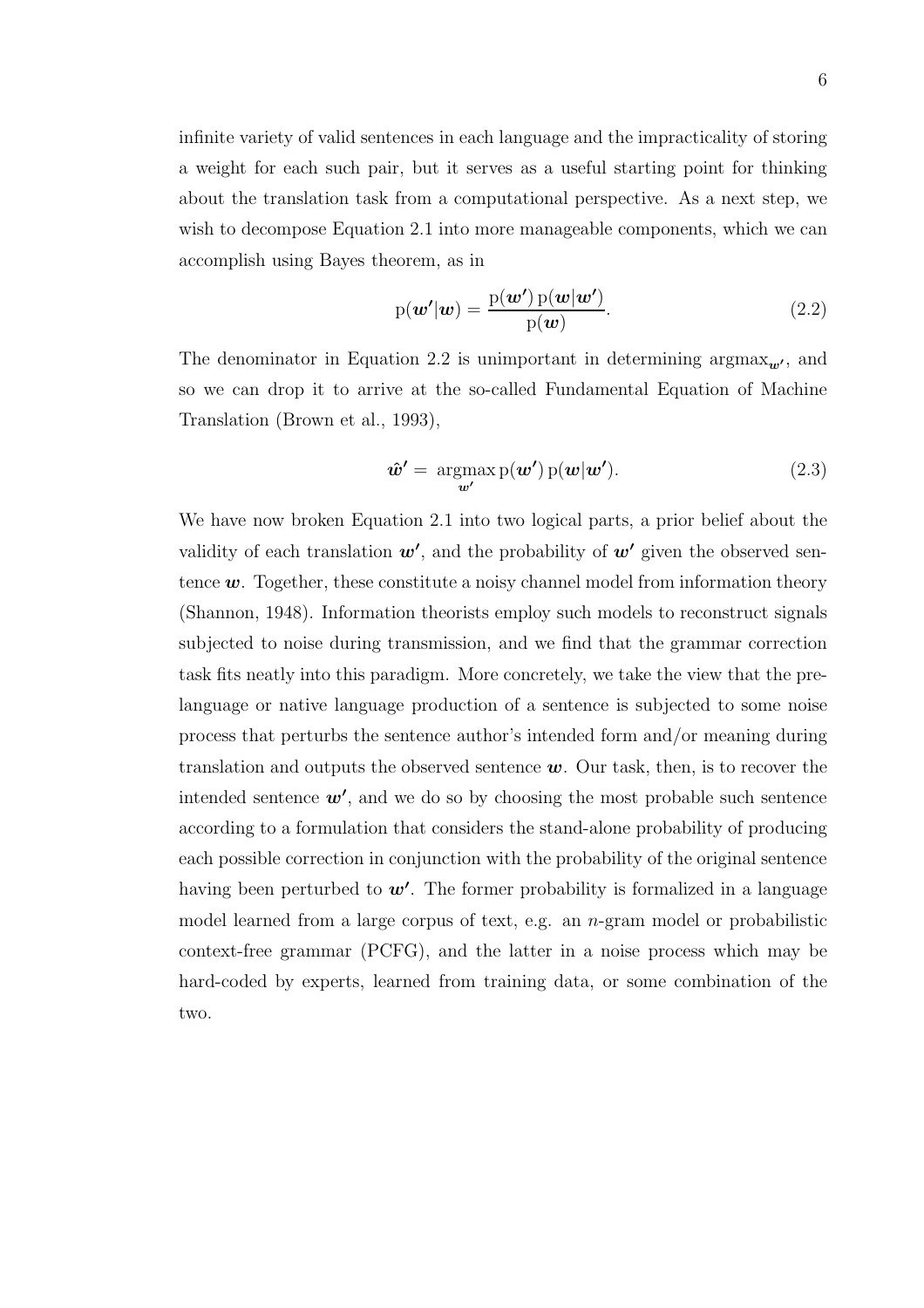## 2.2 Expectation Maximization

The expectation maximization or EM algorithm is a broadly applicable iterative method for computing maximum likelihood or maximum a posteriori estimates<sup>1</sup> from incomplete data (Dempster et al., 1977). In order to motivate EM, we imagine that we have a set of observed data  $X$ , a set of latent data  $Z$ , a vector of unknown model parameters  $\theta$ , and a likelihood function  $\mathcal{L}(\theta; X, Z) = p(X, Z | \theta)$ . We would like use maximum likelihood estimation (MLE) to determine  $\theta_{MLE}$ , the parameter vector which maximizes the marginal likelihood  $\mathcal{L}(\theta; X) = p(X|\theta)$  $\sum_{\mathbf{Z}} p(\mathbf{X}, \mathbf{Z} | \boldsymbol{\theta})$ . However, a direct application of MLE is often intractable, and so we find ourselves in need of a less direct approach, provided that we can maintain acceptable guarantees of convergence.

With this motivation in mind, let us now turn to the algorithm itself. At a high level, EM consists of an expectation step, which fixes model parameters and calculates the expected value of the log likelihood function with respect to the conditional distribution of  $Z$  given  $X$  under the current estimate of  $\theta$ <sup>2</sup>, and a maximization step, which determines the parameter vector maximizing the quantity computed in the previous step. These two steps are applied iteratively until some criteria for convergence is satisfied. The algorithm guarantees convergence to a local maximum within the exponential family of distributions and has similar guarantees for any distribution satisfying the appropriate constraints (Wu, 1983). As we confine ourselves to binomial and multinomial likelihood functions throughout this work, we find these guarantees to be sufficient in all respects.

Although the (batch) EM algorithm as described is guaranteed to converge, the number of iterations required to reach convergence can be arbitrarily large. In order to combat this issue, several online flavors of EM have been developed (Sato and Ishii, 2000; Liang and Klein, 2009). We will focus in particular on a technique known as stepwise-EM (sEM). Whereas batch EM computes expectations and maximizes over the entire set of training data at each step, sEM takes a stochas-

<sup>&</sup>lt;sup>1</sup>We will only cover the application of EM to MLE estimation in this work.

<sup>2</sup>When the likelihood function is in the exponential family, the E-step amounts to simply summing the expectations of sufficient statistics.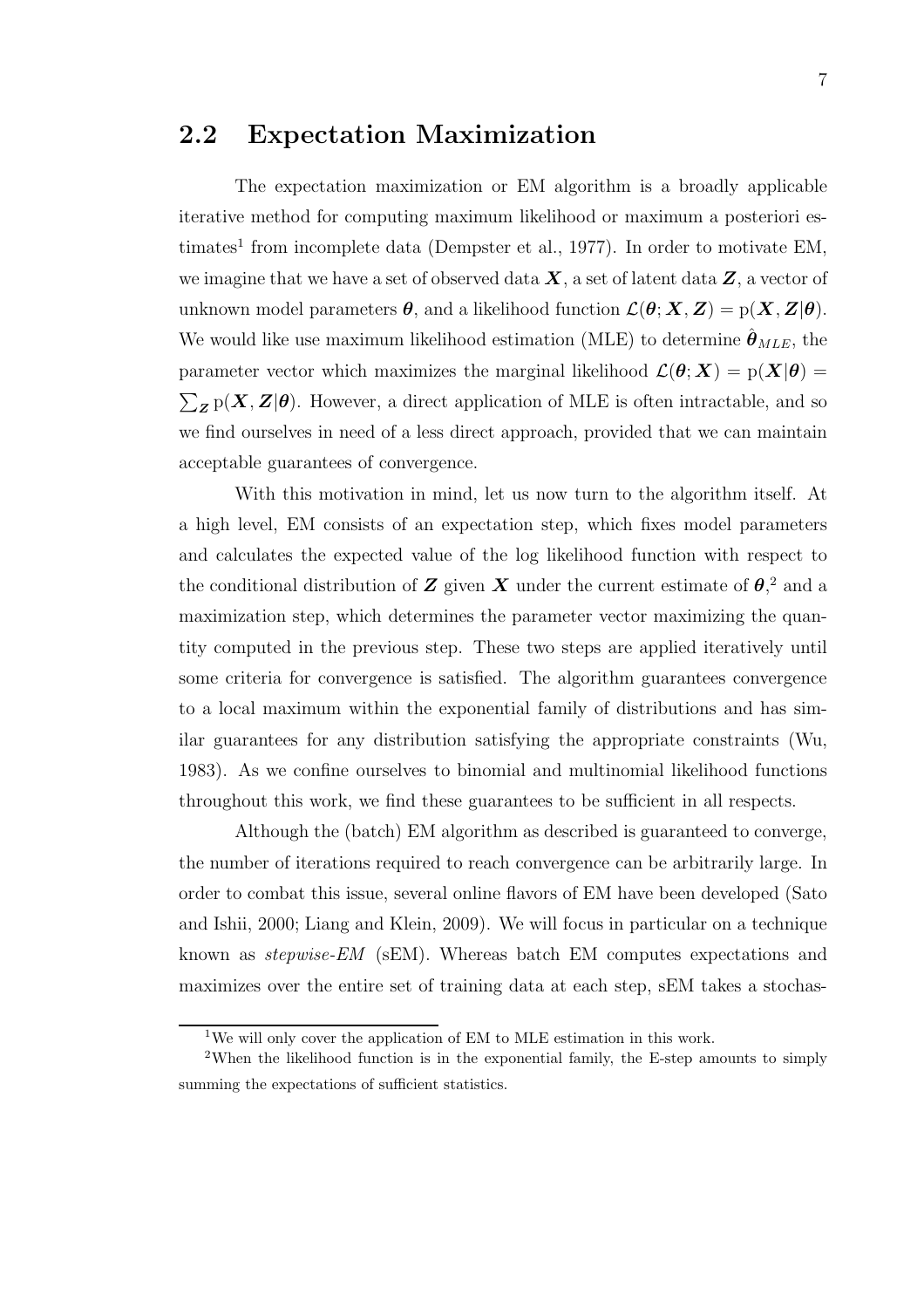tic approach that regards each individual example as a sample and interpolates between estimates for each such example over time. sEM has the same convergence guarantees as batch EM, provided that certain conditions are met regarding the interpolation parameter  $\eta_k$  at each step k, namely that  $\sum_{k=0}^{\infty} \eta_k = \infty$  and  $\sum_{k=0}^{\infty} \eta_k^2 < \infty$ . A common strategy is to take  $\eta_k = (k+2)^{-\alpha}$  for some  $0.5 < \alpha \leq 1$ , where a larger value of  $\alpha$  indicates a more conservative update strategy. In order to further bolster the stability of sEM, one may wish to perform updates using a small set of examples, referred to as a mini-batch, instead of a single example at a time. This is the strategy that we shall employ whenever we use online EM in this work. Specifically, we set  $\alpha = 1$  and use a mini-batch size of 100 examples, which is at most  $1\%$  of the total training data used in each experiment.

# 2.3 Weighted Finite-State Transducers and Semiring Parsing

Weighted finite-state transducers (wFST) are a generalization of finite-state automata (FSA) where state transition arcs are annotated with an output labels and semiring weight elements in addition to the standard FSA input label (Mohri, 2004). wFSTs enjoy a well-developed theory, elegance, and wealth of standard algorithms that make them ideal for developing compact mappings between different information sources, and their embedded weights offer a simple mechanism by which to represent uncertainty or variability in said mapping. Moreover, there exists a robust selection of software packages for implementing and processing wF-STs, notably OpenFST, which we make use of in this work (Allauzen et al., 2007).

In order to formally introduce wFSTs, we must begin by describing the elements and operations of a semiring.

**Definition 1.** A system  $(\mathbb{K}, \oplus, \otimes, \overline{0}, \overline{1})$  is a semiring if:  $(\mathbb{K}, \oplus, \overline{0})$  is a commutative monoid with identity element  $\bar{0}$ ; (K, ⊗,  $\bar{1}$ ) is a monoid with identity element  $\bar{1}$ ; ⊗ distributes over ⊕; and  $\bar{0}$  is an annihilator for  $\otimes$ :  $\forall a \in \mathbb{K}$ ,  $a \otimes \bar{0} = \bar{0} \otimes a = \bar{0}$ (Mohri, 2004).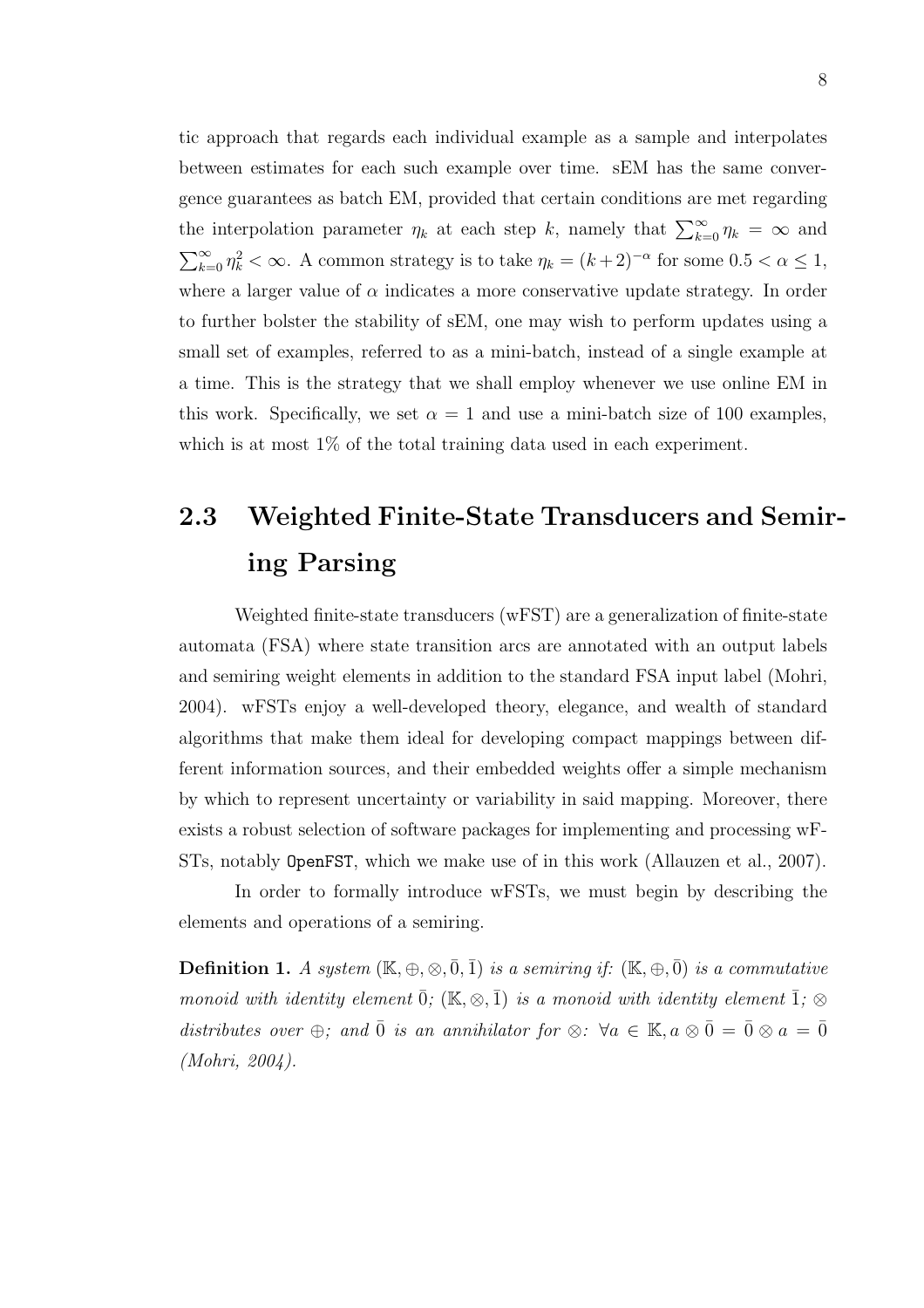Table 2.1: Some common semirings.  $\bigoplus_{\text{log}}$  is defined by:  $x \bigoplus_{\text{log}} y = -\log(e^{-x} + e^{-y})$ (Mohri, 2004).

| Semiring       |                                        | Œ               |  |  |
|----------------|----------------------------------------|-----------------|--|--|
| <b>Boolean</b> | $0.1^{\circ}$                          |                 |  |  |
| Probability    |                                        |                 |  |  |
| Log            | $\mathbb{R} \cup \{-\infty, +\infty\}$ | $\oplus_{\log}$ |  |  |
| Tropical       | $[-\infty, +\infty]$<br>$\mathbb R$    |                 |  |  |

Some common semirings are listed in Table 2.1. It is useful to imagine the various uses of these semirings in a graph setting. When each edge in a directed graph is labeled with a semiring element, we can perform natural computations on the graph simply by invoking the semiring operators. For example, if the paths through a graph represent a probability distribution, then the first natural operation is to compute the probability mass associated with each such path. This is the product of the arc weights in the path, and we can compute it using  $\bigotimes_{\gamma \in \pi} \gamma$ , where  $\gamma$  is an arc weight and  $\pi$  is a path, over the probability semiring. Likewise, if we wish to determine the total probability of following several different paths, we can do so using  $\bigoplus_{\pi \in \text{paths}} \bigotimes_{\gamma \in \pi} \gamma$  over the same semiring. If we wish instead to compute the shortest path in a graph, then the tropical semiring is well-suited for our purposes. For further reference on semirings and their uses in parsing grammars, we direct the reader to Goodman (1999).

We will now proceed with formally defining a wFST.

**Definition 2.** A weighted finite-state transducer T over a semiring  $\mathbb{K}$  is an 8-tuple  $T = (\Sigma, \Delta, Q, I, F, E, \lambda, \rho)$  where  $\Sigma$  is the finite input alphabet of the transducer;  $\Delta$  is the finite output alphabet; Q is a finite set of states;  $I \subseteq Q$  the set of initial states;  $F \subseteq Q$  the set of final states;  $E \subseteq Q \times (\Sigma \cup \{\epsilon\}) \times (\Delta \cup \{\epsilon\}) \times \mathbb{K} \times Q$  a finite set of transitions;  $\lambda : I \to \mathbb{K}$  the initial weight function; and  $\rho : F \to \mathbb{K}$  the final weight function (Mohri, 2004).

We will further discuss the two fundamental wFST algorithms that we make use of in this work, composition and  $\epsilon$ -removal (Mohri, 2004, 2001). Composition is an algorithm used to create complex transducers by combining several simpler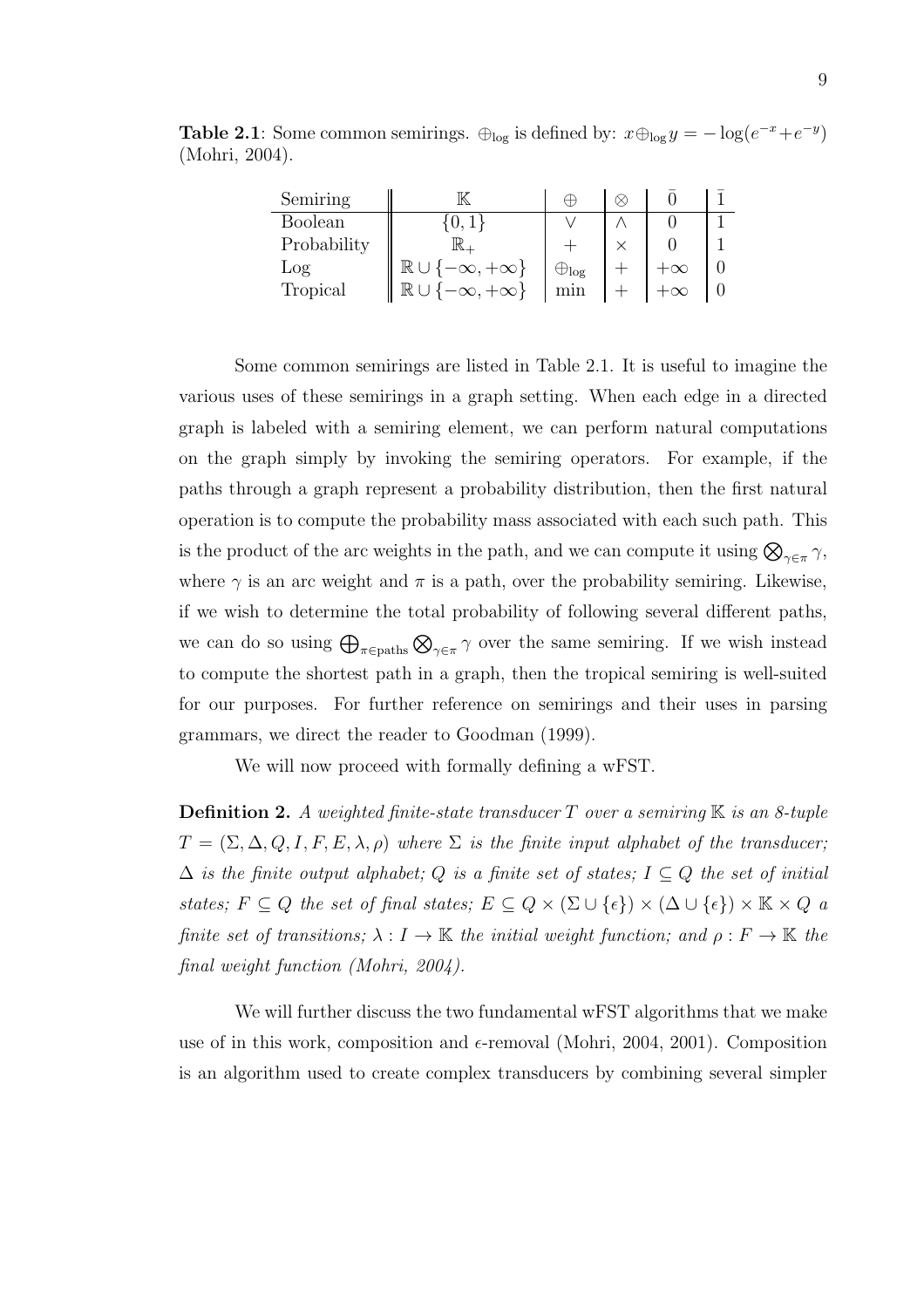ones. The composition operation, which we denote  $T_1 \circ T_2$  for two transducers  $T_1$ and  $T_2$  with  $\Delta_{T_1} = \Sigma_{T_2}$ , performs this combination by discovering all paths through  $T_1$  whose output symbols correspond exactly to the input symbols of a path in  $T_2$ . The resultant transducer is exactly the description of all such matching paths and is defined for all  $(x, y) \in \Sigma_{T_1}^* \times \Delta_{T_2}^*$  by

$$
[T_1 \circ T_2](x,y) = \bigoplus_z T_1(x,z) \otimes T_2(z,y),
$$

where  $T_i(x, y)$  indicates the semiring weight element associated with an  $x : y$ input/output string transduction<sup>3</sup> in  $T_i$  and  $[T_j](\alpha, \beta)$  the cell in a transduction weight matrix associated with  $T_j$  and corresponding to the transduction from  $\alpha$  to  $\beta$ . In the OpenFST implementation, the complexity of composition is  $O(v_1v_2d_1(\log d_2 + m_2))$  in time and  $O(v_1v_2d_1m_2)$  in space, where  $v_i$  is the number of transducer states,  $d_i$  the maximum number out-degree, i.e. number of arcs leaving any given state, and  $m_i$  is the maximum multiplicity, i.e. number of times a label is repeated at any given state (Allauzen et al., 2007). This measure of complexity further assumes that the arcs in second transducer are presorted, an operation which itself takes  $O(vd \log d)$  time and  $O(d)$  space.

The  $\epsilon$ -removal algorithm transforms a transducer A containing  $\epsilon : \epsilon$ , i.e. empty string to empty string transitions, into an equivalent transducer  $B$  containing no such transitions (Mohri, 2001). In general,  $\epsilon$ -removal allows for more efficient parsing, and it also plays a role in other fundamental transducer optimization algorithms such as determinization. For our purposes in this work, we will regard it as a method of transferring the combined arc weights of a transducer made up solely of  $\epsilon$ :  $\epsilon$  transitions into a single initial/final state, which is an essential component of our noise model parameter training process (see Chapter 3 for details). In the OpenFST implementation, the complexity of the  $\epsilon$ -removal operation for the (acyclic) transducers over which we employ it is  $O(v^2 + ve)$  in time and  $O(ve)$  in space, where v is the number of transducer states and e is the total number of arcs (Allauzen et al., 2007).

<sup>&</sup>lt;sup>3</sup>We emphasize *string*, as opposed to symbol transduction, which indicates a string of symbols being processed completely starting from some initial state in  $I$  to acceptance in some final state in F.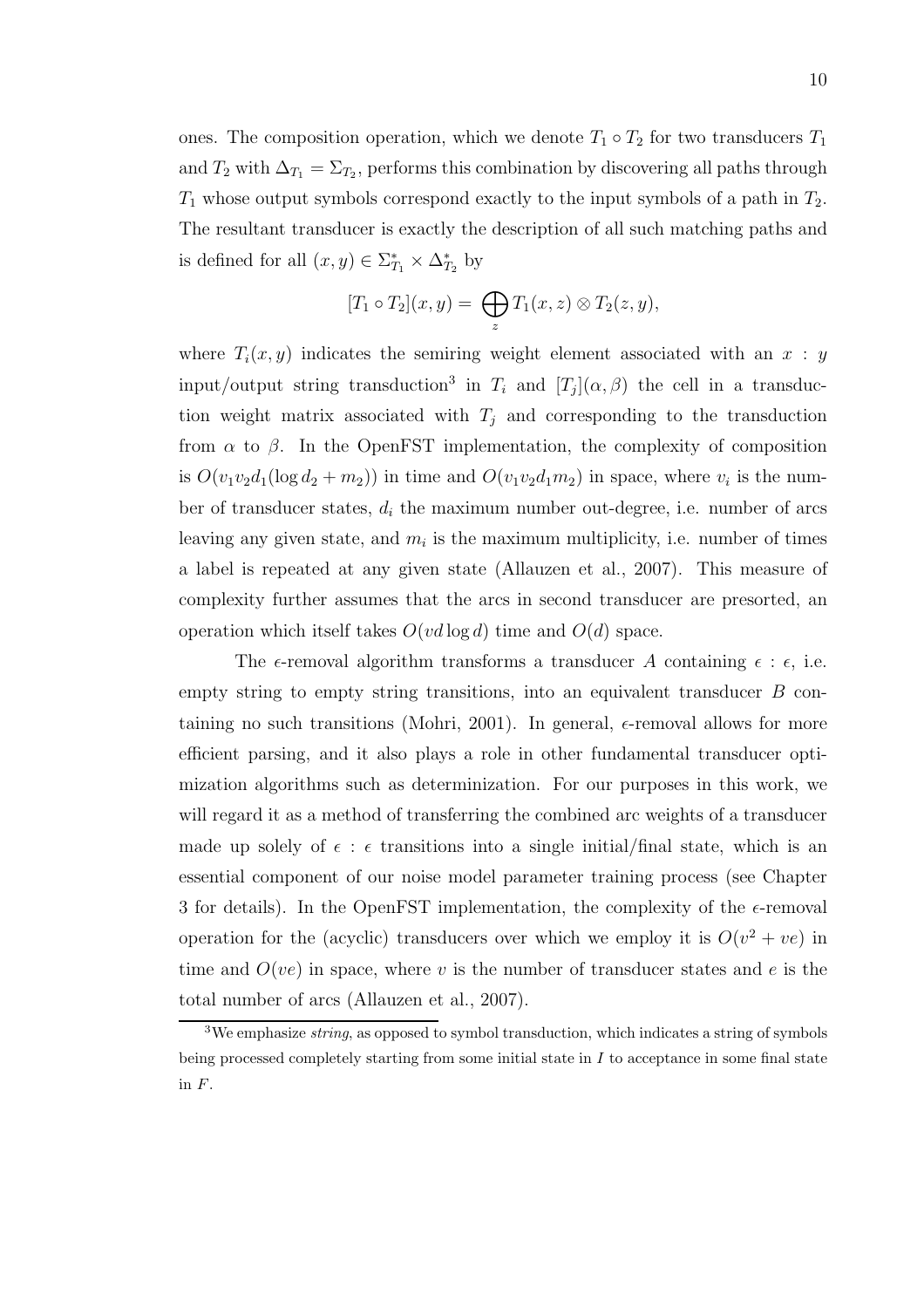

Figure 2.1: Two weighted finite-state transducers over the *tropical* semiring and the result of the composition and  $\epsilon$ -removal operations on them.

In conclusion, we present the reader with several illustrative graphical representations of weighted finite-state transducers and their operations in Figure 2.1.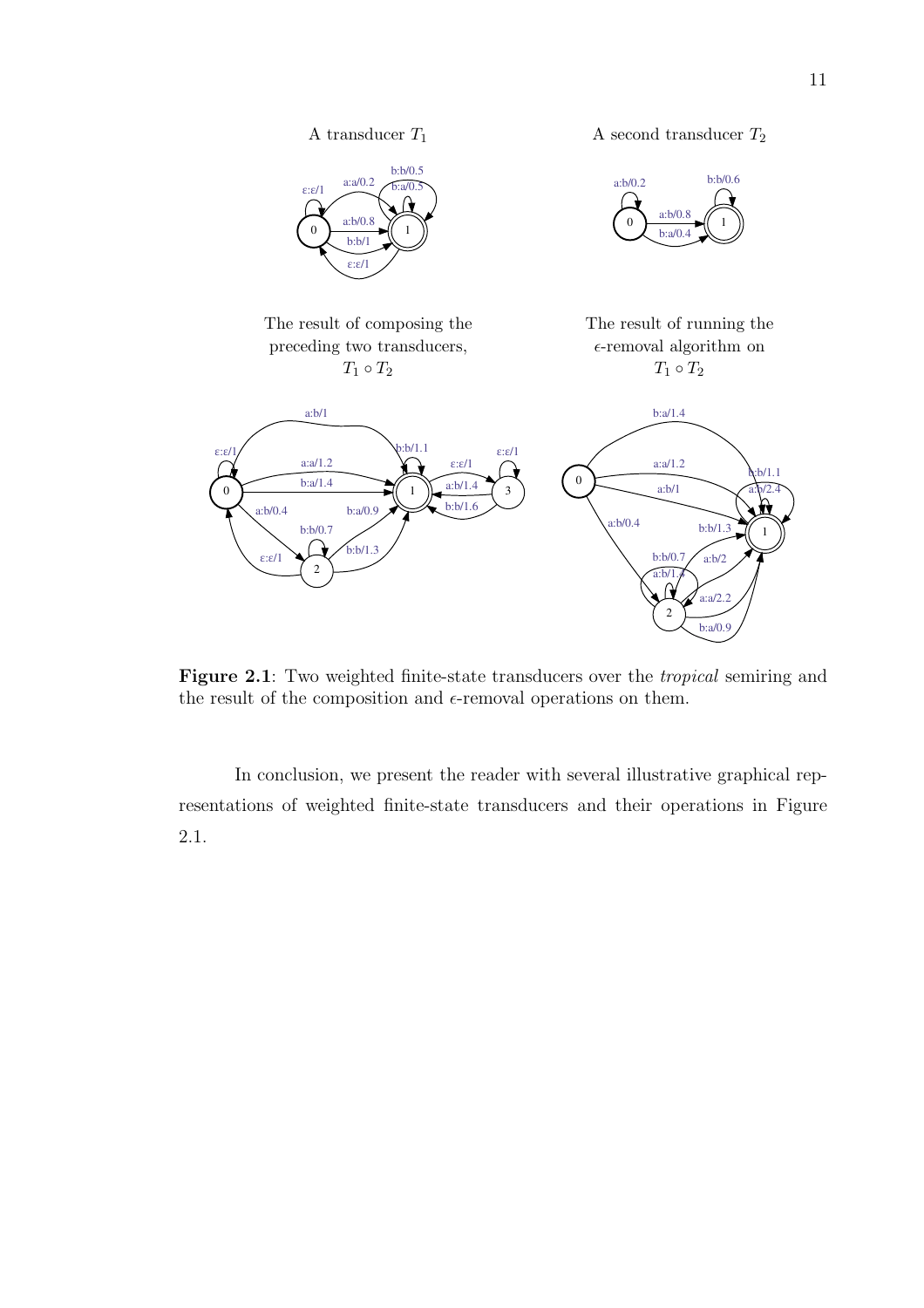# Chapter 3

# Design and Implementation

In this chapter, we will present the dataset of Park and Levy (2011) along with a technical overview of their training, decoding, and evaluation systems. We will additionally provide a description of our English-Korean dictionary and associated preprocessing, the implementation of the convex optimization process used during training to infer noise model parameters from sufficient statistics for two of our random walk models, our online EM methodology and convergence testing, and the Amazon Mechanical Turk-based judgment task developed for further evaluating our final decoding results (West et al., 2011).

## 3.1 Datasets

### 3.1.1 Training, Development, and Evaluation Sets

We use the dataset of Park and Levy (2011), a collection of approximately 25,000 essays comprised of 478,350 sentences scraped from web postings made by Korean ESL students studying for the Test of English as a Foreign Language (TOEFL). Of these, we randomly select 10, 000 sentences for training, 504 as a development set, and 1,007 held out for final model evaluation.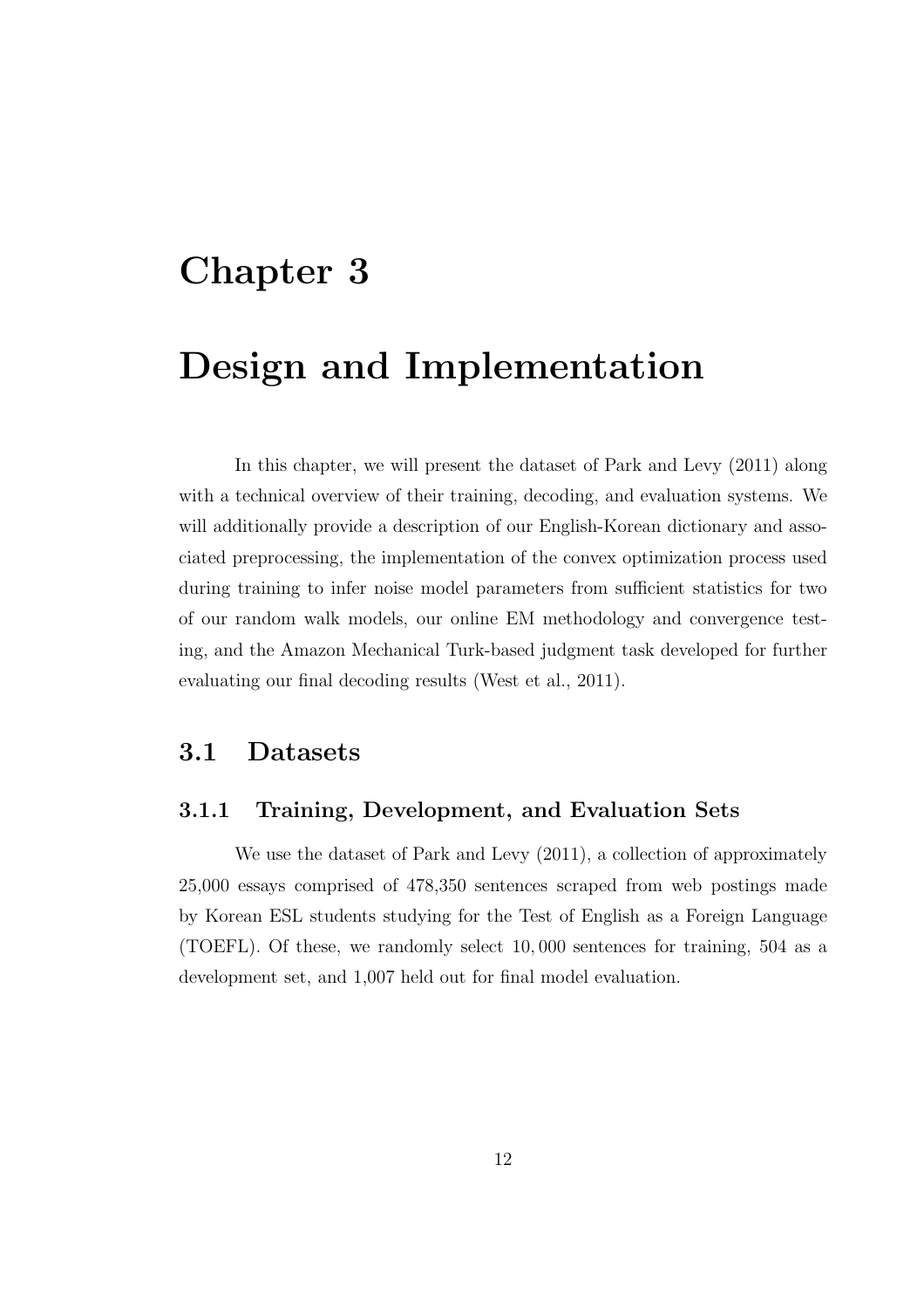#### 3.1.2 English-Korean Dictionary

We are unfortunately unaware of any freely available, downloadable English-Korean dictionary databases. As such, we compiled the English-Korean dictionary used throughout this work by scraping the contents of http://endic2009.naver. com, a widely-used and trusted online dictionary source in South Korea. Then, conceptualizing the dictionary as a bipartite graph (see Figure 1.1 for an example), we developed a preprocessing algorithm to produce a mapping from English words to other candidate English words reachable from the source word in a random walk of length 2, subject to the constraint that each candidate shares some of the syntactic class and morphological inflectional features of the source word.

#### Compiling the Dictionary

More pedantically, we cached the HTML and Javascript contents of every page at http://endic2009.naver.com/endic.nhn?docid=x for all  $\{x \mid x\}$ mod  $10 = 0 \land 10 \leq x \leq 1307390$  and sliced out the contents of the sections labeled <div id="entryBody333"> and the value of the tag labeled <input name="query">. As the text on each page is optimized for display and includes a wide variety of somewhat inconsistent visual cues to distinguish between example sentences, part of speech markers, and actual definitions, we were forced to employ a complex heuristic to parse out the needed information. During development, we incrementally chose a random sample of pages and compared our results with the actual page content. When heuristic revisions were warranted, we made them and performed complete regression tests on previously sampled pages to ensure consistency. Thus, we assert without further clarification that we are highly confident in the correspondence between our gathered dictionary and the underlying source of the naver.com dictionary.

#### Preprocessing the Dictionary

In order to facilitate speedy processing and moreover to exactly bound the number of candidate words reachable from each English source word in a random walk of length 2 along our dictionary graph, we preprocess the dictionary as de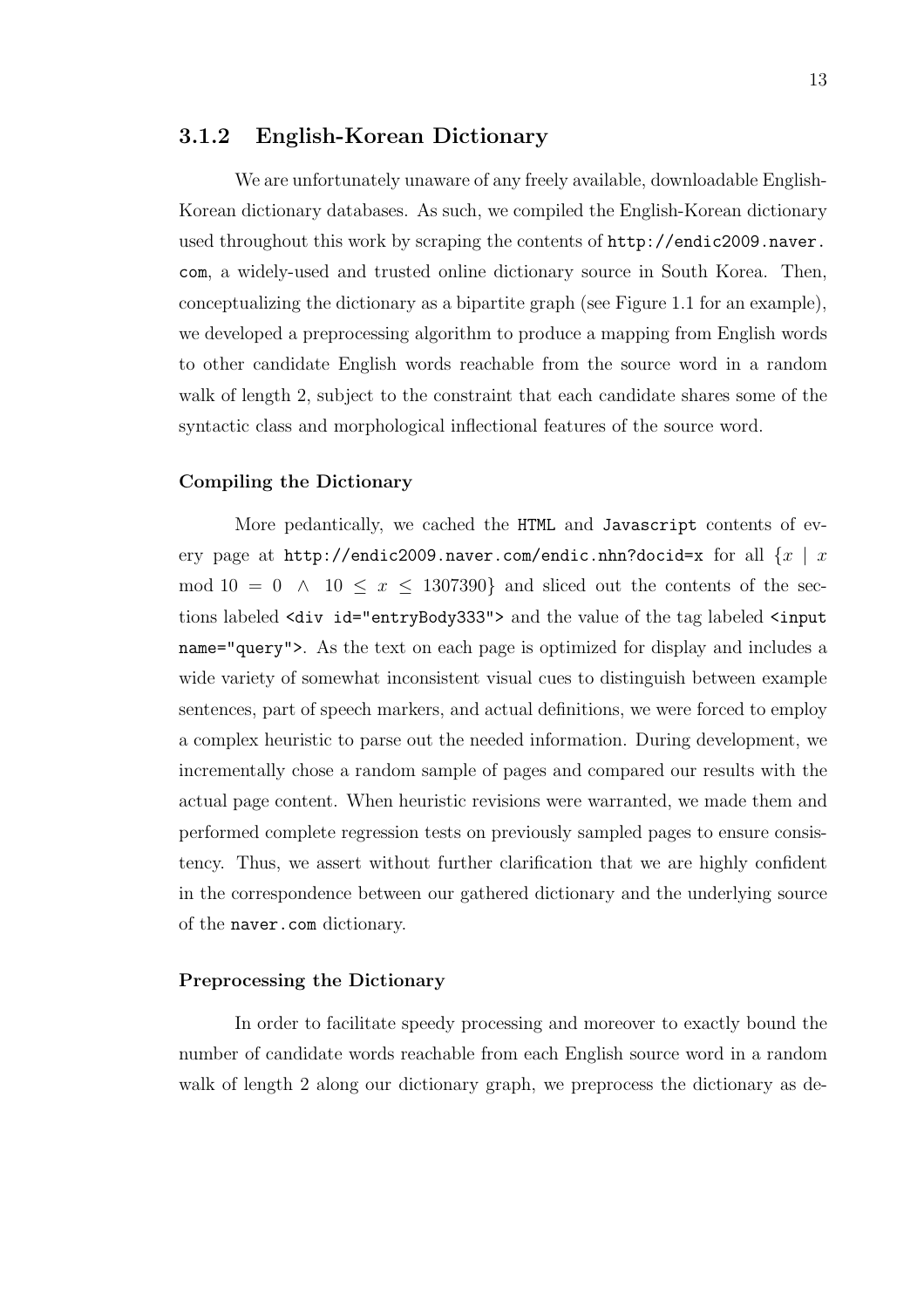tailed in Algorithm 1. In addition to speed and bounding concerns, we must handle the non-trivial peculiars of arbitrary lookups in a roughly lemmatized dictionary and preservation of word forms through random walks. We perform this analysis using the CELEX database (Baayen et al., 1995), which provides interfaces for mapping arbitrary English words to their lemmas, querying for lemma syntactic (sub)classes, and discovering the morphological inflectional features of arbitrary words, and a standard stop word filter to remove function and other overly common words (see Appendix A for a full list of the stop words used).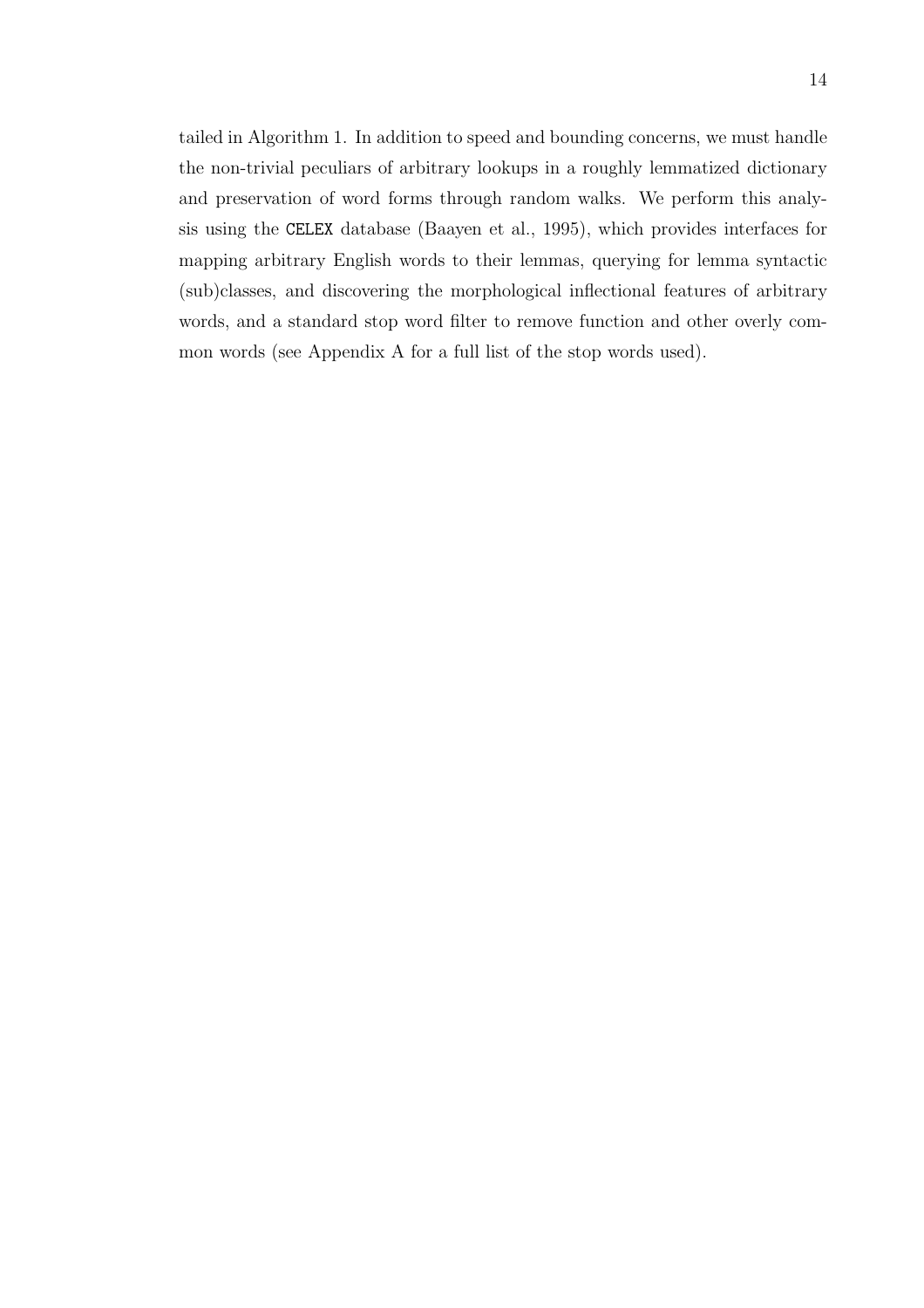Algorithm 1 Preprocess the dictionary graph  $G$  to create a mapping of English words  $w_i \rightarrow \{w_j, ...\}$ ,  $i \neq j$  for all  $w_j$  reachable from  $w_i$  in a random walk of length  $\frac{2 \text{ along } G$ , subject to several constraints.

```
Let G = (V, E) be an undirected dictionary graph, L the set of words in a
language model, B a set of stop words, and C the map of words to random walk
candidates, initially empty
```
for words  $w_i \in L$  do

Let I be the set of inflectional features of  $w_i$ , and  $C_i$  the set of random walk candidates for  $w_i$ , initially  $\{\}$ 

for lemmas  $l$  of  $w_i$  do

if  $l \notin B$  then

Let  $S$  be the set of syntactic classes of  $l$ 

for  $l'$  generated from a random walk of length 2 in  $G$  from  $l$  do

```
if l' \notin B \land S \cap \{syntactic classes of l' \} \neq \{ \} then
```
for words  $w'$  related to  $l'$  do

**if**  $I \cap \{\text{inflectional features of } w'\}$  ≠ {} ∧ w' ∈ L then

```
C_i \leftarrow C_i \cup \{w'\}
```
end if

```
end for
end if
```
end for

end if

end for

 $C \leftarrow C \cup \{w_i \rightarrow C_i\}$ 

```
end for
```

```
return C
```
## 3.2 Language and Sentence Models

Prior to describing our training and decoding processes, it is necessary to first characterize our language model and method of implementing sentences and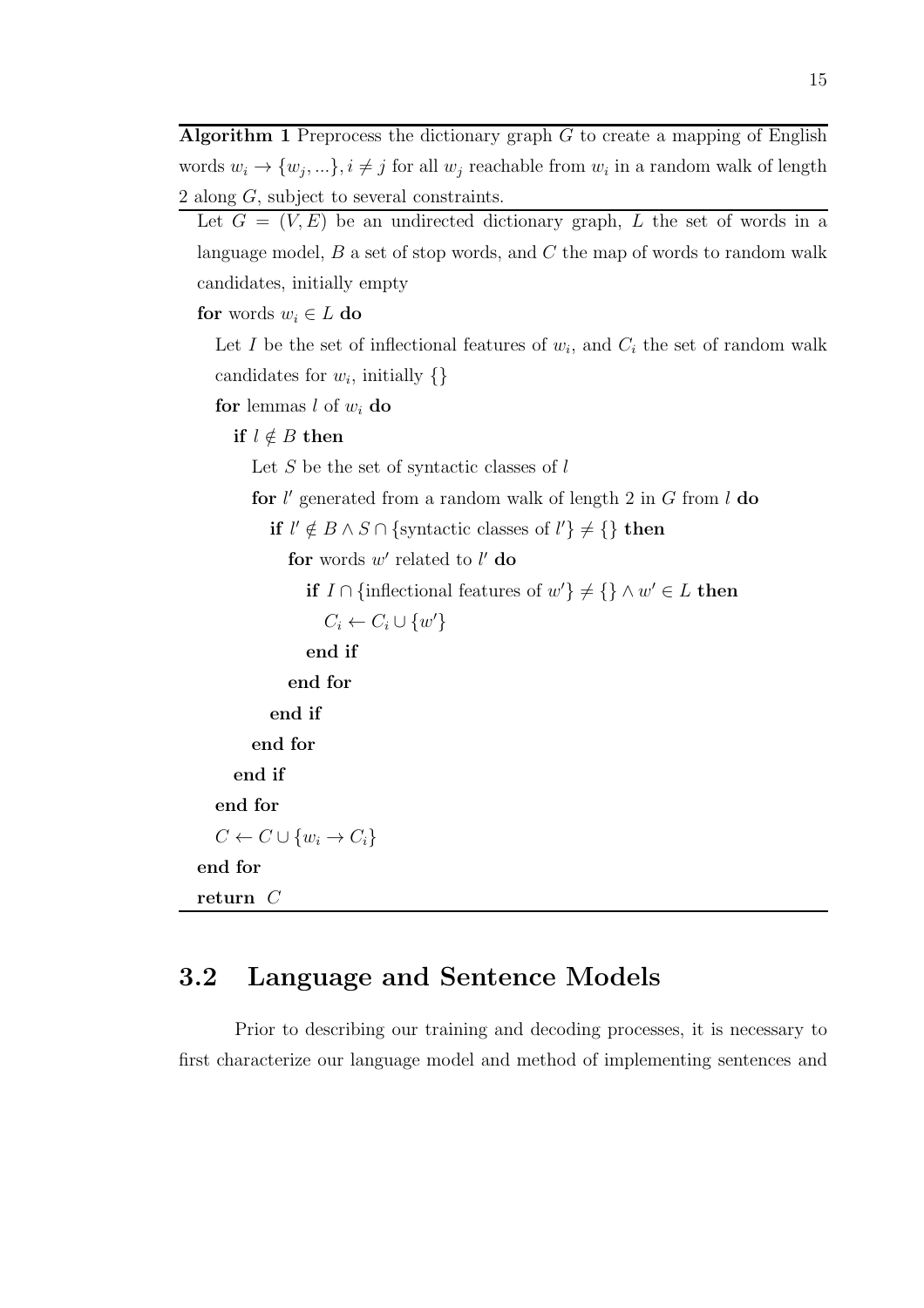language priors as wFSTs.

#### Language Model

For our language model, we use a Kneser-Ney smoothed trigram model learned from a version of the British National Corpus modified to use Americanized spellings (Chen and Goodman, 1996; Burnard, 1995). The implementation of an n-gram model as a wFST requires that each state represent a context, and so one must necessarily instantiate arcs for all words in the alphabet from each state. In order to reduce model size and minimize memory usage, it is standard practice to remove relatively uninformative higher-order  $n$ -grams from the model, but under the wFST regime one cannot, for example, remove some trigrams from a bigram context without removing all of them.<sup>1</sup> Instead, we retain only the  $1,000$ most informative bigram contexts, as measured by the Kullback-Leibler divergence between each bigram context and its unigram counterpart. This is in contrast to standard cutoff models, which remove n-grams occurring less than some cutoff number of times in the corpus. See Figure 3.1 for an example language model transducer.

<sup>&</sup>lt;sup>1</sup>Technically, one could add arcs to a  $w_{i-2}, w_{i-1}$  context state with probabilities conditioned only on  $w_{i-1}$ , but the point here is that since the number of arcs leaving any given state is predetermined by the size of our symbol alphabet, we do not gain any finite-state machine size reduction without removing states.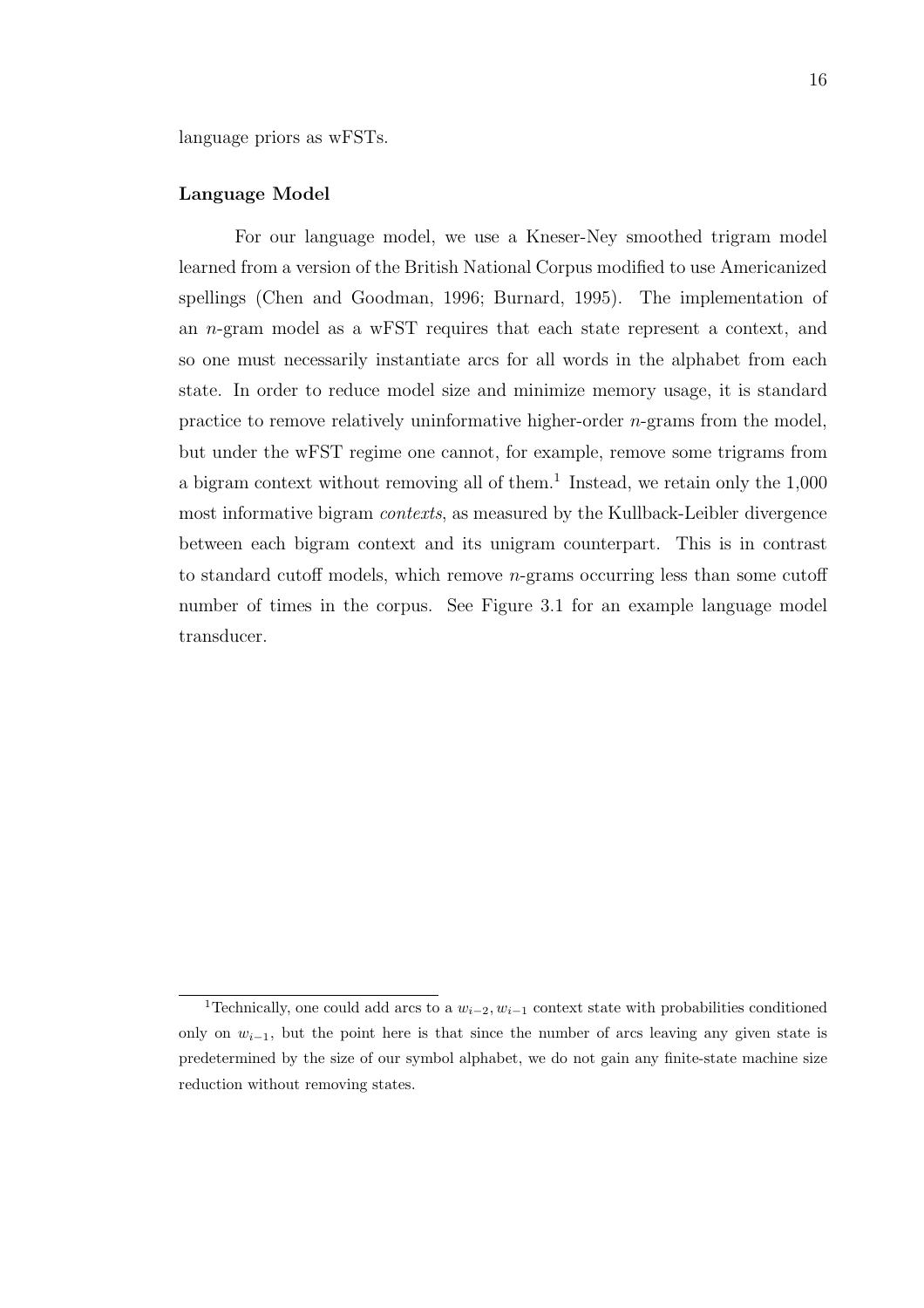

Figure 3.1: An example language model for the sentence "see spot run."

## 3.2.1 Sentence Models

Sentences are modeled as identity transducers, i.e. wFSTs with  $n+1$  states for a sentence of length  $n$  and a single arc between each state  $0 \leq i < n$  and state  $i + 1$  labeled with input and output token i from the sentence and weight  $\overline{1}$ .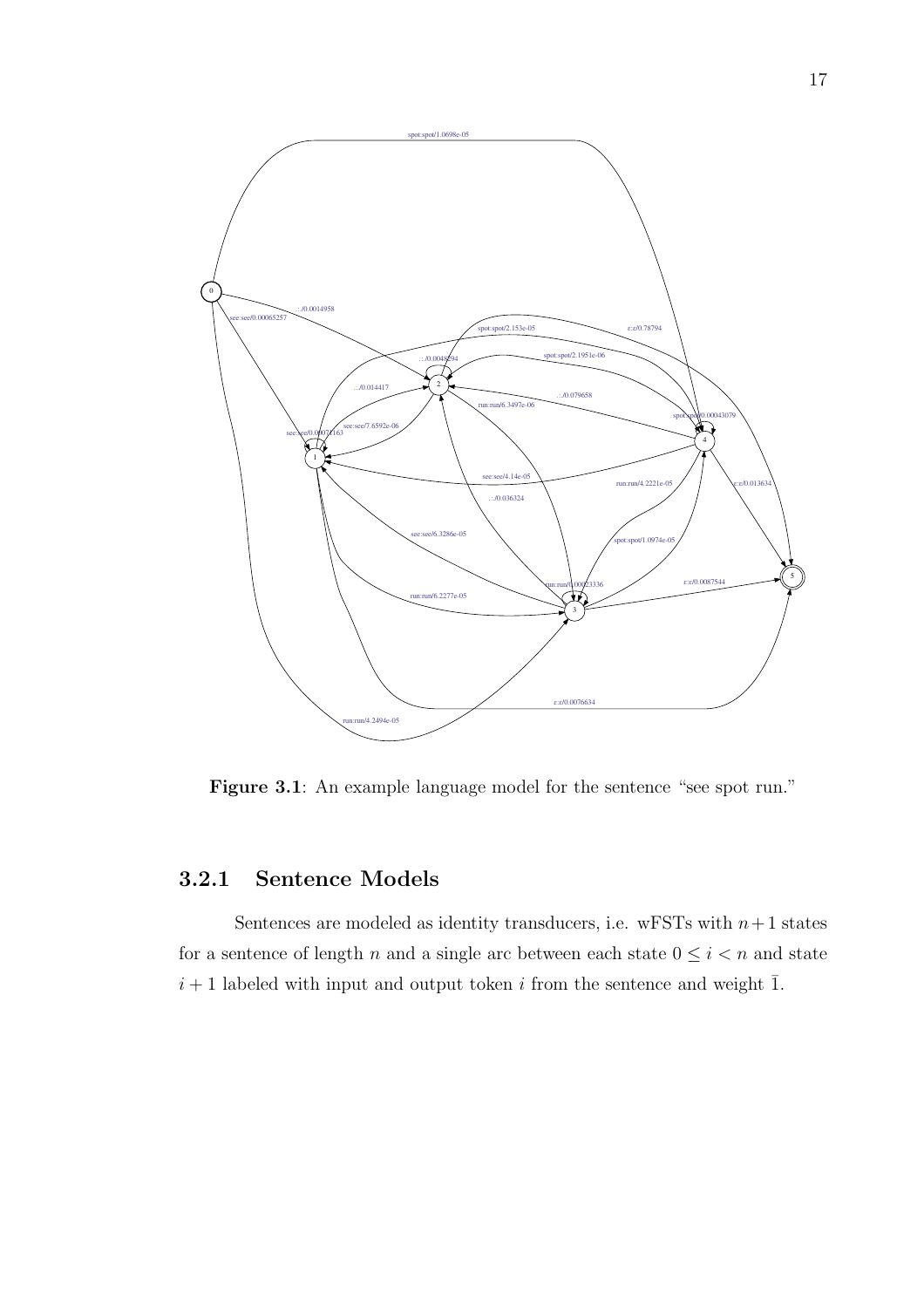## 3.3 Training

In this section, we describe the noise model parameter training process due to Park and Levy (2011) and Eisner (2002). Additionally we describe our use of the BFGS and L-BFGS-B algorithms (Fletcher, 1970; Byrd et al., 1995; Nocedal and Wright, 1999) to perform quasi-Newton optimization of parameters from sufficient statistics in the M-step.

At a high level, we train our models by holding language model parameters constant and using expectation maximization (Dempster et al., 1977) to learn noise model parameters. This process proceeds as outline in Section 2.2, namely by beginning with initial parameter values in the M-step, building each noise model and gathering expected arc traversal counts over the training set as sufficient statistics for the E-step, and then updating parameter values and repeating the process until convergence. We implement the training system as a client-server model in a combination of Java, R (R Development Core Team, 2010), C, and C++, notably using OpenFST (Allauzen et al., 2007) and the V-expectation semiring code of Dreyer et al. (2008).

#### 3.3.1 M-step

We begin the training process by initializing all parameters to some appropriate values. In all subsequent iterations, we use the expected arc traversal counts computed during the E-step to recompute the parameters for each noise model by maximizing the conditional probability of the expected counts with respect to the parameters. More concretely, we wish to compute  $\arg\max_{\lambda} f(\gamma; n, p)$ , where  $\gamma$  is a vector of sufficient statistics,  $\lambda$  is a vector of noise model parameters,  $p$  is the vector of probabilities which may be functions of  $\lambda$  and are associated with each arc counted in  $\gamma$ , *n* is the number of training examples considered, and f is the probability mass function of the multinomial distribution, formally defined as

$$
f(\boldsymbol{\gamma}; n, \boldsymbol{p}) = \begin{cases} \frac{n!}{\prod_i \gamma_i!} \prod_i p_i^{\gamma_i} & \text{if } \sum_i \gamma_i = 1 \\ 0 & \text{otherwise} \end{cases} . \tag{3.1}
$$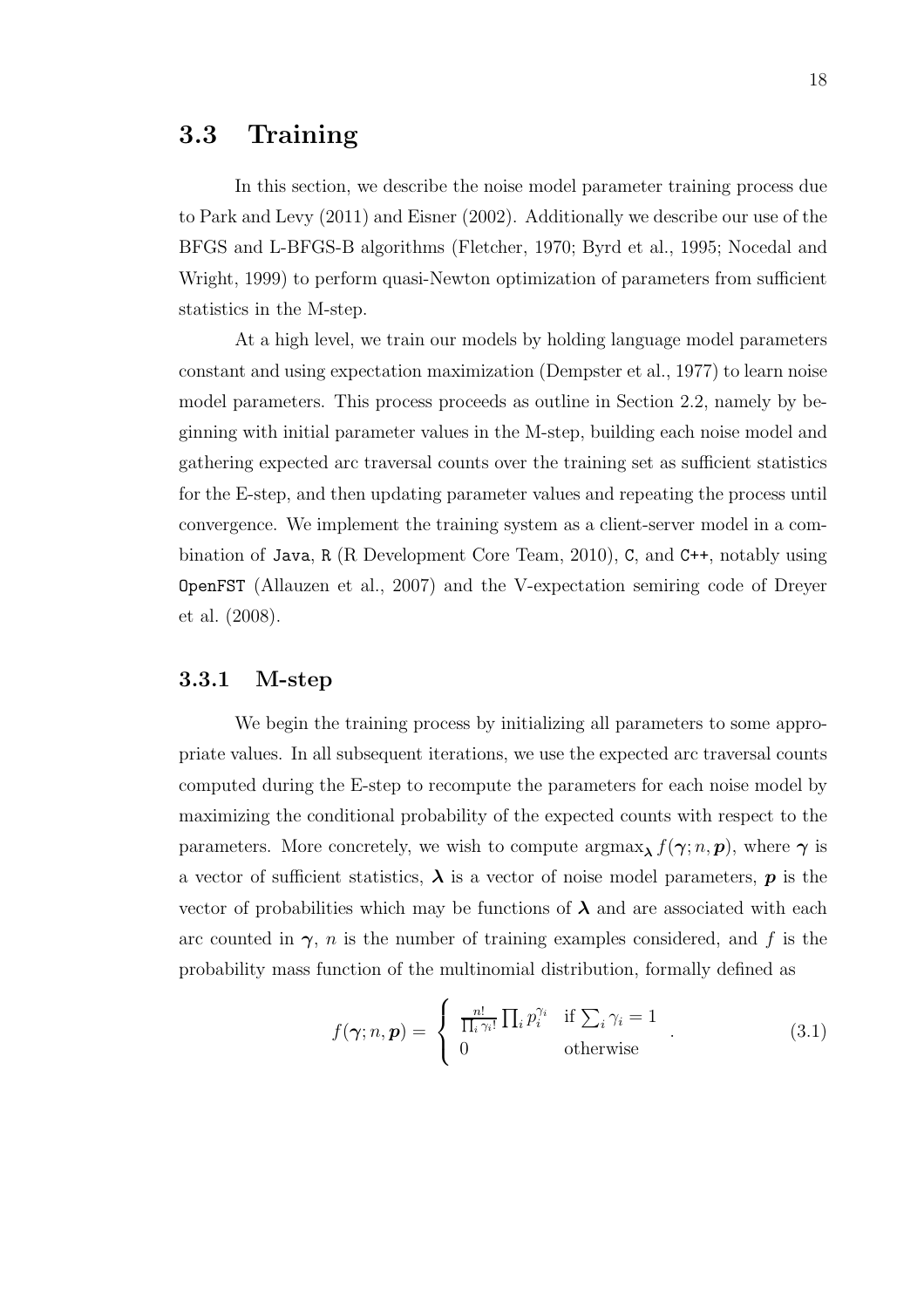The combinatorial term and all terms in the product involving some  $p_i$  which is not a function of  $\lambda$  in Equation 3.1 are independent of  $\lambda$  in the argmax, and so we may disregard them for simplicity.

The maximization process then proceeds in the standard way. Wherever possible, we compute the gradient of  $f(\gamma; n, p)$  with respect to each  $\lambda_j$ , set it to 0, and solve for  $\lambda_j$ . In a simple coin flip model, i.e. one where  $p_i = \lambda_j$  and  $p_{i+1} = 1 - \lambda_j$ , this amounts to setting  $\lambda_j = \frac{\gamma_i}{\gamma_i + \gamma_j}$  $\frac{\gamma_i}{\gamma_i+\gamma_{i+1}},$  the normalized expected count of the arc labeled with  $\lambda_j$ .

In more complex models where a closed form computation is not possible, however, we must employ an optimization algorithm to compute the argmax described previously. For this, we compute closed-form gradients and plug them into the optim function provided by the R language (R Development Core Team, 2010), specifically using the BFGS and L-BFGS-B methods (Fletcher, 1970; Byrd et al., 1995; Nocedal and Wright, 1999). For additional speed, we implement all functions and gradients in a C language shared library, calls to which we wrap in R functions for use with optim.

### 3.3.2 E-step

For our E-step, we begin by reading in a list of training sentences and creating an identity transducer for each. Then, using as our alphabet the set of symbols from all training sentences in this batch, we work backwards to create a transducer for each specified noise model. As each noise model may add additional symbols, its input alphabet is always used as the output alphabet of the proceeding transducer. Throughout this process, we annotate relevant arcs with the V-expectation semiring of Eisner (2002), which we define for reference in Table 3.1, in order to keep track of the arcs traversed in any given transduction. After noise model construction is complete, we use the input alphabet of the final model to create a transducer modeling the prior probability of all possible  $n$ -gram combinations from the alphabet. In order to facilitate the computation of sufficient statistics, we additionally replace all language model input symbols and sentence model output symbols with the empty symbol  $\epsilon$ .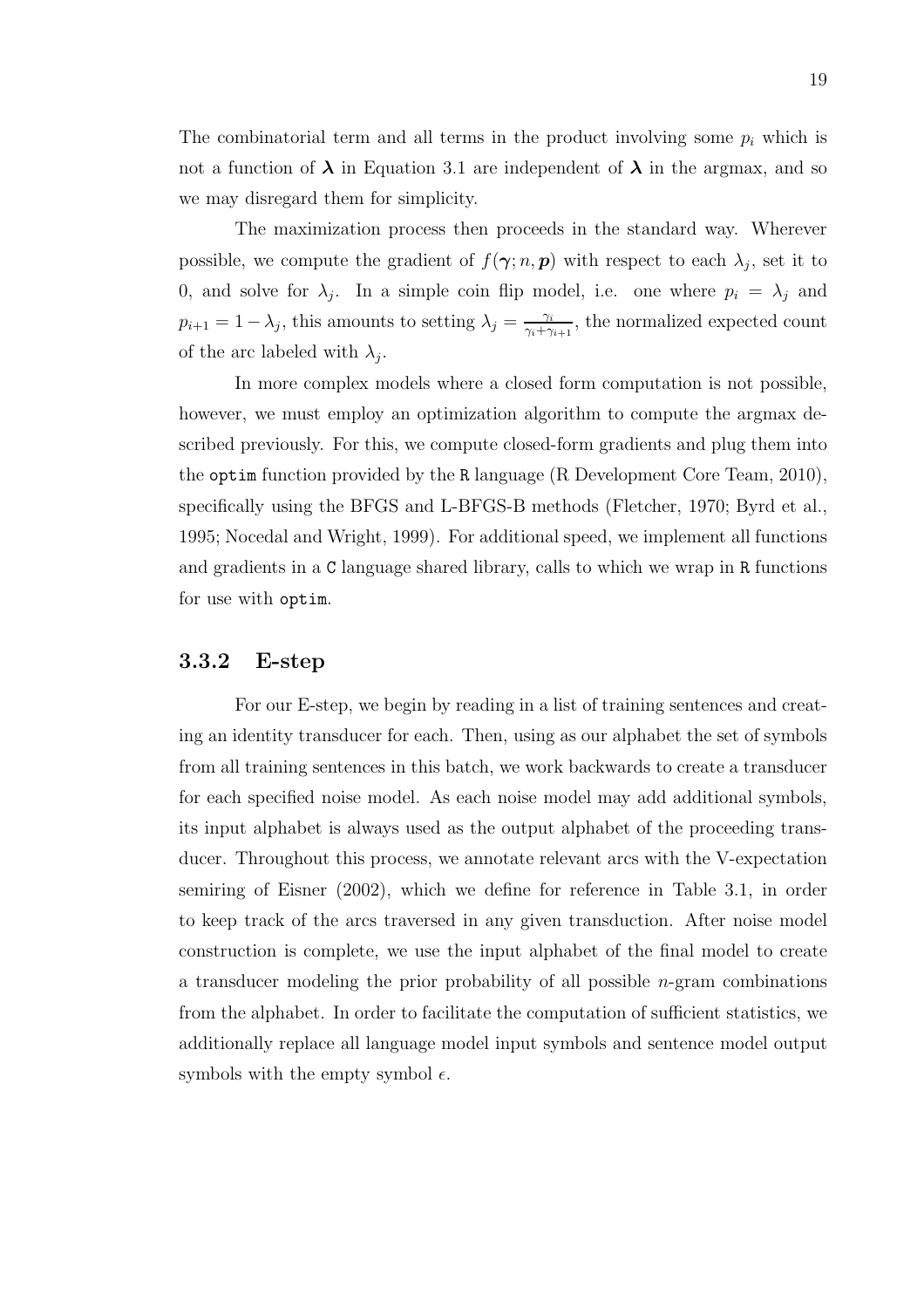$$
\begin{array}{rcl}\n & \mathbb{K} & \in & \mathbb{R}_{\geq 0} \times V \\
 (p_1, v_1) \oplus (p_2, v_2) & \stackrel{\text{def}}{=} & (p_1 + p_2, v_1 + v_2) \\
 (p_1, v_1) \otimes (p_2, v_2) & \stackrel{\text{def}}{=} & (p_1 p_2, p_1 v_2 + v_1 p_2) \\
 \text{if } p^* \text{ defined, } (p, v)^* & \stackrel{\text{def}}{=} & (p^*, p^* v p^*) \\
 & \bar{0} & \stackrel{\text{def}}{=} & (0, \mathbf{0}) \\
 & \bar{1} & \stackrel{\text{def}}{=} & (1, \mathbf{0})\n\end{array}
$$

Having completed transducer construction, we compose the language and noise models with each sentence model in turn, which produces a transducer with only  $\epsilon$ -labeled arcs, and use  $\epsilon$ -removal to move expectation information into a single state from which we can easily read off the expected traversal count of each arc labeled previously thanks to the V-expectation semiring's bookkeeping (Eisner, 2002; Mohri, 2001). See Figure 3.2 for a graphical depiction of the composition and  $\epsilon$ -removal processes. We repeat this process over a batch of training sentences and add the results together to yield a final vector of expected counts, which we pass back to the M-step. This process goes back and forth from E- to M-step until the parameters converge within some threshold.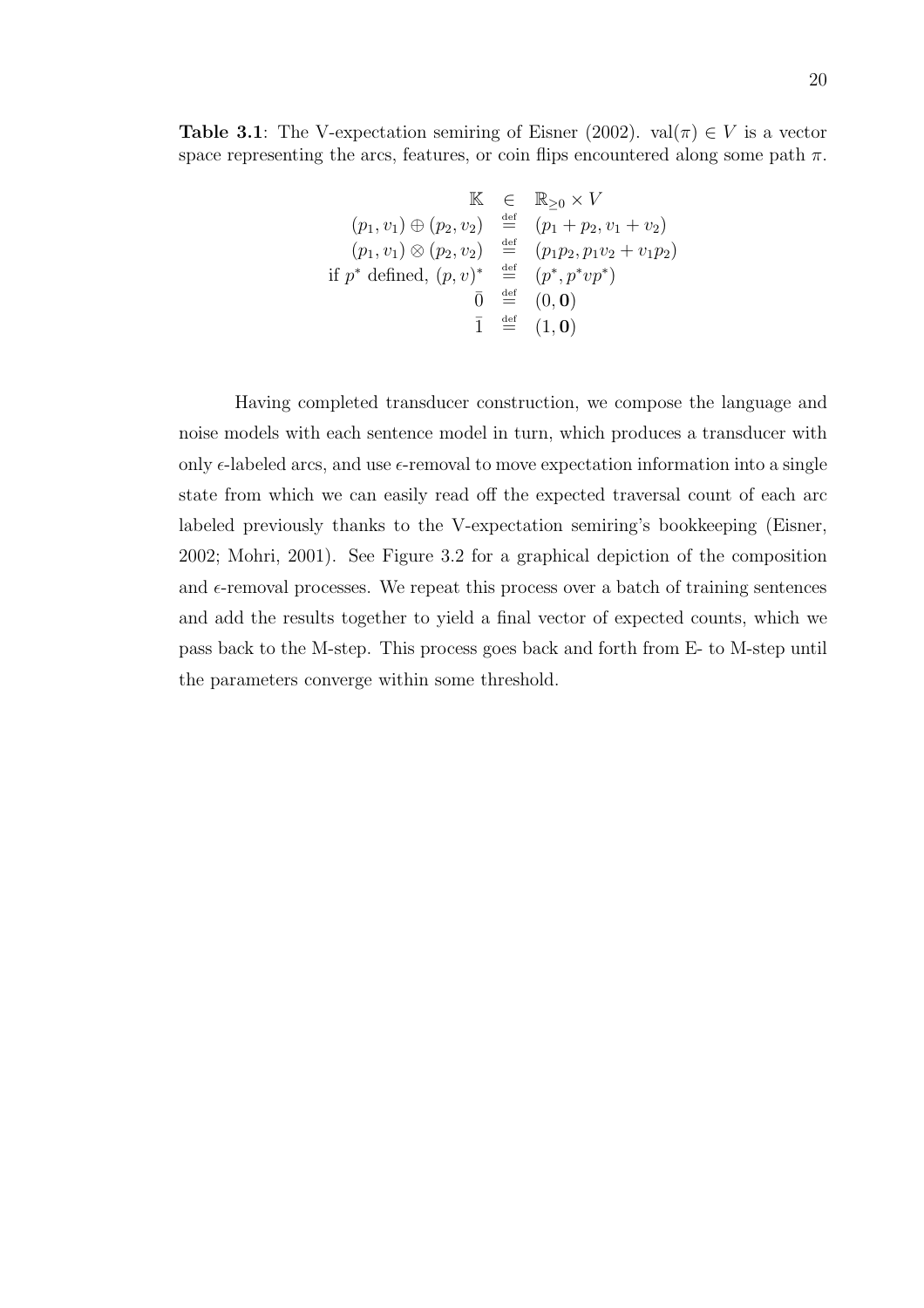

Figure 3.2: Simplified depiction of the E-step for the sentence "the chief" under one of our random walk noise models. The pictured transducers are the observed sentence s, a noise model n with parameter  $\lambda$ , a unigram language model l representing the normalized frequency of each word, the fully composed model  $l \circ n \circ s$ , and  $l \circ n \circ s$  after  $\epsilon$ -removal.

### 3.3.3 Online EM Settings and Testing for Convergence

Liang and Klein (2009) report that online expectation maximization not only converges in fewer iterations but also tends to find better parameter choices. We attempt to test their assertion by comparing the performance of batch versus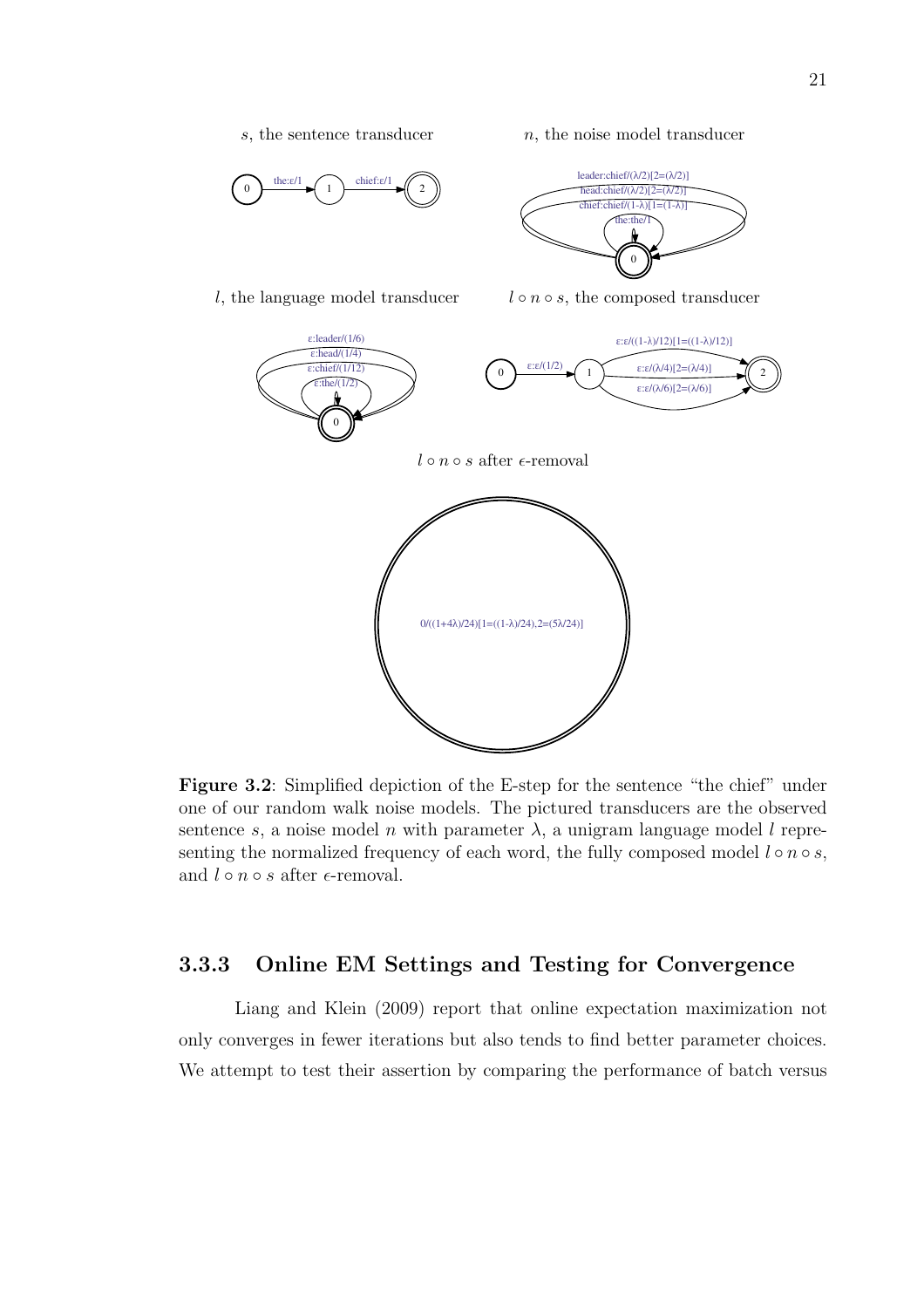online EM in several of the experiments reported in Chapter 5. We note that this is an improvement over Park and Levy (2011) and West et al. (2011), which use only batch EM. As reported in Section 2.2, we interpolate between parameter values computed in mini-batches of 100 example sentences using  $\eta_k = (k+2)^{-\alpha}$ and  $\alpha = 1$ , where k is the number of mini-batches thus far covered and  $\alpha$  is set to interpolate in the most conservative manner possible.

We test for convergence after each complete iteration by computing the amount by which the ratio of previous to current iteration values for each model parameter deviates from 1. If this deviation is less than some threshold  $\Delta$ , then we say that the model has converged and discontinue training. More concretely, we say that the model has converged if  $\forall \lambda, |\frac{\lambda_{i-1}+\epsilon}{\lambda_i+\epsilon}-1| \leq \Delta$ , where  $\epsilon$  is some small value (Java's Double.MIN VALUE) used to prevent division by 0.

## 3.4 Decoding

The decoding or inference process is performed in much the same way as the E-step of training. The main difference for decoding is that we use the negative log Viterbi semiring for computing shortest paths instead of the V-expectation semiring. We first build a new noise model for each sentence using the parameter values learned during training. Then, the language, noise, and sentence models (sans the  $\epsilon$  substitutions performed during training) are composed together, and the shortest, i.e. most probable path is computed. The resulting transducer contains a single path from which we can read off the observed sentence from the output symbols and the corrected sentence from the input symbols.

## 3.5 Evaluation

The most probable unobserved sentence  $w'$  from which the observed sentence w was generated under our model,  $\hat{\boldsymbol{w}}' = \operatorname{argmax}_{\boldsymbol{w'}} p(\boldsymbol{w'}) p(\boldsymbol{w}|\boldsymbol{w'}),$  can be read off from the input of the transducer produced during the decoding process. In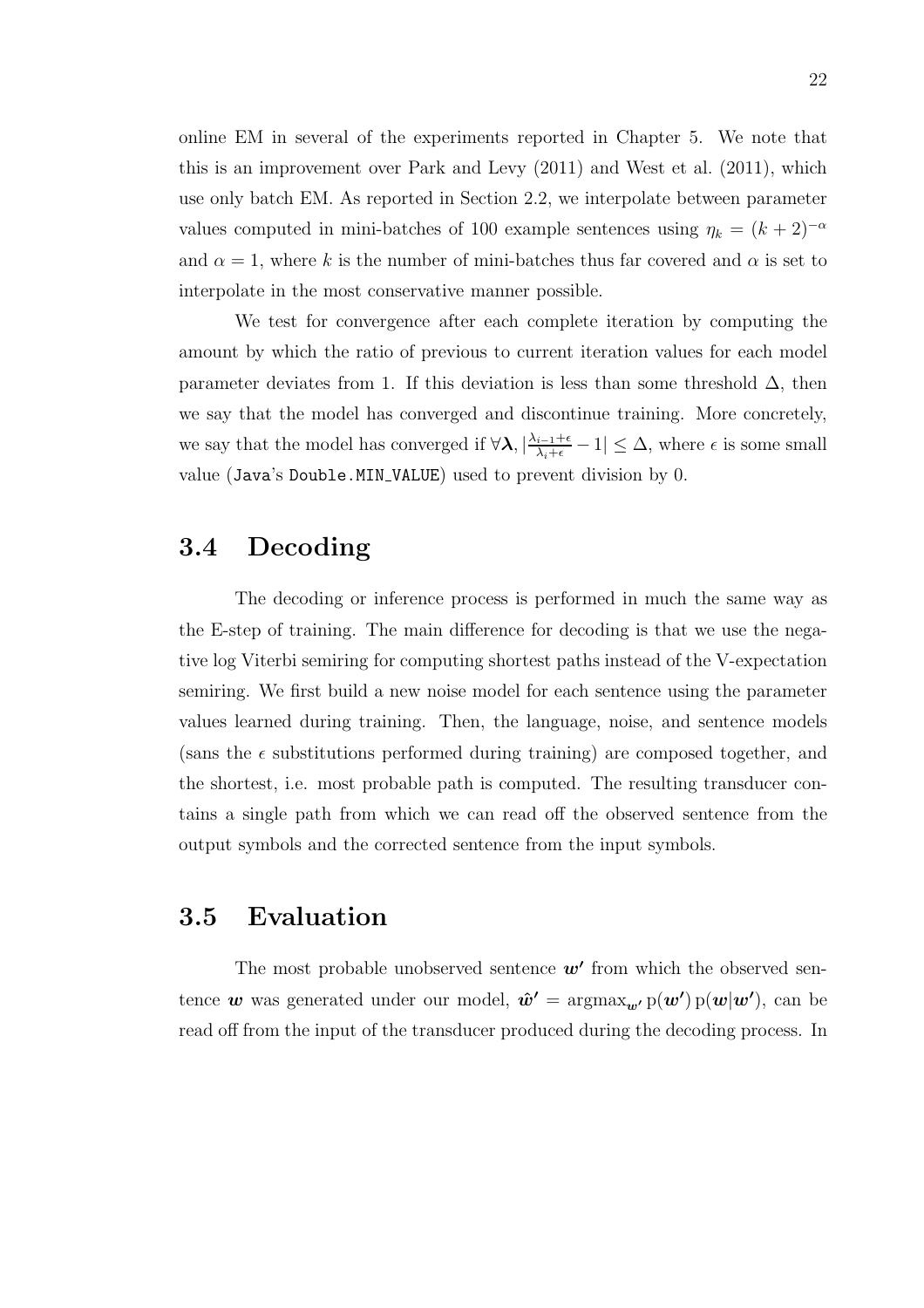order to evaluate its quality versus the observed ESL sentence, we use the  $METEOR<sup>2</sup>$ and BLEU evaluation metrics for machine translation (Lavie and Agarwal, 2007; Papineni et al., 2002). This evaluation is performed using a set of human-corrected sentences gathered via Amazon Mechanical Turk (AMT), an online service where workers are paid to perform a short task, and further filtered for correctness by an undergraduate research assistant. 8 workers were assigned to correct each sentence from the development and evaluation sets described in Section 3.1, and so after filtering we had 8 or fewer unique corrected versions per sentence available for evaluation. We note that the use of METEOR and BLEU is justified inasmuch as the process of grammar correction is translation from an ungrammatical "language" to a grammatical one (Park and Levy, 2011). However, it is far from perfect, as we shall see in Chapter 5.

While human evaluation is far too costly to attempt at every step during development, it is worthwhile to examine our corrections through a human eye for final evaluation, especially given the somewhat tenuous suitability of METEOR and BLEU for our evaluation task. In order to facilitate this, we designed a simple task, again using AMT, where native English speakers are presented with side-by-side ESL and corrected sentences and asked to choose which is more correct. Workers are instructed to "judge whether the corrected sentence improves the grammaticality and/or fluency of the ESL sentence without changing the ESL sentence's basic meaning." They are then presented with two questions per sentence pair:

- 1. Question: "Between the two sentences listed above, which is more correct?" Answer choices: "ESL sentence is more correct," "Corrected sentence is more correct," "Both are equally correct," and, "The sentences are identical."
- 2. Question: "Is the meaning of the corrected sentence significantly different from that of the ESL sentence?"

<sup>&</sup>lt;sup>2</sup>Although the METEOR "synonymy" module may initially seem appropriate to our evaluation task for the random walk models, we find that it does little to improve or clarify evaluation results. For that reason, and moreover since we do not wish for differing forms of the same lemma to be given equal weight in a grammar correction task, we instead use the "exact" module for all evaluation in this work.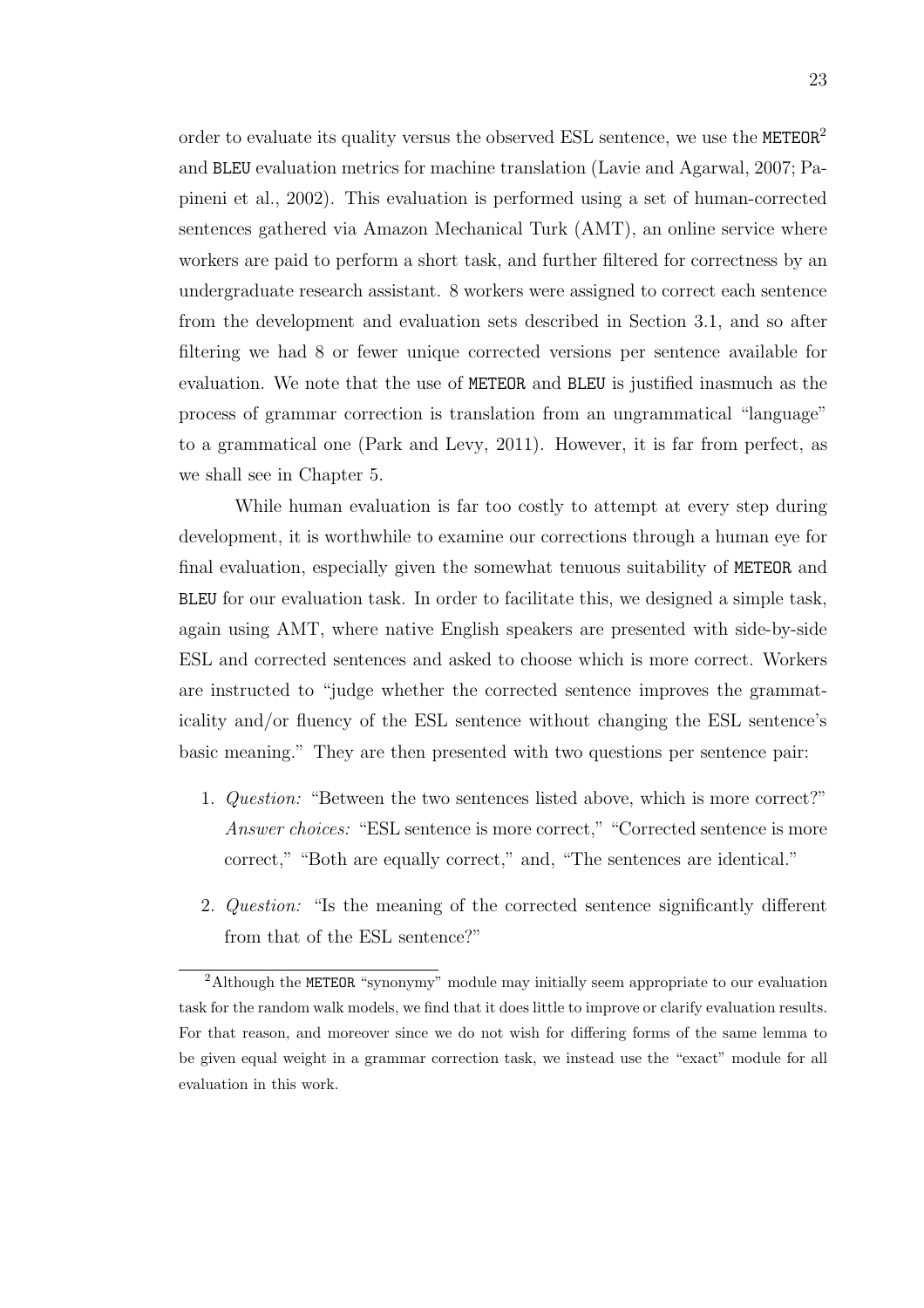Answer choices: "Yes, the two sentences do not mean the same thing," and, "No, the two sentences have roughly the same meaning."

Each task is 10 sentences long, 3 of which are identical filler sentences. When a worker mislabels more than one sentence as identical in any single task, the results for that task are thrown out and resubmitted for another worker to complete. We additionally require that each sentence pair be judged by 5 unique, U.S.-based workers. We reproduce the full text of the task in Appendix B.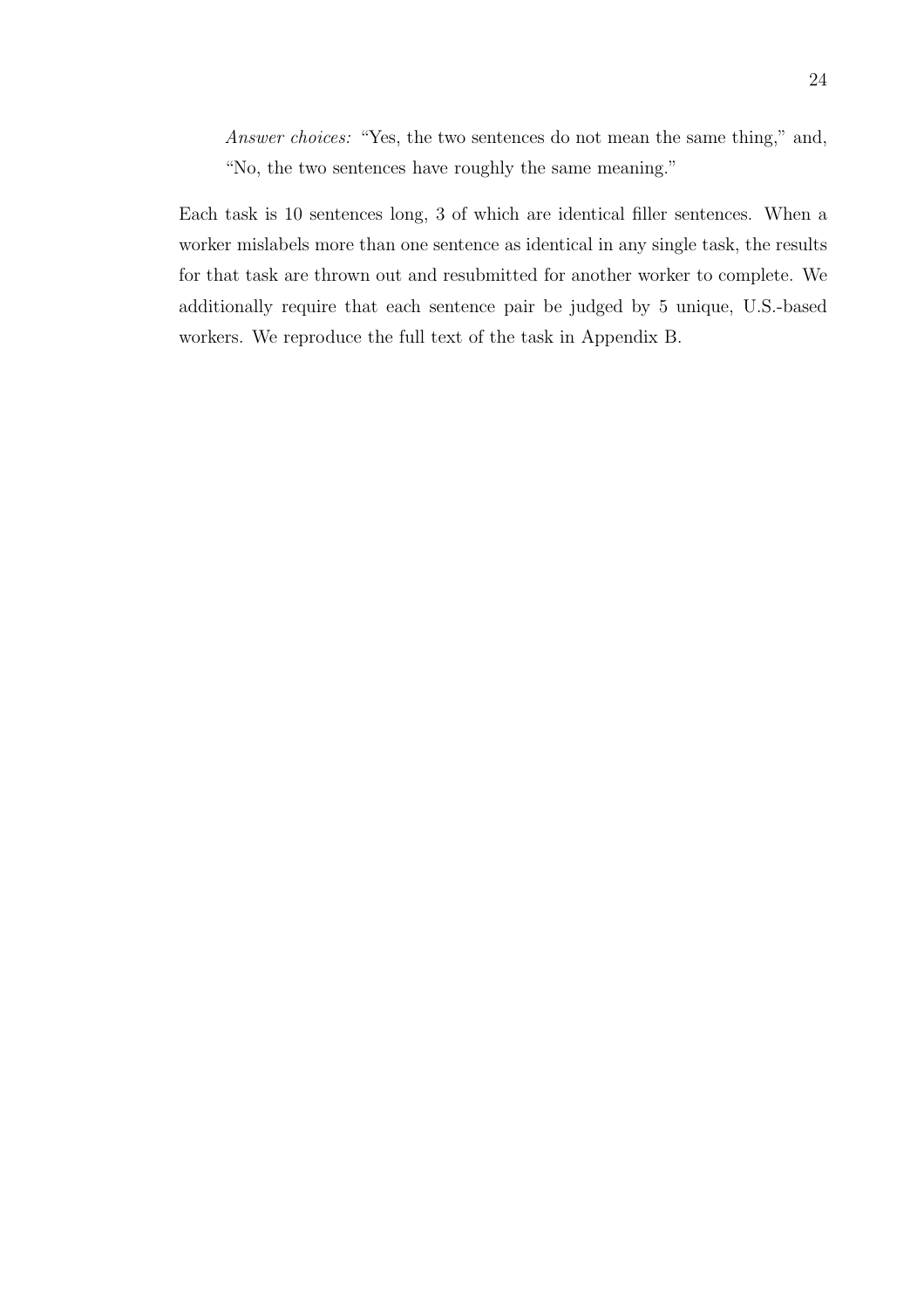# Chapter 4

### Noise Models

Park and Levy (2011) report five different noise models, namely those modeling spelling, article, preposition, word form, and word insertion errors, which they use in a batch EM framework to correct mistakes. In this chapter, we describe two additional noise model classes, a verb infinitive  $\leftrightarrow$  present participle model, and several different parametrizations of the bilingual dictionary random walk model first reported in West et al. (2011), which is the primary contribution of this work.

### 4.1 Infinitive  $\leftrightarrow$  Present Participle Model

### 4.1.1 Motivation

The word form error model of Park and Levy (2011) works by over-generating the observed sentence to include an arc transducing from each form of an observed word to the word itself. This includes the case of verb infinitive to present participle forms and vice versa, e.g. going  $\leftrightarrow$  go, but it misses a somewhat more subtle case. When ESL authors mistake the infinitive for the present participle form, they may still remember to include the preposition to before the infinitive. But it is not sufficient to change, for example, to go to to going; we must also delete the preposition.

We will hereafter refer to our model of infinitive  $\leftrightarrow$  present participle production errors as inf-pp. A summary of the types of errors handled by Park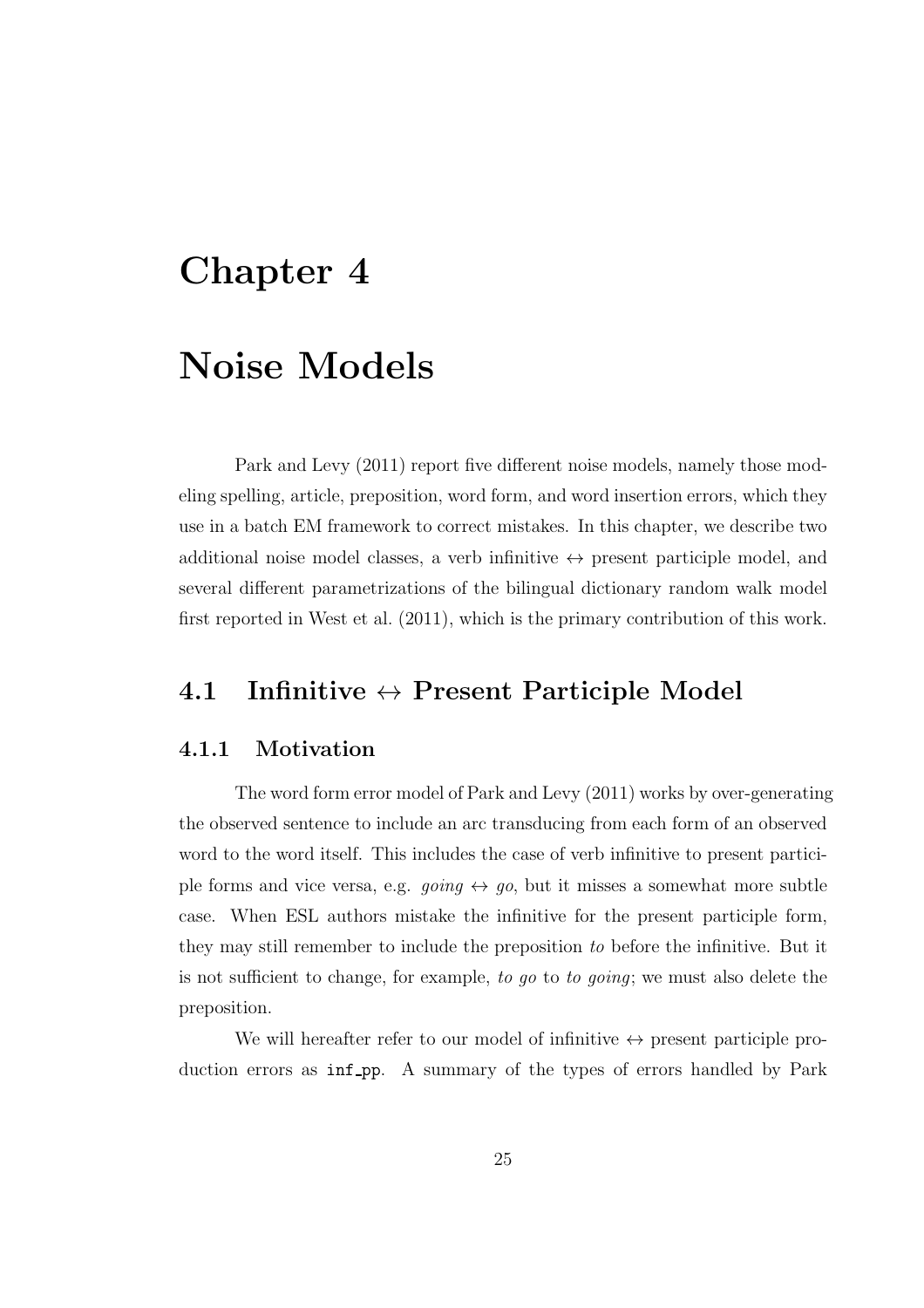and Levy (2011)'s word form error model versus those handled by our model is presented in Table 4.1.

Table 4.1: A summary of the types of errors corrected in our inf pp noise model versus those corrected in the word form error model of Park and Levy (2011). The verb to go is used as an example to illustrate transductions.

| Error Type                               | Word Form | Infinitive $\leftrightarrow$<br><b>Present Participle</b> |
|------------------------------------------|-----------|-----------------------------------------------------------|
| to going $\rightarrow$ to go             | Yes       | Nο                                                        |
| $\mathrm{go} \rightarrow \mathrm{going}$ | Yes       | Nο                                                        |
| to $\text{go} \rightarrow \text{going}$  | No        | Yes                                                       |
| going $\rightarrow$ to go                | Nο        | Yes                                                       |

### 4.1.2 Implementation

We model errors by assuming that there is a uniform probability  $\sigma$  of erroneously producing to infinitive in place of present participle and a separate uniform probability  $\lambda$  of committing the opposite production error. Where participle forms map to more than one infinitive form, the transduction probability is appropriately normalized such that  $\sum_{w} p(w|w') = 1$ . We implement our model as a wFST in four states: where the word being parsed is  $w_i$ , we have two states representing  $w_{i-1} \neq$ to, one which transduces participle  $\rightarrow$  to infinitive and the other the identity, and two states representing  $w_{i-1} = to$ , one which transduces to infinitive  $\rightarrow$  participle and the other the identity. All symbols which are not to,  $\inf$ , or pp are inserted as identity arcs between the two identity states. See Figure 4.1 for a graphical representation of the transducer.

### 4.1.3 Training

Four statistics are gathered during the E-step, namely the expected count of arc traversals for each of to  $inf \rightarrow pp$ ,  $pp \rightarrow to inf$ , and their identities. In the M-step, we wish to maximize the probability of these statistics  $\gamma$  with respect to the parameters  $\sigma$  and  $\lambda$ , which in this case is just the closed form relative frequency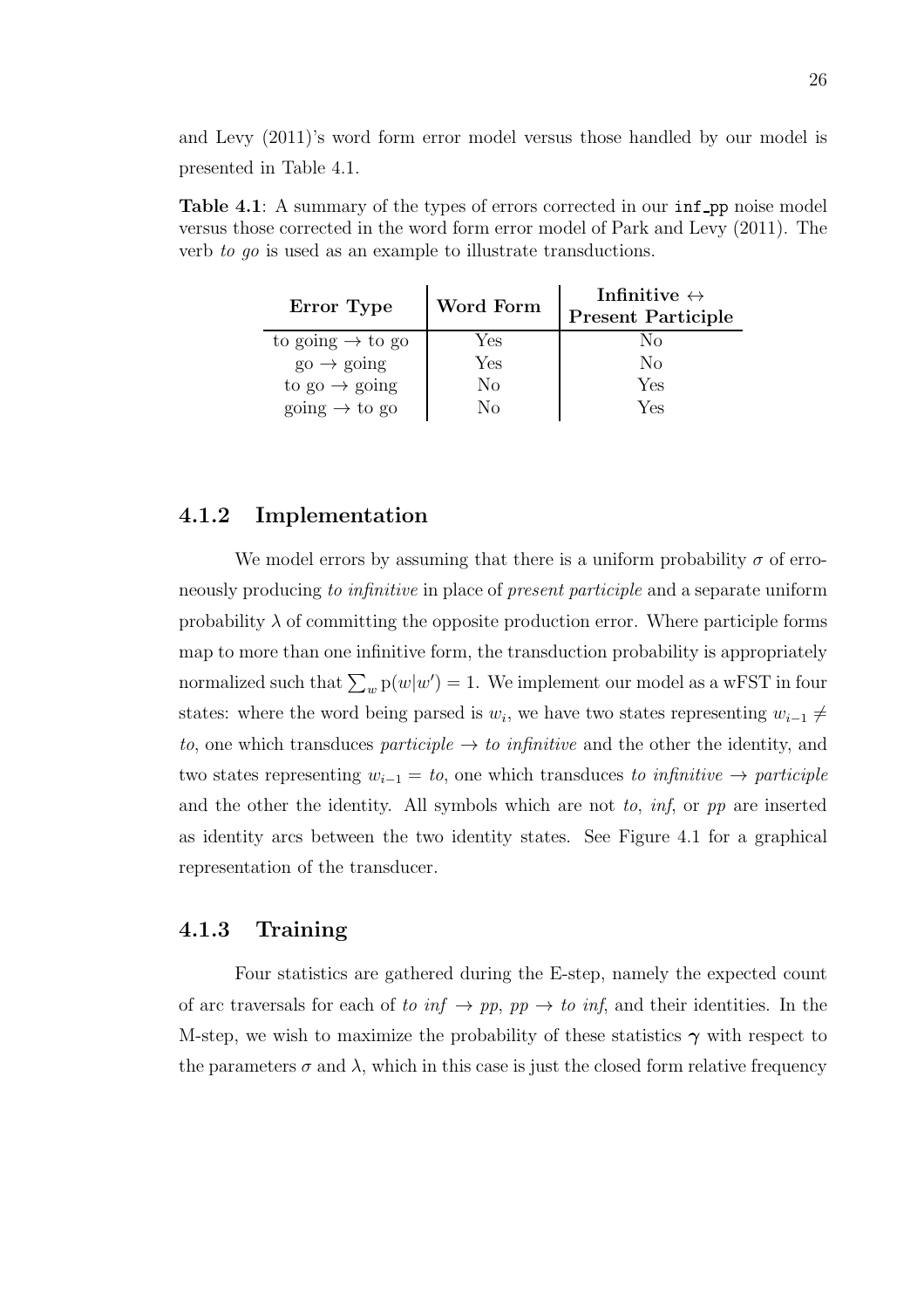

**Figure 4.1:** A graphical representation of the to infinitive  $\leftrightarrow$  present participle noise model transducer as described in Section 4.1.2. We use the verb finish and the non-verb thesis to illustrate this example.

estimate for multinomials (see Section 3.3.1 for additional details). For clarity, we restate the closed form derivation here, beginning with the maximization equation,

$$
\hat{\sigma} = \underset{\sigma}{\operatorname{argmax}} \, p(\gamma_{\sigma}, \gamma_{1-\sigma}|\sigma)
$$

$$
= \underset{\sigma}{\operatorname{argmax}} \, \sigma^{\gamma_{\sigma}} (1-\sigma)^{\gamma_{1-\sigma}}.
$$

Next, we convert to log space for ease of manipulation, as in

$$
\log(\sigma^{\gamma_{\sigma}}(1-\sigma)^{\gamma_{1-\sigma}})=\gamma_{\sigma}\log(\sigma)+\gamma_{1-\sigma}\log(1-\sigma).
$$

We then take the derivative with respect to  $\sigma$ ,

$$
\frac{\partial}{\partial \sigma} = \frac{\gamma_{\sigma}}{\sigma} - \frac{\gamma_{1-\sigma}}{1-\sigma},
$$

which we set equal to 0 and solve for  $\sigma$ , yielding the update equation

$$
\hat{\sigma} = \frac{\gamma_{\sigma}}{\gamma_{\sigma} + \gamma_{1-\sigma}}.
$$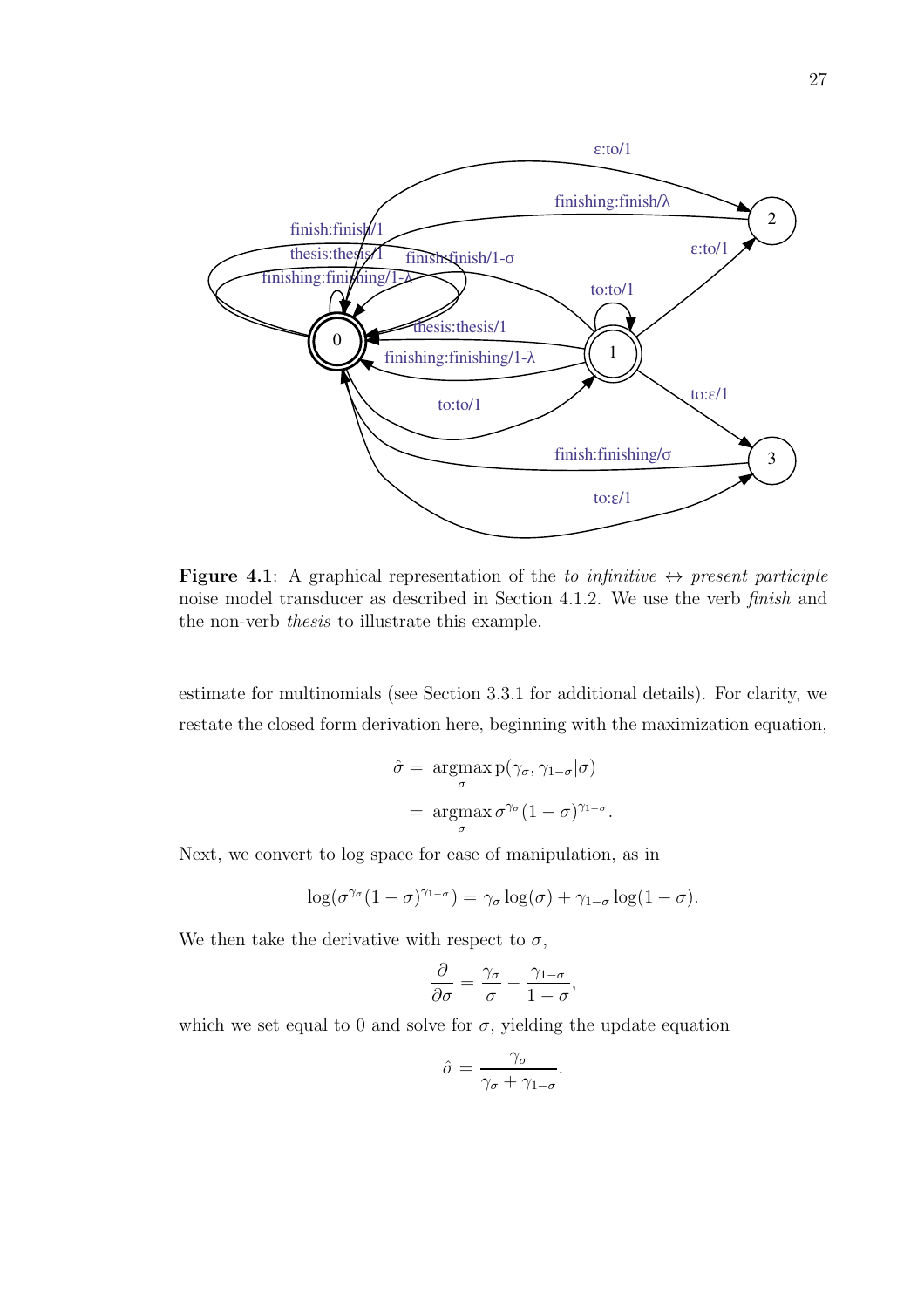Noting that any normalization constant disappears in the gradient, a similar process holds for the computation of  $\lambda$ .

### 4.2 Random Walk Models

Although the models presented in Park and Levy (2011) and Section 4.1 target a wide range of spelling and grammar errors commonly observed in ESL author-produced text, they ignore a much broader and potentially more "difficult" class of production errors, that of word choice. The ability to select the appropriate word or phrase to express one's intent in context is one of the cornerstones of language fluency, and yet the ambiguity inherent in the way natural languages map to one another presents language learners with a significant obstacle in the pursuit of fluent composition.

We propose that word choice production errors can be modeled as follows. Given the dictionary graph described in Section 3.1.2, there exists some function  $f \mapsto [0, 1]$  that defines the parameters of a random walk along graph edges, conditioned on the source word. By implementing this graph as a wFST and composing it with our language model prior and sentence transducers, we can "undo" word choice errors by considering a range of candidate words for each observed word consistent with a generative model of word choice and evaluate them in sentence context using the language model. We parametrize the generative model in three different ways, initially with a uniform probability of generating an erroneous word, and subsequently with two different distributions sensitive to observed and unobserved unigram word frequency.

### 4.2.1 Implementation

For our model of word choice error, we are tasked with creating a transducer which obeys the semantics of a random walk of length 2 across our dictionary graph, subject to the constraints detailed in Section 3.1.2. For this, we can use a single initial/final state with arcs labeled with unobserved words as input, observed words as output, and a weight defined by some function  $f$  that governs the parameters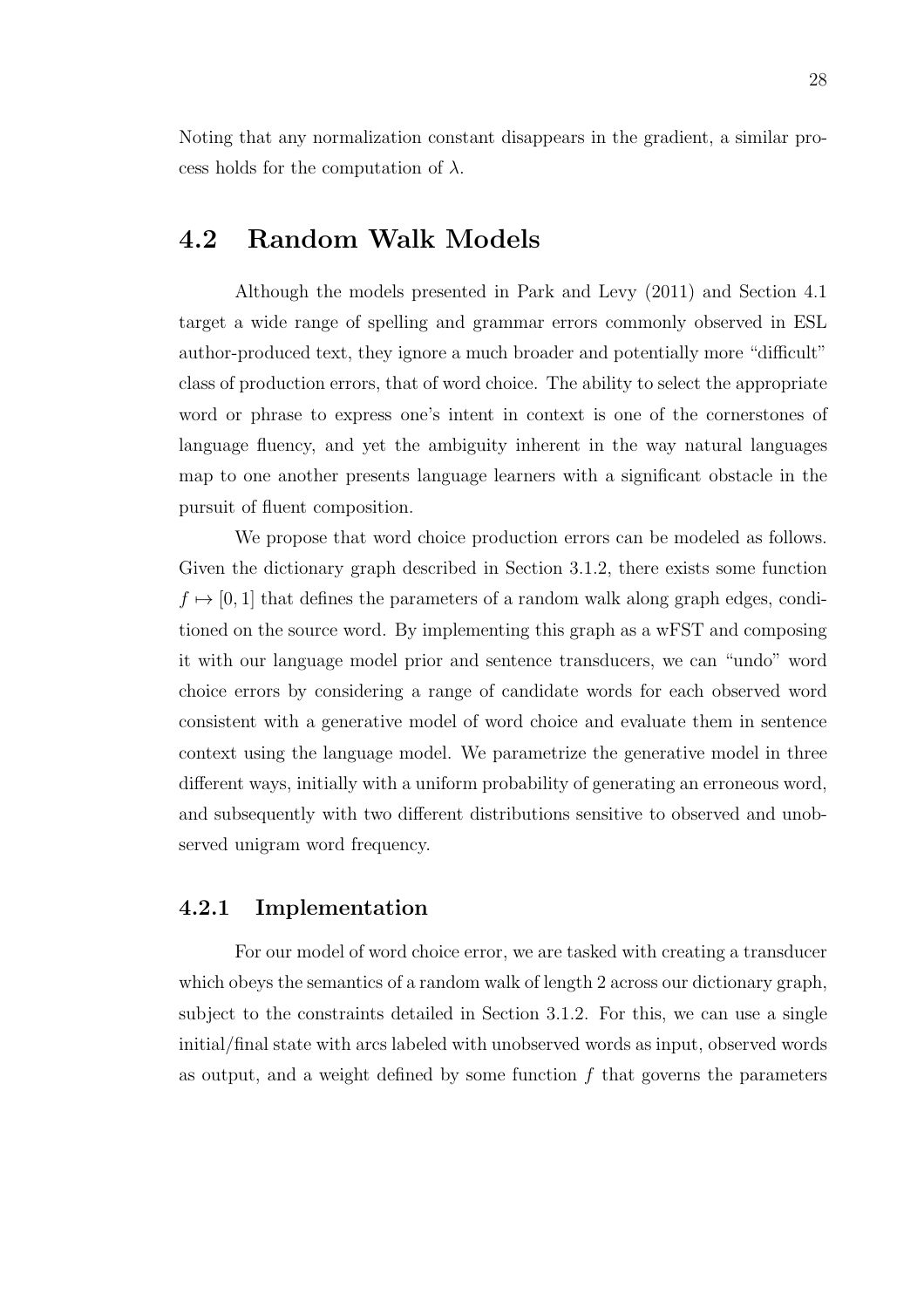of a random walk across our dictionary graph. We will present three different parametrization of f in the proceeding sections, but the structure of the transducer implementing each model does not vary. See Figure 4.2 for an example.



Figure 4.2: An example random walk transducer using the uniform walk probability parametrization described in Section 4.2.2.

### 4.2.2 Uniform Replacement Model

#### Motivation

For our first model parametrization, which we will refer to subsequently as rw unif, we assume that the probability of arriving at some word  $w' \neq w$  after a random walk of length 2 from an observed word  $w$  is uniform across all  $w$ . This is perhaps not the most plausible model, but it serves as a baseline by which we can evaluate more complex parametrizations.

#### Parametrization

More concretely, we use a single parameter  $\lambda$  modeling the probability of walking two steps along the dictionary graph from an observed English word  $w$  to its Korean definition(s), and then back to some other English word  $w' \neq w$ . Since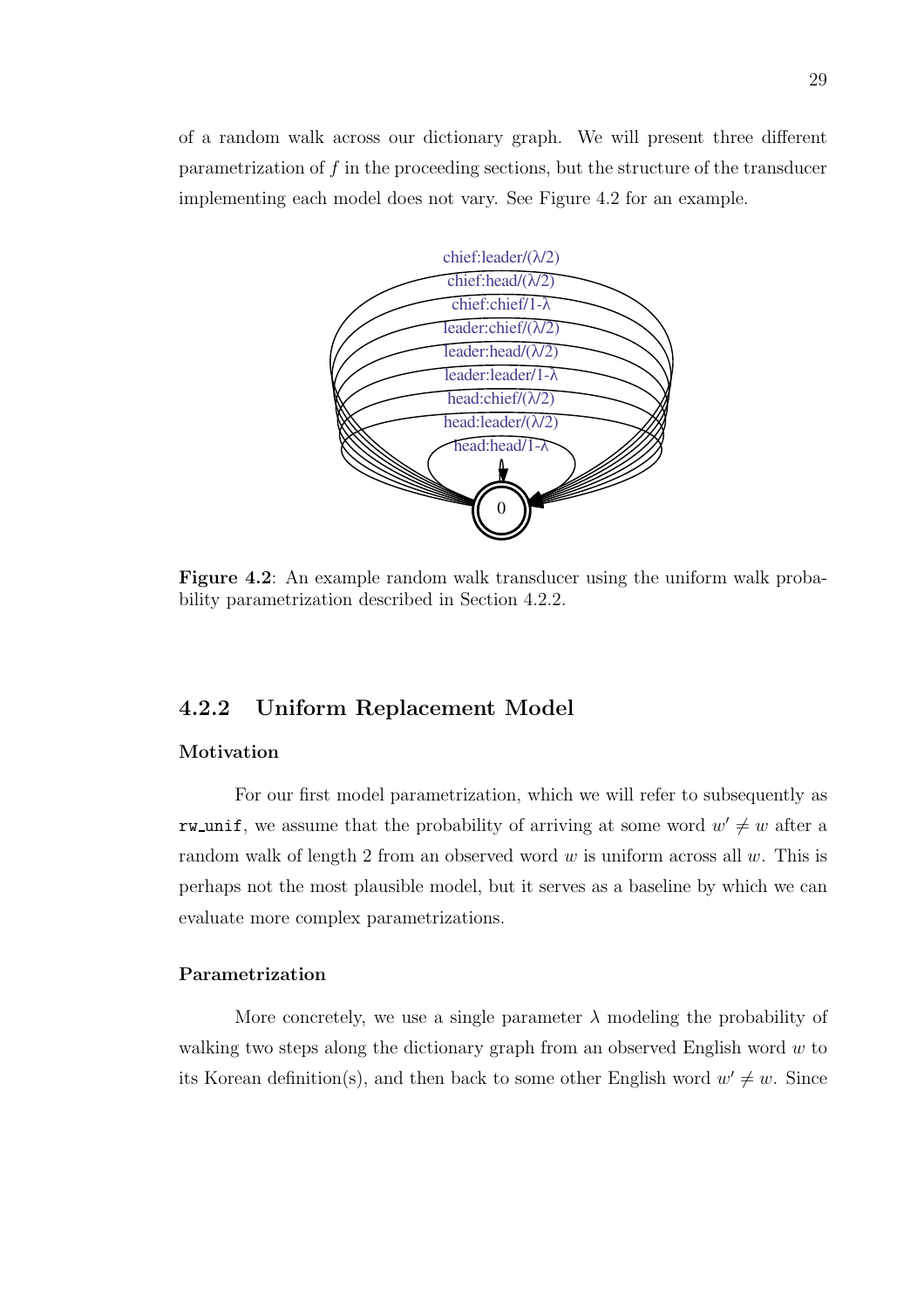we treat unobserved words as transducer input and observed words as output,  $\lambda$ is normalized by  $|\{w|w \neq w' \land w \in walk(w')\}|$ , i.e. the number of words reachable along a random walk from  $w'$ , and  $p(w|w) = 1 - \lambda$  such that  $\sum_{w} p(w|w') = 1$ .

#### Training

As with inf\_pp, rw\_unif is a coin flip model, and so we need only gather two statistics during the E-step, replace and no fix. We can use these in the same fashion as detailed in Section 4.1.3 to derive a closed form update for our single parameter  $\lambda$ .

### 4.2.3 Adding One-Way Word Frequency Sensitivity

#### Motivation

For our second random walk parametrization, which we will hereafter refer to as rw freq unobs, we hypothesize that there is an inverse relationship between unobserved word frequency and random walk path probability. We motivate this by observing that when a language learner produces a common word, it is likely that she either meant to use that word or used it in place of a rarer word that she did not know. Likewise, when she uses a rare word, it is likely that she chose it above any of the common words that she knows. If the word that she chose was erroneous, then, it is most likely that she did not mean to use a common word but could have meant to use a different rare word with a subtle semantic difference. Hence, we should always prefer to replace observed words, regardless of their frequency, with rare words unless the language model overwhelmingly prefers a common word.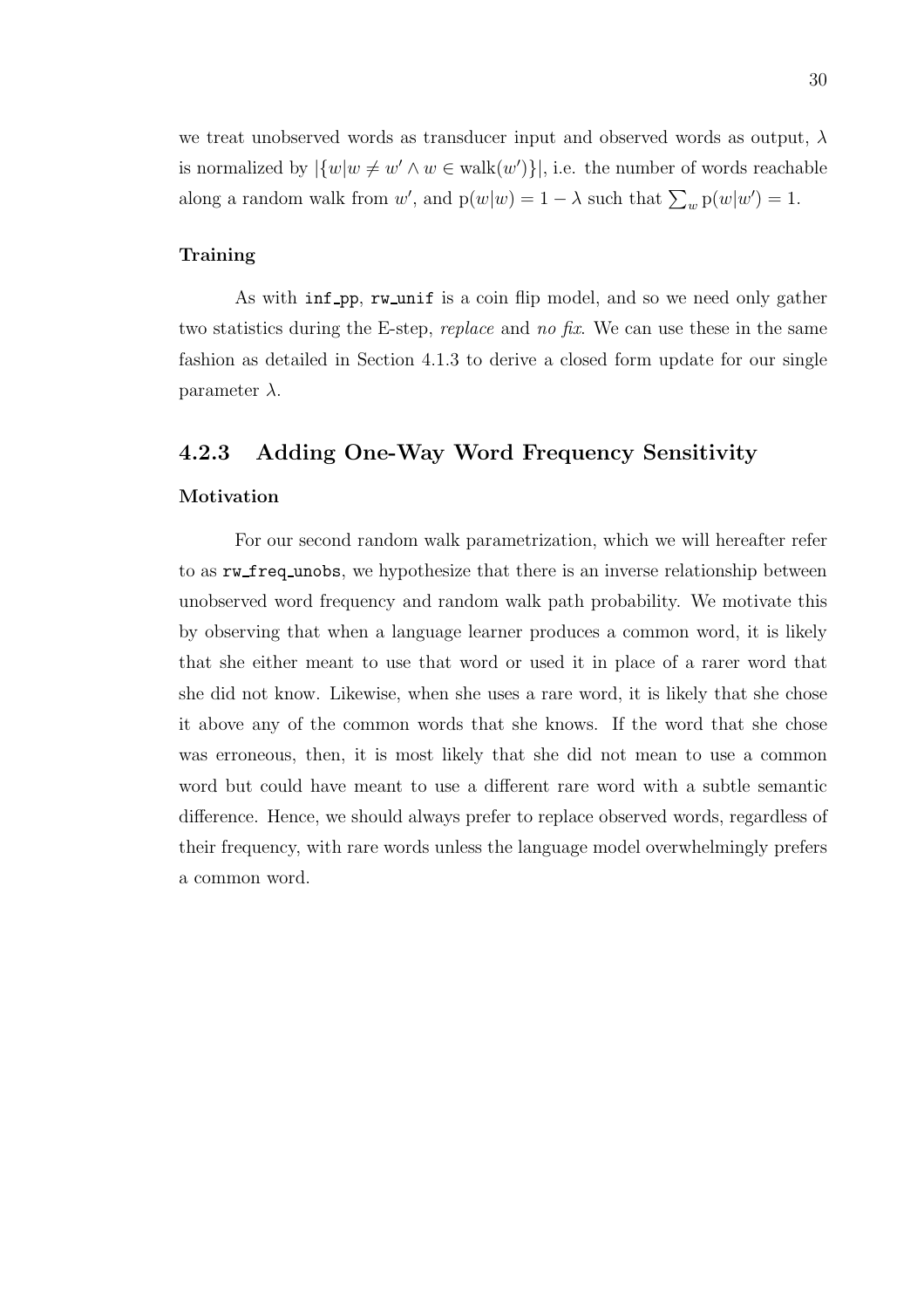#### Parametrization

In order to model this hypothesis, we introduce a second parameter  $\alpha$ , which we use as in

$$
p(w|w) = 1 - \lambda e^{-\text{freq}(w)^{\alpha}}
$$

$$
p(w|w') = \frac{\lambda e^{-\text{freq}(w')^{\alpha}}}{|\{w|w \neq w' \land w \in \text{walk}(w')\}|},
$$

where freq $(w')$  is the unigram frequency of the unobserved word w' from our language model. When  $\alpha > 0$ , this parametrization will correctly implement the inverse relationship between unobserved word frequency and random walk path probability described previously.

#### Training

Although rw freq unobs may be regarded as a coin flip model, we now have a different coin for every unique unobserved word frequency. Thus, we find that we must keep track of a much larger number of sufficient statistics in the E-step in order to successfully update  $\alpha$  and  $\lambda$  in the M-step. Specifically, we track  $\gamma_{i0}$ and  $\gamma_{i1}$  for each word  $w_i$ , where the subscript i0 signifies no fix and i1 indicates replace.

Unfortunately, we are unaware of a closed form procedure for performing parameter updates in this case.<sup>1</sup> As such, we must resort to the convex optimization procedure detailed in Section 3.3.1. We wish as before to maximize the conditional probability of the statistics vector  $\gamma$  with respect to the parameters  $\alpha$ and  $\lambda$ . This is equivalent to maximizing the log probability of  $\gamma$ , which we perform using the quasi-Newton BFGS method with R's optim function. Although we technically want to perform a non-linearly constrained optimization to ensure that the probability of any given transduction is in  $[0, 1]$ , we find that unconstrained

<sup>&</sup>lt;sup>1</sup>One possibility is to bucket words by their unique frequencies and approximate the full function by learning a separate coin flip parameter for each bucket. We took this approach in West et al. (2011) for a similar parametrization, but we found it to be suboptimal due to sparsity issues (the approximation learned was not at all smooth as one would expect from the underlying function).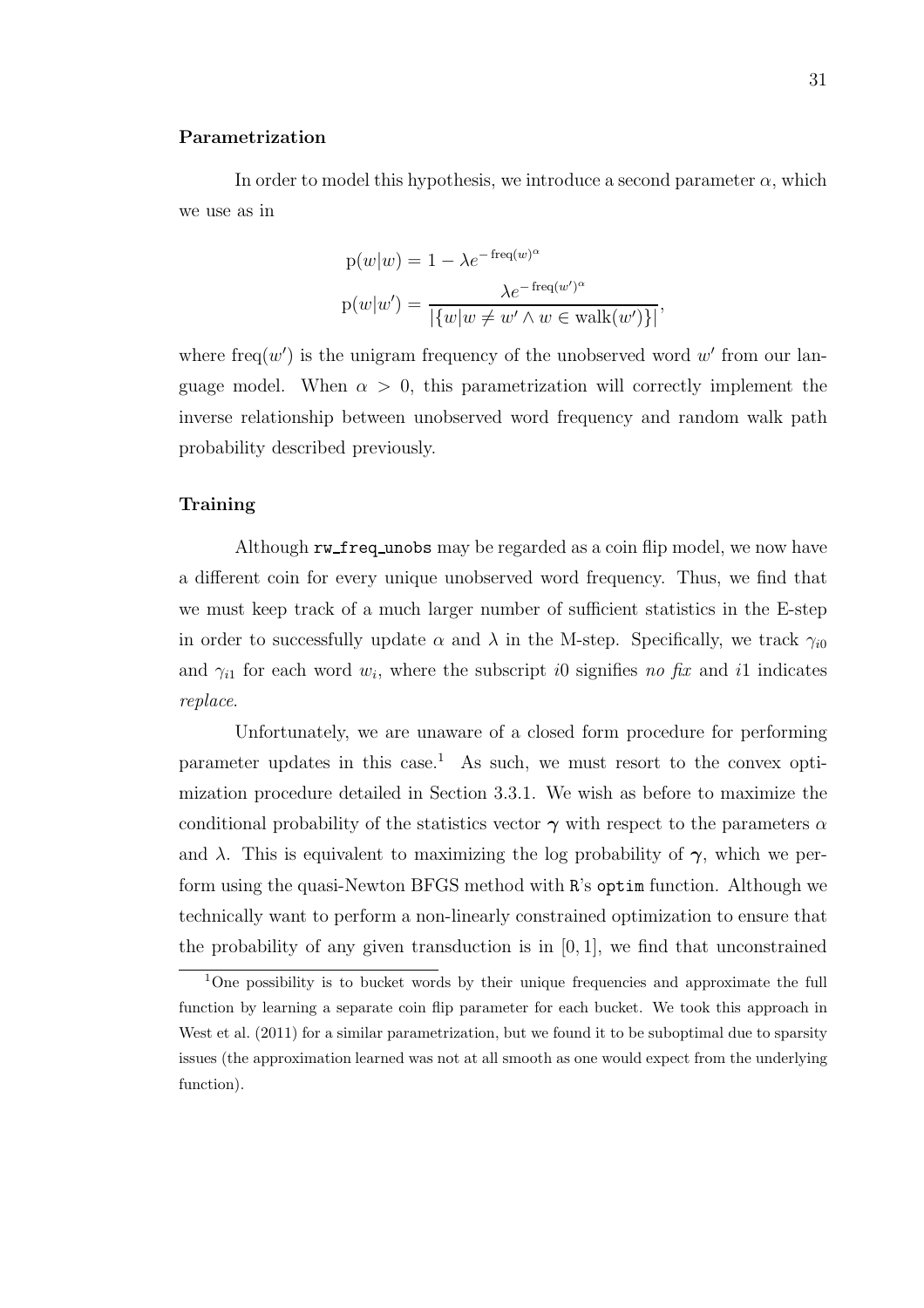optimization remains well-behaved. We present the function being maximized and its gradients with respect to each parameter for reference.

$$
p(\gamma|\alpha,\lambda) = \left(\prod_{i} (1 - \lambda e^{-freq(w_i)^{\alpha}})^{\gamma_{i0}}\right) \left(\prod_{i} (c_i \lambda e^{-freq(w_i)^{\alpha}})^{\gamma_{i1}}\right)
$$

$$
log (p(\gamma|\alpha,\lambda)) = \left(\sum_{i} \gamma_{i0} log (1 - \lambda e^{-freq(w_i)^{\alpha}})\right) + \left(\sum_{i} \gamma_{i1} log c_i\right) + \left(log \lambda \sum_{i} \gamma_{i1}\right) - \left(\sum_{i} \gamma_{i1} freq(w_i)^{\alpha}\right)
$$

$$
\frac{\partial}{\partial \alpha} = \left(\sum_{i} \frac{\gamma_{i0} \lambda e^{-freq(w_i)^{\alpha}} freq(w_i)^{\alpha} log (freq(w_i))}{1 - \lambda e^{-freq(w_i)^{\alpha}}}\right) - \left(\sum_{i} \gamma_{i1} freq(w_i)^{\alpha} log (freq(w_i))\right)
$$

$$
\frac{\partial}{\partial \lambda} = -\left(\sum_{i} \frac{\gamma_{i0} e^{-freq(w_i)^{\alpha}}}{1 - \lambda e^{-freq(w_i)^{\alpha}}}\right) + \left(\frac{1}{\lambda} \sum_{i} \gamma_{i1}\right),
$$

where  $c_i = |\{w_j | w_j \neq w_i \land w_j \in walk(w_i)\}|$ . Notice that  $c_i$  is independent of  $\alpha$  and  $\lambda$  and therefore drops out of the maximization function.

### 4.2.4 Adding Two-Way Word Frequency Sensitivity

#### Motivation

For our final and most complex parametrization, which we will refer to as rw freq both, we extend the hypothesis behind rw freq unobs to include sensitivity to observed as well as unobserved word frequency. Specifically, we postulate that in addition to preferring to replace observed words with rare words, we should also place a non-uniform distribution over replacement arcs to prefer those with rarer observed word output, thereby imposing a penalty for replacing common observed words. We justify this in much the same way, namely with the assertion that language learners are likely to be most familiar with common words and therefore more adept at using them than their rarer counterparts.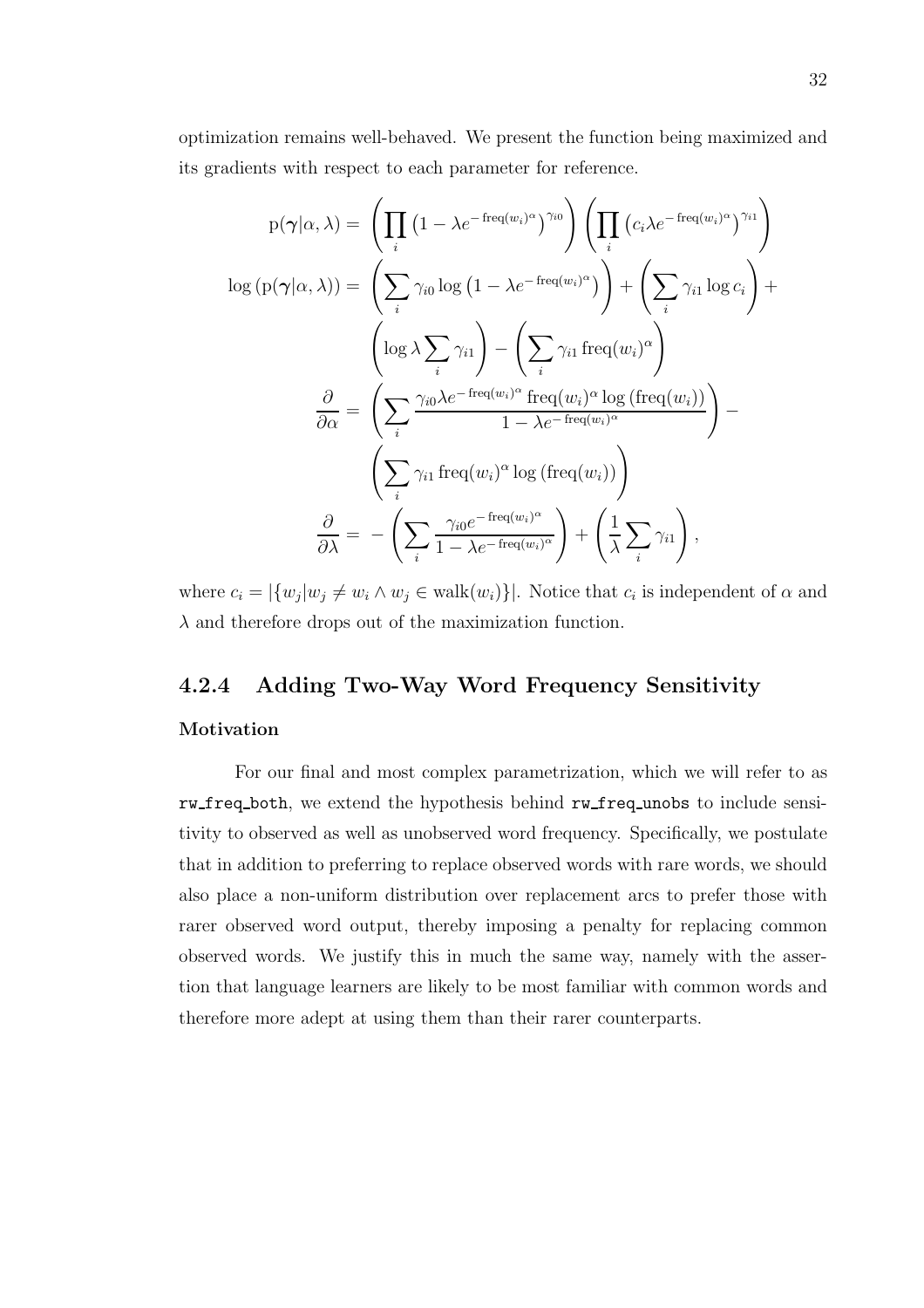#### Parametrization

In order to model this hypothesis, we build in a third parameter  $\beta$ , which we use as follows.

$$
p(w|w) = 1 - \lambda e^{-\text{freq}(w)^{\alpha}}
$$

$$
p(w|w') = \frac{\lambda e^{-\text{freq}(w')^{\alpha}} e^{-\text{freq}(w)^{\beta}}}{\sum_{\{w^*|w^* \neq w' \land w^* \in \text{walk}(w')\}} e^{-\text{freq}(w^*)^{\beta}}}
$$

When  $\alpha > 0$  and  $\beta > 0$ , this parametrization will correctly impose a preference for using rare unobserved words as replacements and a penalty for replacing common observed words.

#### Training

For this parametrization, we have moved away from any reasonable notion of a coin flip. Instead, we have what amounts to a many-sided die, one per unobserved word, whose throwing distribution depends on the frequency of the unobserved word and that of all the words that it may walk to in our dictionary graph. Thus, we must in the E-step track an expected count statistic for each side of every attested die in order to update  $\alpha$ ,  $\beta$ , and  $\lambda$  in the M-step. We represent these statistics as before in a vector  $\gamma$  where  $\gamma_{i0}$  is the no fix count for word i, and  $\gamma_{ii}$ is the count of *replacements* from word i to word  $j$ .<sup>2</sup>

As in Section 4.2.3, we maximize the log probability of our sufficient statistics with respect to our parameters, but in contrast to the other random walk models, we find it necessary in this case to impose constraints on the optimization process. The actual constraint that we wish to enforce is  $\forall w', 0 \leq \lambda e^{-\text{freq}(w')^{\alpha}} \leq 1$ , but we find it sufficient to use a set of linear inequality constraints instead. Specifically, we impose the box constraints  $0 \leq \lambda \leq 1, -1 \leq \alpha \leq 1$ , and  $-1 \leq \beta \leq 1$ using the L-BFGS-B method (Byrd et al., 1995) implemented as part of optim. We present the function being maximized and its gradients with respect to each

<sup>&</sup>lt;sup>2</sup>Naturally, our actual implementation deals with the sparseness of the  $\gamma$  vector accordingly.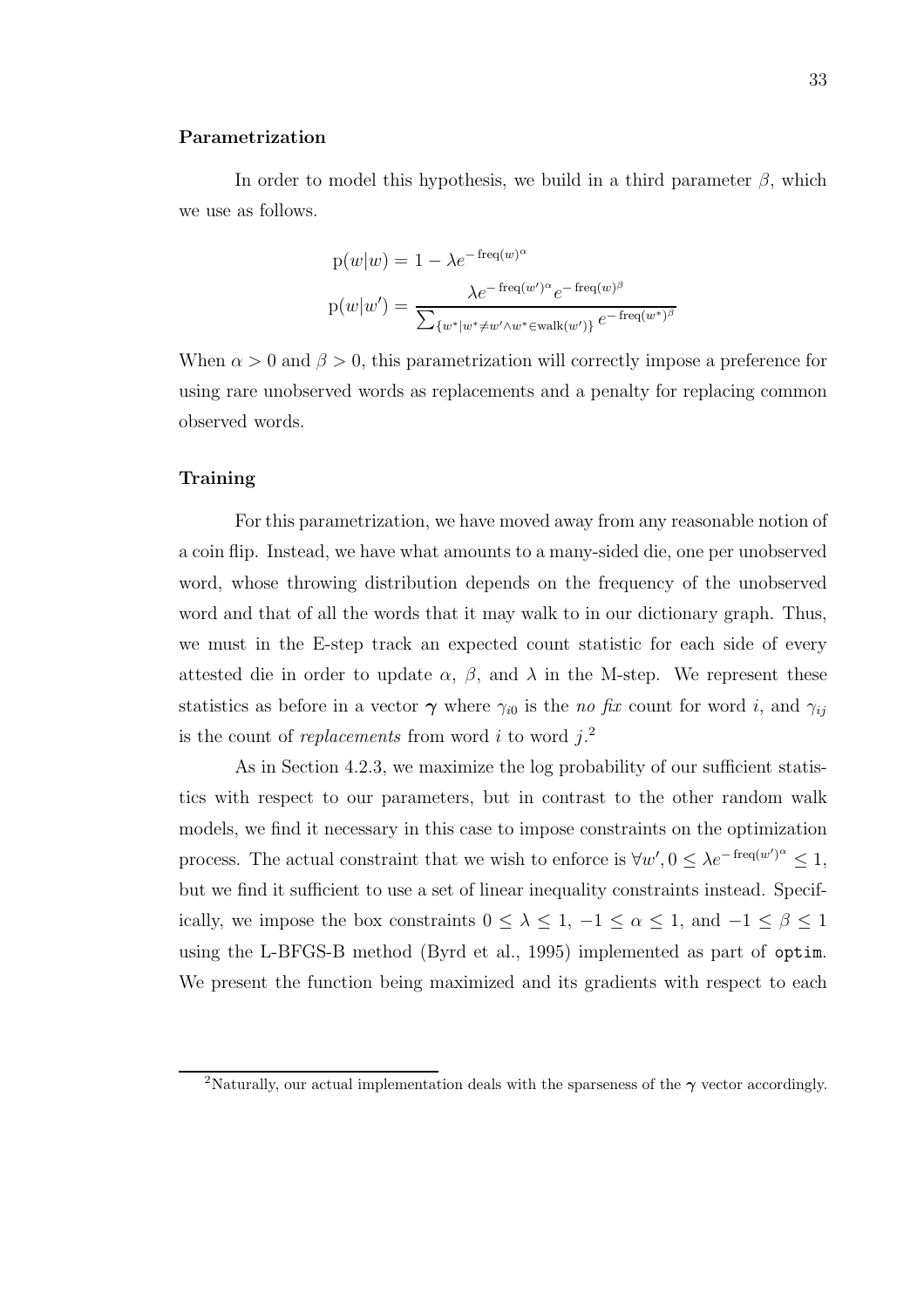parameter for reference.

$$
p(\gamma | \alpha, \beta, \lambda) = \left( \prod_{i} (1 - \lambda e^{-freq(w_i)^{\alpha}})^{\gamma_{i0}} \right)
$$
  
\n
$$
\left( \prod_{i,j} \left( \frac{\lambda e^{-freq(w_i)^{\alpha}} e^{-freq(w_j)^{\beta}}}{\sum_{k} e^{-freq(w_k)^{\beta}}} \right)^{\gamma_{ij}} \right)
$$
  
\n
$$
log (p(\gamma | \alpha, \beta, \lambda)) = \left( \sum_{i} \gamma_{i0} log (1 - \lambda e^{-freq(w_i)^{\alpha}}) \right) + \left( log (\lambda) \sum_{i,j} \gamma_{ij} \right) - \left( \sum_{i} \left( \sum_{j} \gamma_{ij} \right) freq(w_i)^{\alpha} \right) - \left( \sum_{i,j} \gamma_{ij} freq(w_j)^{\beta} \right) - \left( \sum_{i} \left( \sum_{j} \gamma_{ij} \right) log \left( \sum_{k} e^{-freq(w_k)^{\beta}} \right) \right)
$$
  
\n
$$
\frac{\partial}{\partial \alpha} = \left( \sum_{i} \frac{\gamma_{i0} \lambda e^{-freq(w_i)^{\alpha}} freq(w_i)^{\alpha} log (freq(w_i))}{1 - \lambda e^{-freq(w_i)^{\alpha}}} \right) - \left( \sum_{i} \left( \sum_{j} \gamma_{ij} \right) freq(w_i)^{\alpha} log (freq(w_i)) \right)
$$
  
\n
$$
\frac{\partial}{\partial \beta} = - \left( \sum_{i,j} \gamma_{ij} freq(w_j)^{\beta} log (freq(w_j)) \right) + \left( \sum_{i} \left( \sum_{j} \gamma_{ij} \right) \frac{\sum_{k} e^{-freq(w_k)^{\beta}} freq(w_k)^{\beta} log (freq(w_k))}{\sum_{k} e^{-freq(w_k)^{\beta}} \right)}
$$
  
\n
$$
\frac{\partial}{\partial \lambda} = - \left( \sum_{i} \frac{\gamma_{i0} e^{-freq(w_i)^{\alpha}}}{1 - \lambda e^{-freq(w_i)^{\alpha}}} \right) + \left( \frac{1}{\lambda} \sum_{i,j} \gamma_{ij} \right)
$$

where all  $w_k$  in the sums are in the set  $\{w_k|w_k \neq w_i \land w_k \in \text{walk}(w_i)\}\)$  for the appropriate  $w_i$ .

### 4.2.5 Constraining Random Walk Degree

We have thus far proceeded by describing the construction of an ideal noise model that completely implements the dictionary graph described previously. However, due to the size of the dictionary graph, such a model would be computationally prohibitive. After all preprocessing, the range of random walk candidates is 1683 with a mean of 47 and standard deviation of 82.2. To put these numbers in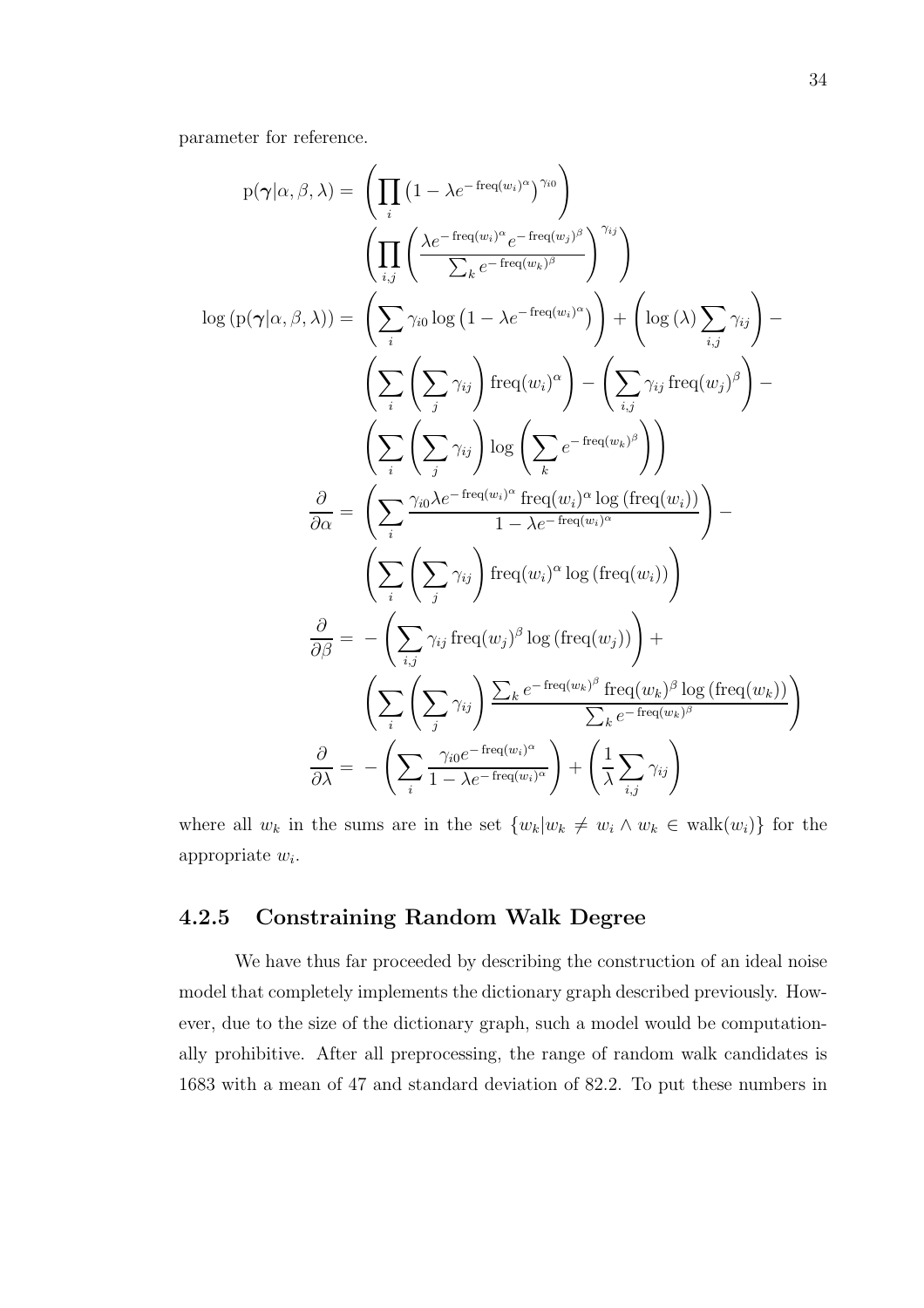perspective, let us imagine that we are processing a three word sentence. Each word will generate an average of 47 candidate arcs plus an arc for itself, bringing our symbol count up to 144 from 3. From there, we must generate a language model. Under the bigram regime, this would meaning having an initial state plus one state per symbol and 144 arcs leaving each, bringing our language model edge count to over 20,000.<sup>3</sup> Recalling from Section 2.3 that the time complexity of the composition operation is  $O(v_1v_2d_2(\log d_1 + m_1))$  when the first transducer is arcsorted, the addition of each unique candidate word imposes a quadratic increase in computation time since  $v_1$  and  $d_2$  both increase linearly. Building a language model using the full dictionary graph over a mini-batch of only 100 sentences generates transducers in the gigabyte range and quickly becomes prohibitive for training over a reasonably-sized sample of example sentences. This issue is further exacerbated when composing the random walk model with other noise models that themselves generate many candidates for each observed word, e.g. the spelling correction model of Park and Levy (2011).

Thus, even with a conservative estimate of candidate overlap, modern machinery simply cannot handle the large amount of data that would need to be generated and processed for even a small batch of sentences. In order to combat this issue, we employ a simple heuristic that chooses those words with the highest unigram frequencies from the set of possible random walk candidates for each word.<sup>4</sup> In West et al. (2011), we reported on models using a cutoff of 5 and 10 candidates per word, but our experiments demonstrated little difference in final results. As such, we will use a cutoff of 10 candidate words for all experiments reported in this thesis.

<sup>&</sup>lt;sup>3</sup>It may initially seem naive to generate the language model transducer with so many extraneous arcs. However, as the model framework is designed to handle arbitrary noise models in cascades, keeping track of the context states and arcs that are actually needed can become quite complex. On the other hand, doing so successfully has the potential to significantly speed up our model and is a viable subject for future study.

<sup>&</sup>lt;sup>4</sup>In fact, an omitted portion of our dictionary preprocessing algorithm presorts the candidates for each word by unigram frequency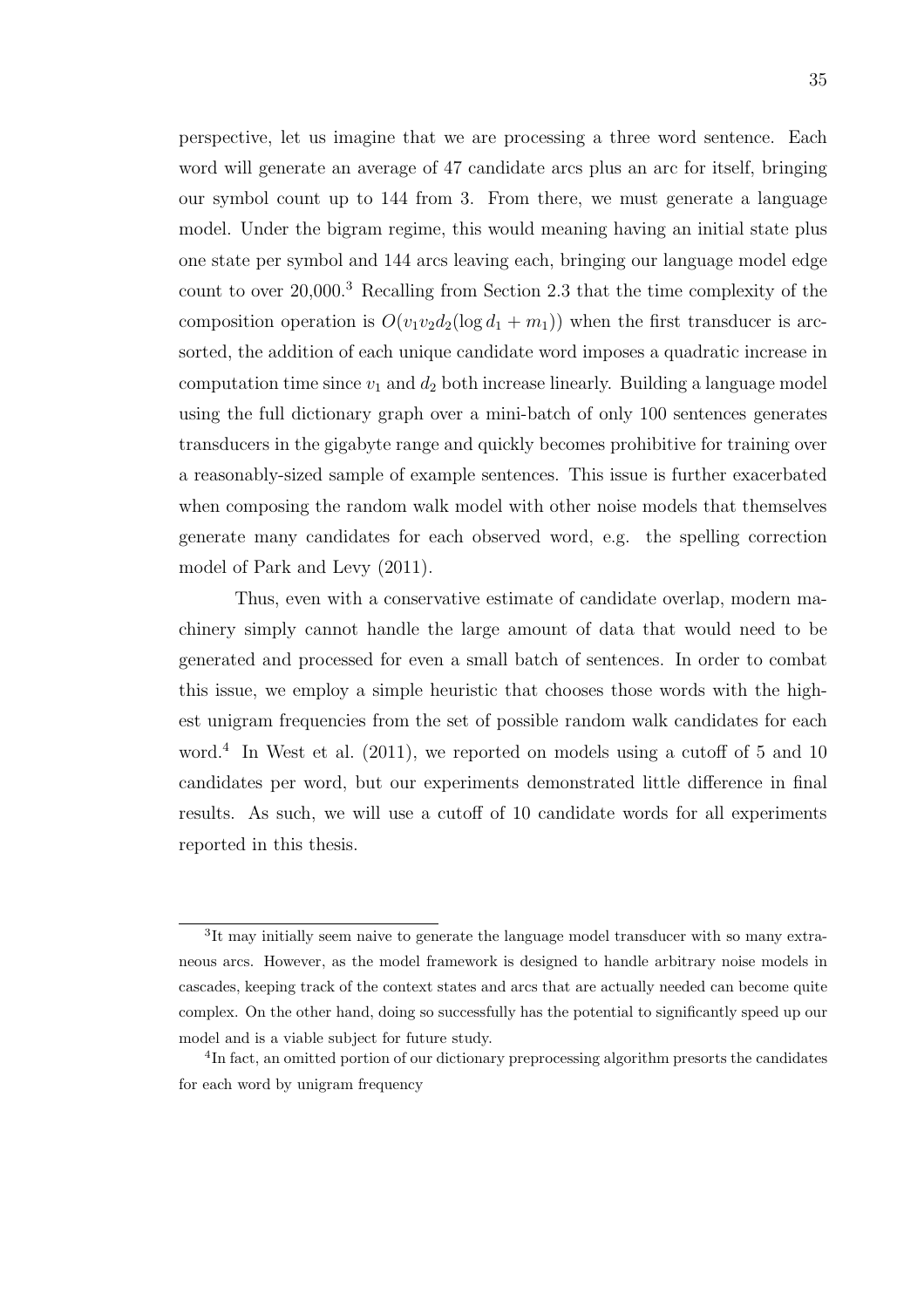## Chapter 5

### Results and Analysis

In total, we ran eight experiments, one trained with batch EM and one with online EM for each noise model presented in Chapter 4. In each, we trained over a set of 10,000 sentences randomly selected from our training set and then decoded the 1,007 sentences from our evaluation set for judgment and analysis. We found that the rw\_unif, rw\_freq\_unobs, and rw\_freq\_both models all converged to within a delta of 5% after roughly 10 iterations, although some continued oscillating well afterward. The **inf**<sub>pp</sub> model took somewhat longer, and so we present the results of those two experiments after 50 iterations.

We will proceed with our results presentation in two stages. In the first, we will present the evolution of parameter values over time for our series of otherwise identical batch and online EM experiments. In the proceeding sections, we will present the BLEU and METEOR scores for each experiment, the results of our AMT judgment task on decoded sentences, and an accompanying analysis of individual examples and trends. Our results were somewhat disappointing across the board, and so as a sanity check and to test our common sense hypotheses about parameter values versus the learned values, we additionally ran a decoding test and judgment task on versions of each of the four models using initial (untrained) parameter values.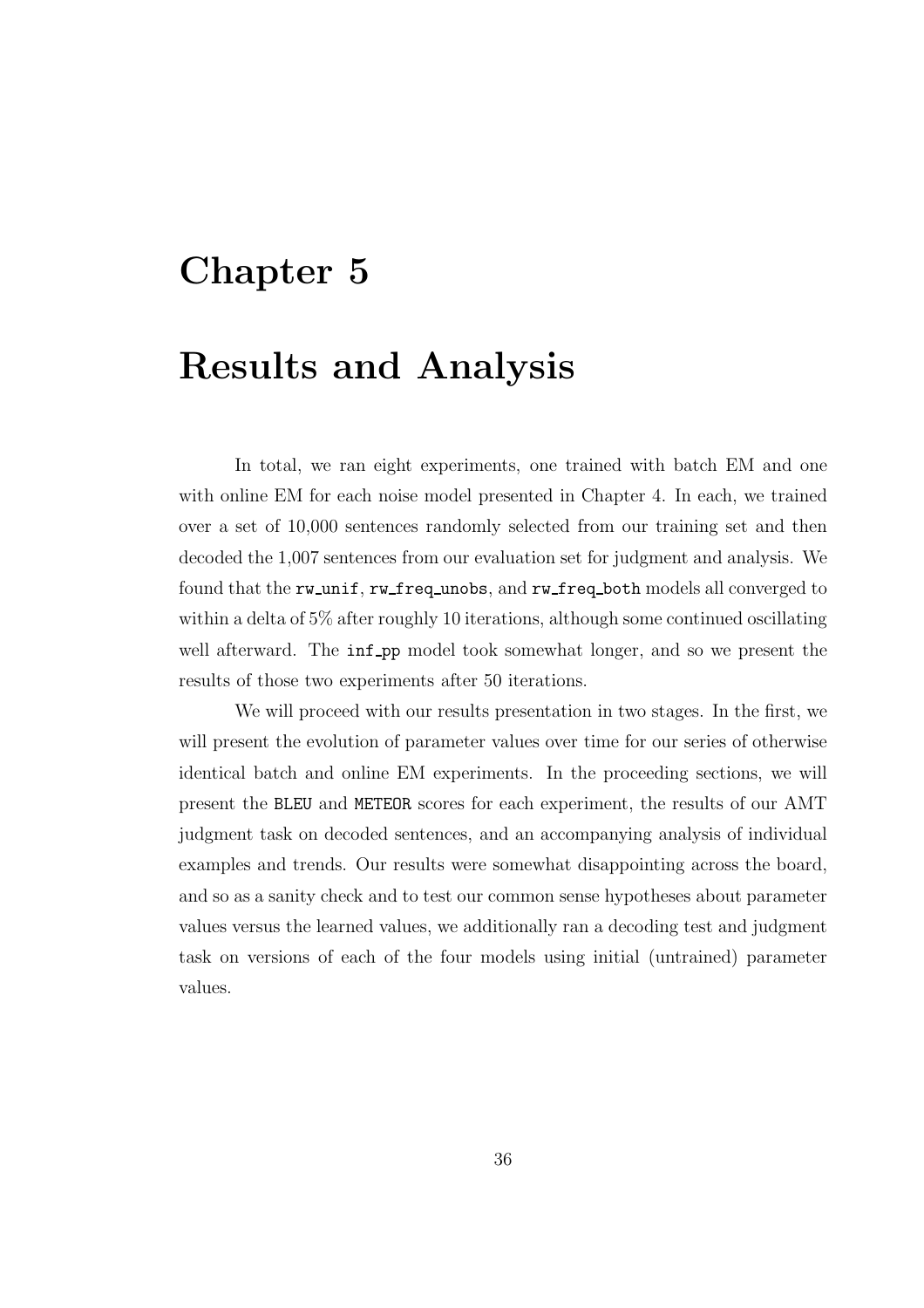### 5.1 Batch v. Online EM

Liang and Klein (2009) report that online EM not only converges faster for many natural language processing tasks, but also has the advantage of finding better parameters upon convergence. In our experiments, we achieve similar, though not identical results. Beginning with the  $inf$ -pp experiments plotted in Figure 5.1, we see that online EM converges to a much smaller parameter value for  $\lambda$ , the probability of transducing from the present participle to infinitive verb form. In fact, both models find very small values for  $\lambda$ , which we interpret as the unfortunate consequence of a more general issue with Park and Levy (2011)'s model, namely that all else being equal, shorter sentences are always preferred.<sup>1</sup> The  $\lambda$  learned under both regimes is small enough that no present participle to infinitive corrections are made during decoding for the online model, and only a single such correction is made under the batch model. As such, the difference between online and batch EM in this case is not actually significant. The parameters learned while training rw unif exhibit a similar lowering effect under online EM (see Figure 5.2), but we do find that the model converges faster in this case when compared to batch EM.

The remaining experiments reveal more interesting results. Looking now to Figures 5.3 and 5.4, we immediately notice that the learning process under online EM is not nearly as smooth as with its batch counterparts. This actually leads to slower convergence for the online versions of these models, but with the added assurance that training has explored a larger section of the parameter space before converging. The plot of  $\alpha$  in Figure 5.4 epitomizes this behavior. However, the results are oddly inconsistent. Noting that a value of approximately  $\alpha = 0.1$  (or  $-0.1$ ) maximizes the variance in  $e^{-\text{freq}(w')^{\alpha}}$  along the word frequency axis, we see that online EM learns a weaker dependence on unobserved word frequency than batch EM in rw\_freq\_unobs, but in rw\_freq\_both, the  $\alpha$  learned under online EM connotes a stronger dependence than that of batch EM. This is especially surprising in that both online and batch EM eventually converge to  $\beta \approx 1$ , a practical non-

<sup>1</sup>Since path probability is computed via the ⊗ operation under the probability semiring, the addition of any arc with a weight of less than one invariably decreases the probability of a path.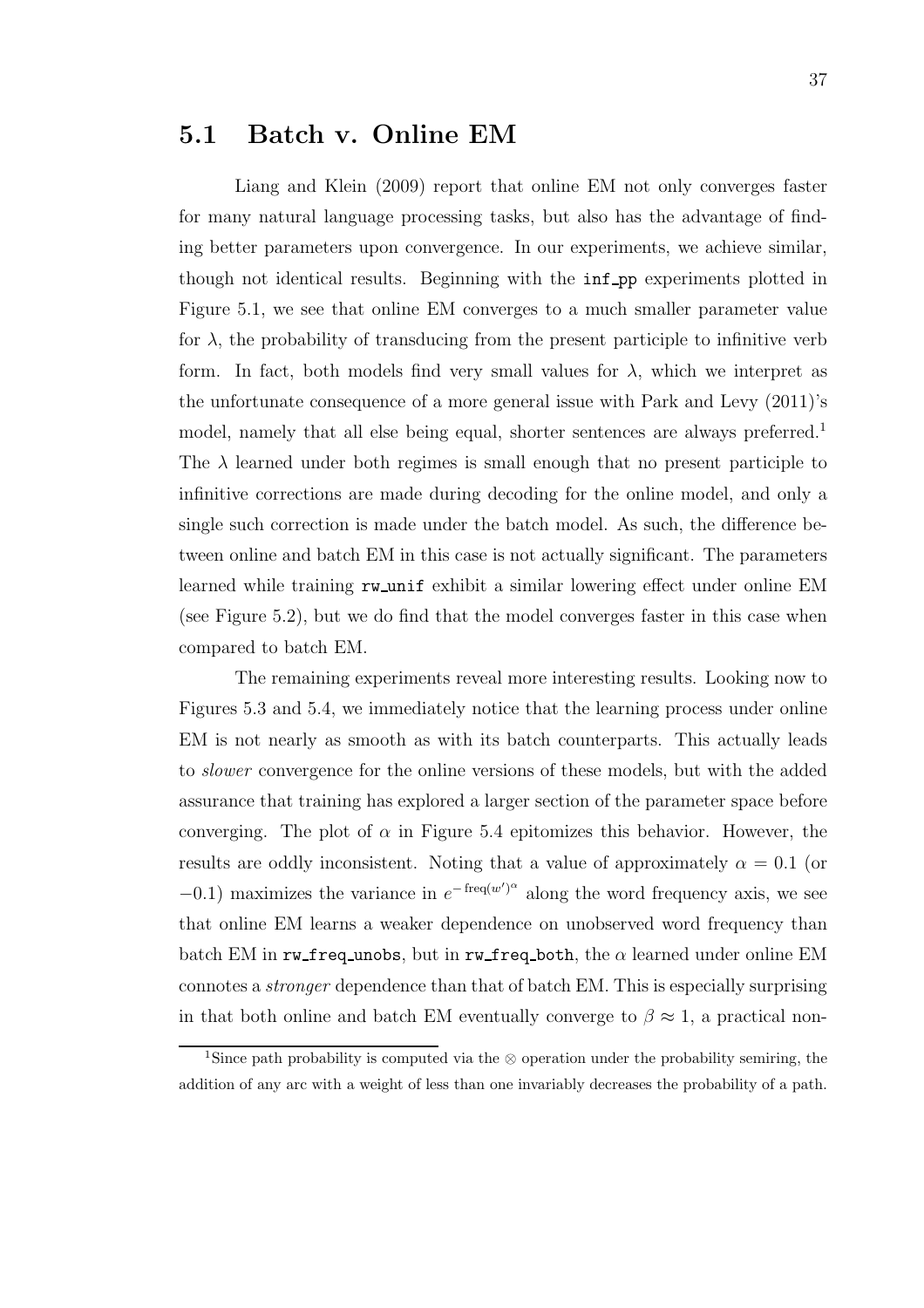dependence on observed word frequency, and as such one would suppose that the other parameters should be very much the same as in rw\_freq\_unobs. We shall explore the results of using these parameters in the decoding process in the proceeding sections.



Figure 5.1: Plots of parameter values for the inf pp model over time for 50 training iterations.  $\lambda$  is the present participle  $\rightarrow$  infinitive replacement parameter, and  $\sigma$  represents the probability of transducing in the opposite direction.

### 5.2 Infinitive  $\leftrightarrow$  Present Participle Model

Table 5.1: Final parameter values after 50 iterations for  $\inf$ -pp where  $\sigma$  is the probability of correcting infinitive  $\rightarrow$  present participle and  $\lambda$  is the opposite transduction probability.

|          | Initial Values Batch EM Online EM |          |             |
|----------|-----------------------------------|----------|-------------|
| $\sigma$ | 0.01                              | 0.267492 | 0.253619    |
|          | 0.01                              | 0.004848 | 1.31538e-12 |

The initial and final parameter values for the  $inf$ <sub>-pp</sub> model are presented in Table 5.1, the METEOR and BLEU scores in Table 5.2, and the AMT judgment task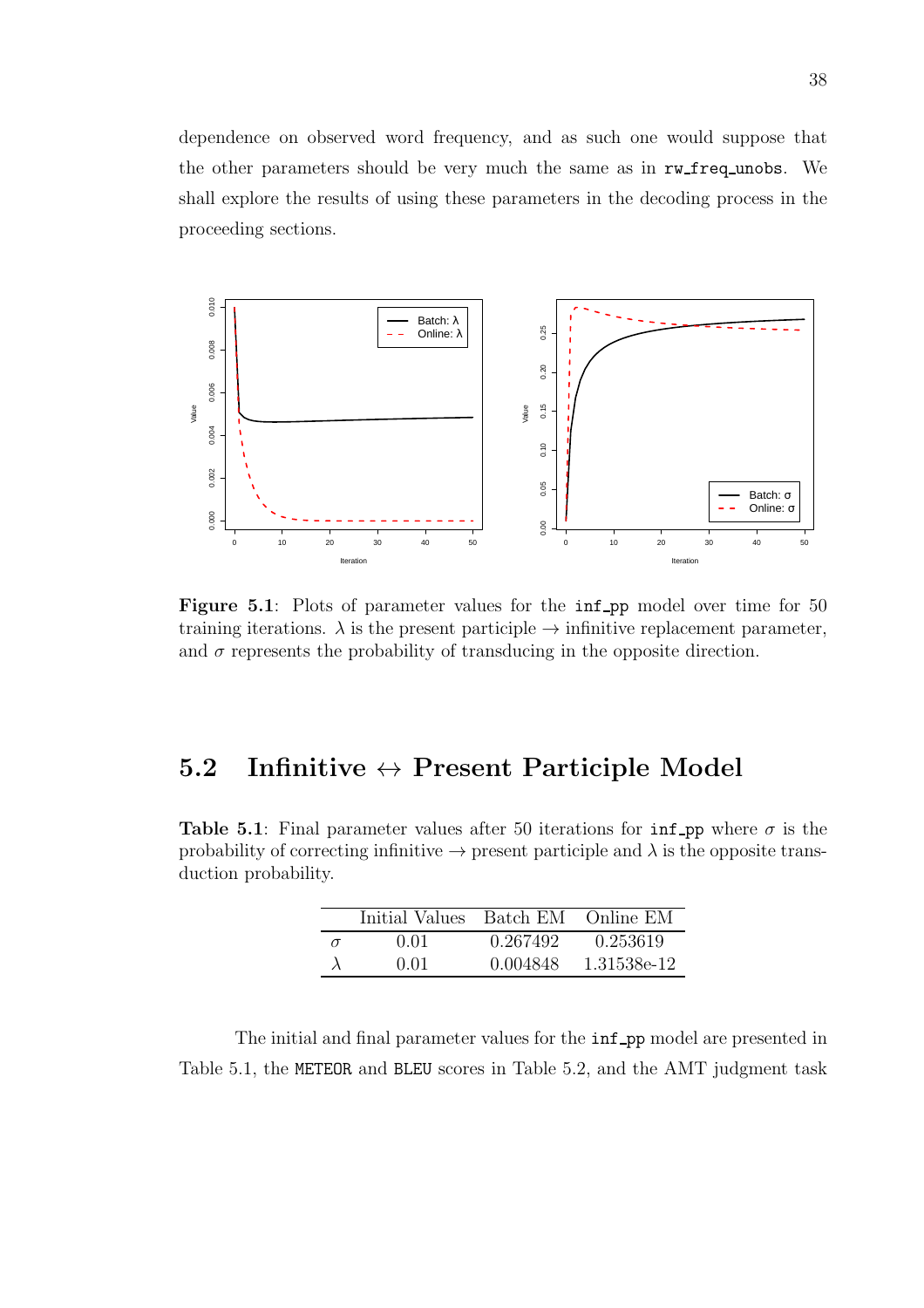

Figure 5.2: Plot of parameter values for the rw unif model over time for 10 training iterations.  $\lambda$  is the uniform probability of word replacement in this model.



Figure 5.3: Plots of parameter values for the rw\_freq\_unobs model over time for 10 training iterations.  $\lambda$  is the base replacement probability in this model, and  $\alpha$ represents the replacement variability related to unobserved word frequency.

results in Figure 5.5. The primary behavior that we observe is a strong preference for present participles in place of to infinitive forms, to the point where not a single correction is made in the opposite direction under the online model parameters.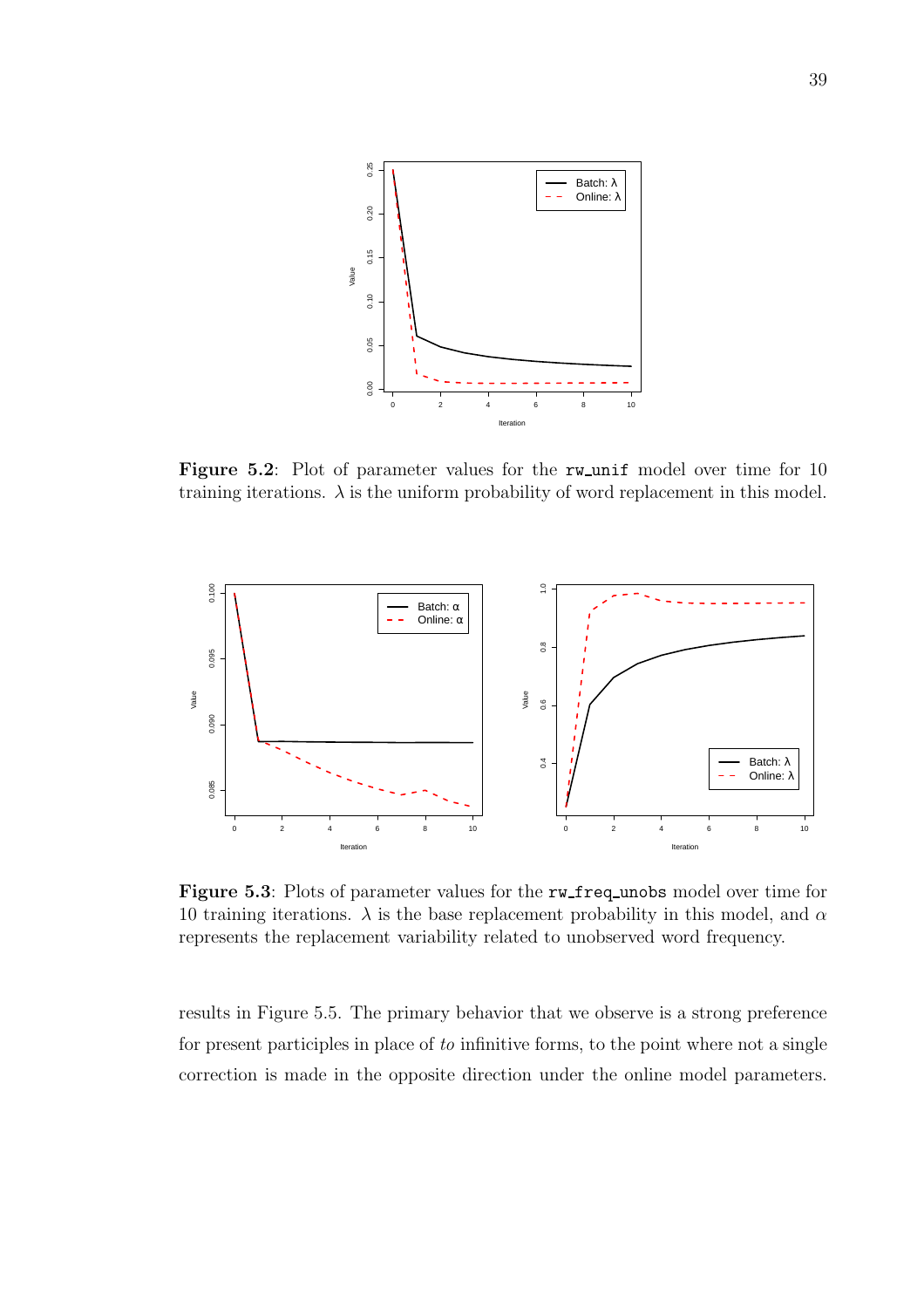

Figure 5.4: Plots of parameter values for the rw\_freq\_both model over time for 10 training iterations.  $\lambda$  is the base replacement probability in this model,  $\alpha$ represents the replacement variability related to unobserved word frequency, and  $\beta$  represents the variability related to observed word frequency.

As mentioned in Section 5.1, this is a direct result of a more general systemic issue, namely that the framework of Park and Levy (2011) prefers shorter sentences. The problem persists even when decoding using initial parameter values, which we set to 0.01 for both  $\sigma$  and  $\lambda$ .

This is not to say that the model corrections are uniformly bad, of course. In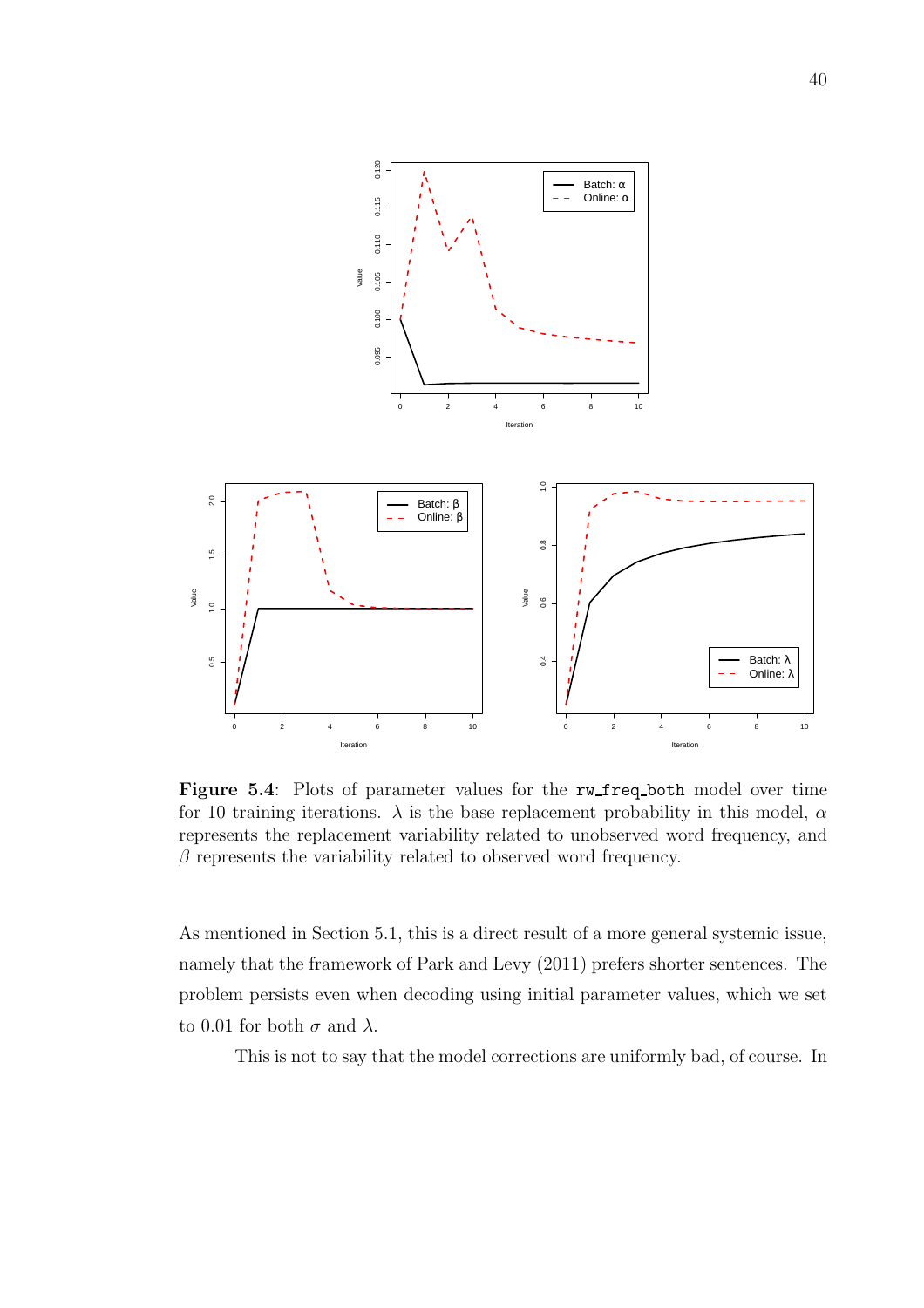Table 5.2: METEOR and BLEU scores and number of sentences corrected (out of 1007) for online and batch variations of the **inf** pp model. Better/Worse indicates the number of corrected sentences scored higher/lower than the associated ESL sentence. Note that sentences having identical scores are not listed in these counts.

|                                                   | METEOR         | BLEU           | Total Num   |
|---------------------------------------------------|----------------|----------------|-------------|
|                                                   | (Better/Worse) | (Better/Worse) | Corrected   |
| ESL baseline                                      | 0.821          | 0.715634       |             |
| inf_pp init vals                                  | 0.820577(0/5)  | 0.715142(0/5)  | $5^{\circ}$ |
| inf_pp batch EM                                   | 0.812668(9/78) | 0.705197(8/78) | 87          |
| inf_pp online EM $0.812813(9/76)$ 0.705465 (8/76) |                |                | 85          |



Figure 5.5: Human judgments of inf pp-corrected sentences gathered using AMT. The items listed in the legend are answers to the questions *Between the* [original (ESL) and corrected] sentences, which is more correct?  $\#$  Is the meaning of the corrected sentence significantly different from that of the ESL sentence? See Section 3.5 for methodological details.

fact, the METEOR and BLEU scores are only loosely correlated with actual correction quality, a trend that we will observe throughout this chapter. A large number of the changes are relatively harmless, e.g. to take one of my cousin jennifer as an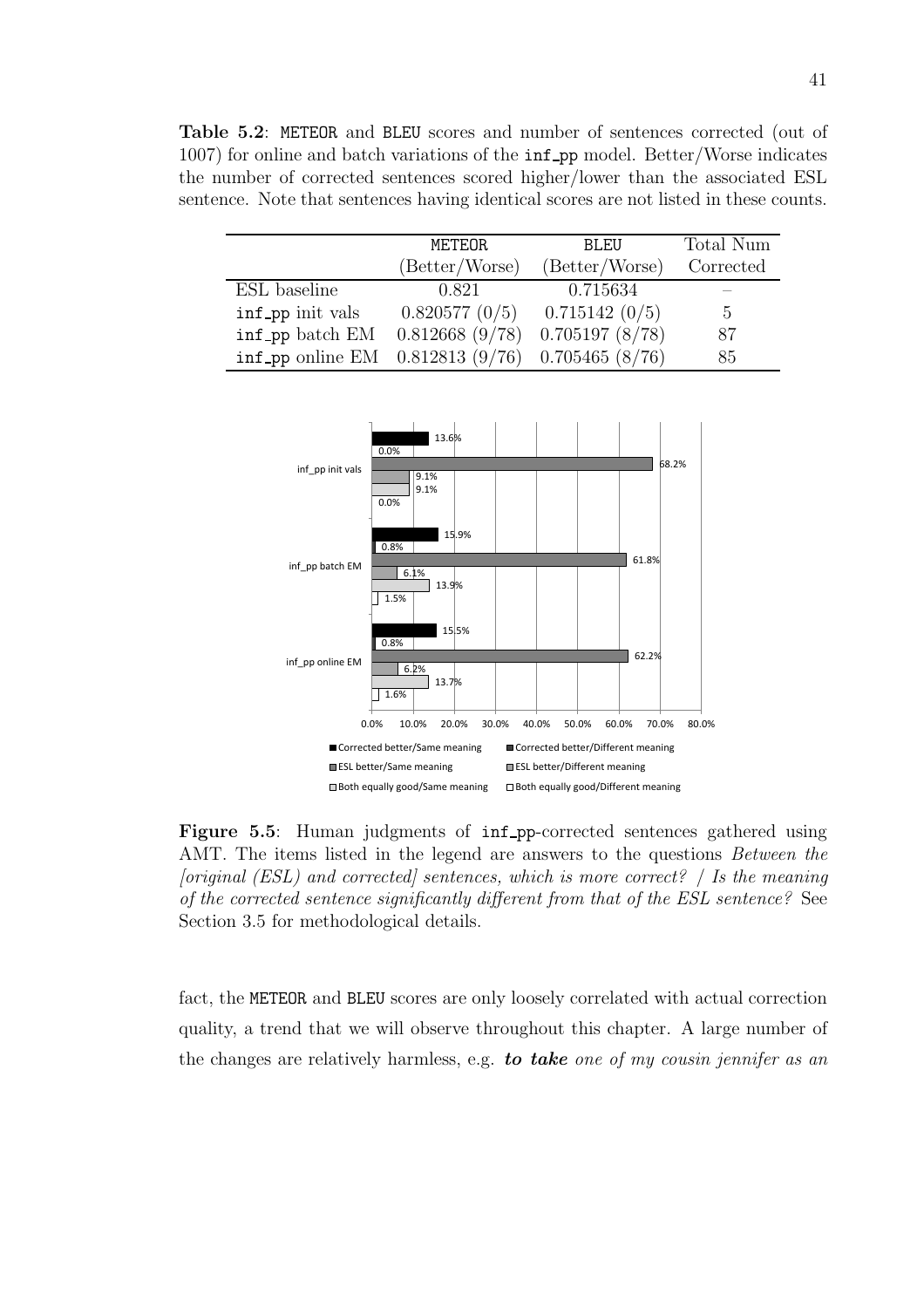example,  $\ldots \rightarrow$  taking one of my cousin jennifer as an example,  $\ldots$ , where there exists an equally valid interpretation under which each form is correct. Others are actually rather good, e.g. to be a normal entertainer is not so hard  $\ldots \rightarrow$  being a normal entertainer is not so hard . In still other cases, the correction simply fails to unravel an already muddled sentence, e.g. this is because not everyone has ability for leadership and they must to have responsibility about negative accident .  $\rightarrow$  this is because not everyone has ability for leadership and they must **having** responsibility about negative accident . But then there are also a good number of corrections that simply should not have been corrected, e.g. first , its aspect of violation may influence people **to do** violent act  $\rightarrow$  first, its aspect of violation may influence people **doing** violent act. The language model may prefer doing in the immediate context, but making such a replacement changes the sentence meaning and in some cases even renders a correct sentence ungrammatical. The judgment task results confirm that this poor correction behavior is the norm, and although training appears to have a minor positive effect on overall quality, upon closer inspection, the initial value corrections are just a subset of the trained corrections, only one of which is really very good.

Interestingly, an earlier, under-trained version of the model with  $\lambda \approx 0.020$ and  $\sigma \approx 0.038$  produced almost uniformly good or harmless corrections over our development set, e.g. to illustration, when we learn **playing** tennis,  $\ldots \rightarrow$  to illustration, when we learn **to play** tennis,  $\ldots$  and another my opinion is that becoming easier **making** food stimulus my desire for making more specific food.  $\rightarrow$  another my opinion is that becoming easier to make food stimulus my desire for making more specific food . We are not well-placed to say why such a disparity between development and evaluation set results should occur, but the fact remains that to infinitive  $\leftrightarrow$  present participle mistakes do occur in both directions in our dataset and that our inf pp model is capable of intelligently correcting them in at least some cases. There is thus a strong motivation in future work to develop a method of normalizing for sentence length analogous to the word insertion penalty common in speech processing (Takeda et al., 1998) such that trivial MLE solutions such as our extremely low  $\lambda$  values are not learned during the optimization process.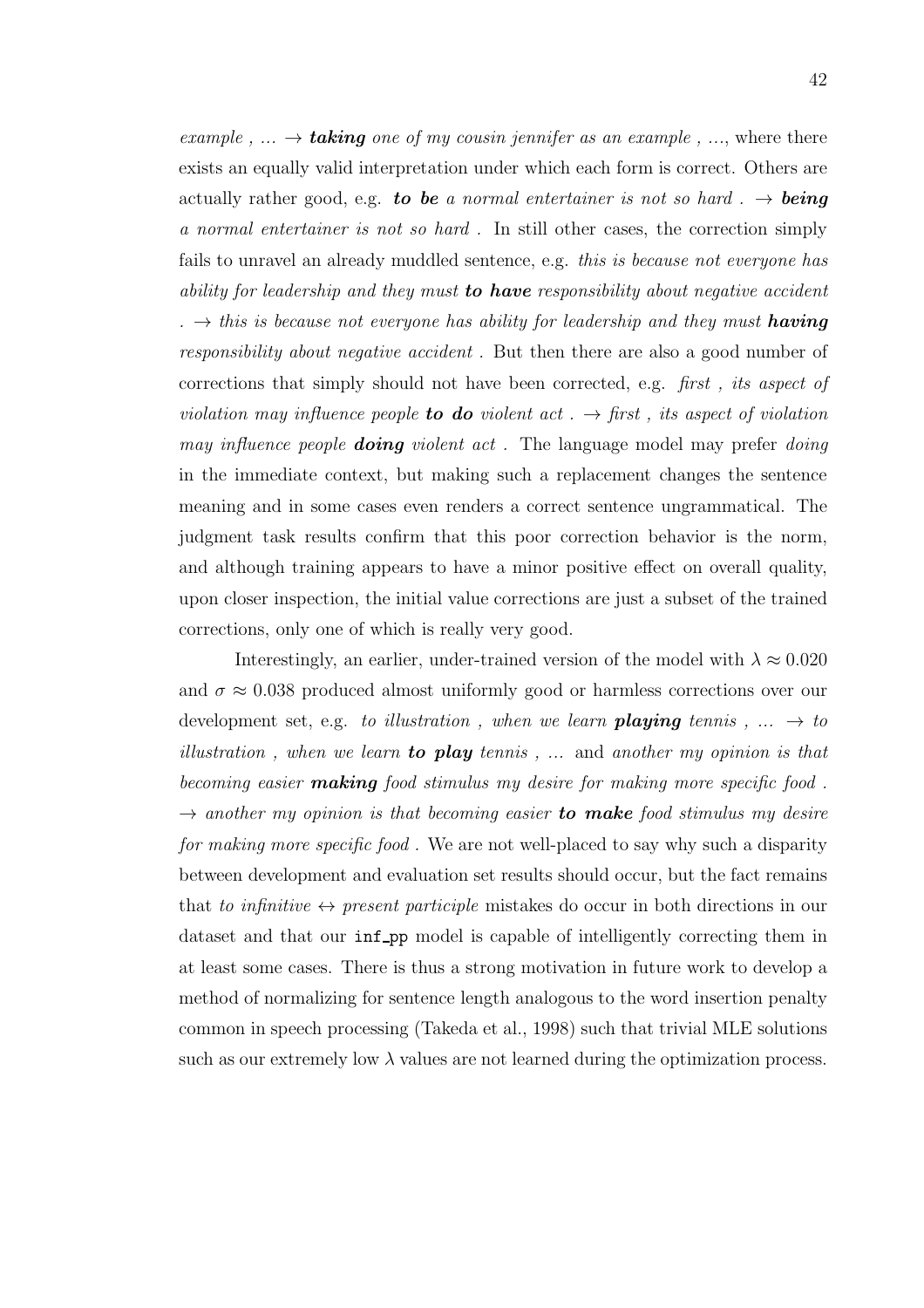|                         | Initial Values | Batch EM  | Online EM |
|-------------------------|----------------|-----------|-----------|
| rw_unif $\lambda$       | 0.25           | 0.026210  | 0.0075548 |
| rw_freq_unobs $\alpha$  | (0.1)          | 0.088620  | 0.0837149 |
| rw_freq_unobs $\lambda$ | 0.25           | 0.0354126 | 0.0133420 |
| rw_freq_both $\alpha$   | 0.1            | 0.0914392 | 0.0968309 |
| rw_freq_both $\beta$    | 0.1            | 0.999     | 0.999043  |
| rw_freq_both $\lambda$  | 0.25           | 0.839603  | 0.953206  |

Table 5.3: Final parameter values after 10 iterations for all random walk models. See Section 4.2 for parametrization details.

Table 5.4: METEOR and BLEU scores and number of sentences corrected (out of 1007) for online and batch variations of all random walk models. Better/Worse indicates the number of corrected sentences scored higher/lower than the associated ESL sentence. Note that sentences having identical scores are not listed in these counts.

|                         | METEOR          | <b>BLEU</b>         | Total Num |
|-------------------------|-----------------|---------------------|-----------|
|                         | (Better/Worse)  | (Better/Worse)      | Corrected |
| ESL baseline            | 0.821           | 0.715634            |           |
| rw_unif init vals       | 0.81494(1/73)   | 0.706141(1/76)      | 98        |
| rw_unif batch EM        | 0.819977(1/12)  | $0.713769$ $(1/13)$ | 25        |
| rw_unif online EM       | 0.820728(0/3)   | 0.715414(0/3)       | 9         |
| rw_freq_unobs init vals | 0.816419(1/55)  | 0.708953(1/57)      | 79        |
| rw_freq_unobs batch EM  | 0.820127(1/11)  | 0.714081(1/12)      | 24        |
| rw_freq_unobs online EM | 0.82054~(0/5)   | 0.714737(0/6)       | 11        |
| rw_freq_both init vals  | 0.816935(1/49)  | 0.709692(1/51)      | 71        |
| rw_freq_both batch EM   | 0.812502(1/104) | 0.702765(1/109)     | 132       |
| rw_freq_both online EM  | 0.812502(1/104) | 0.702765(1/109)     | 132       |

The initial and final parameter values for all random walk model experiments are presented in Table 5.3, the METEOR and BLEU scores in Table 5.4, and the AMT judgment task results in Figure 5.6. We will begin by analyzing the trained model results in aggregate and then proceed to a discussion of model disparities, including the effect of using initial parameter values for decoding.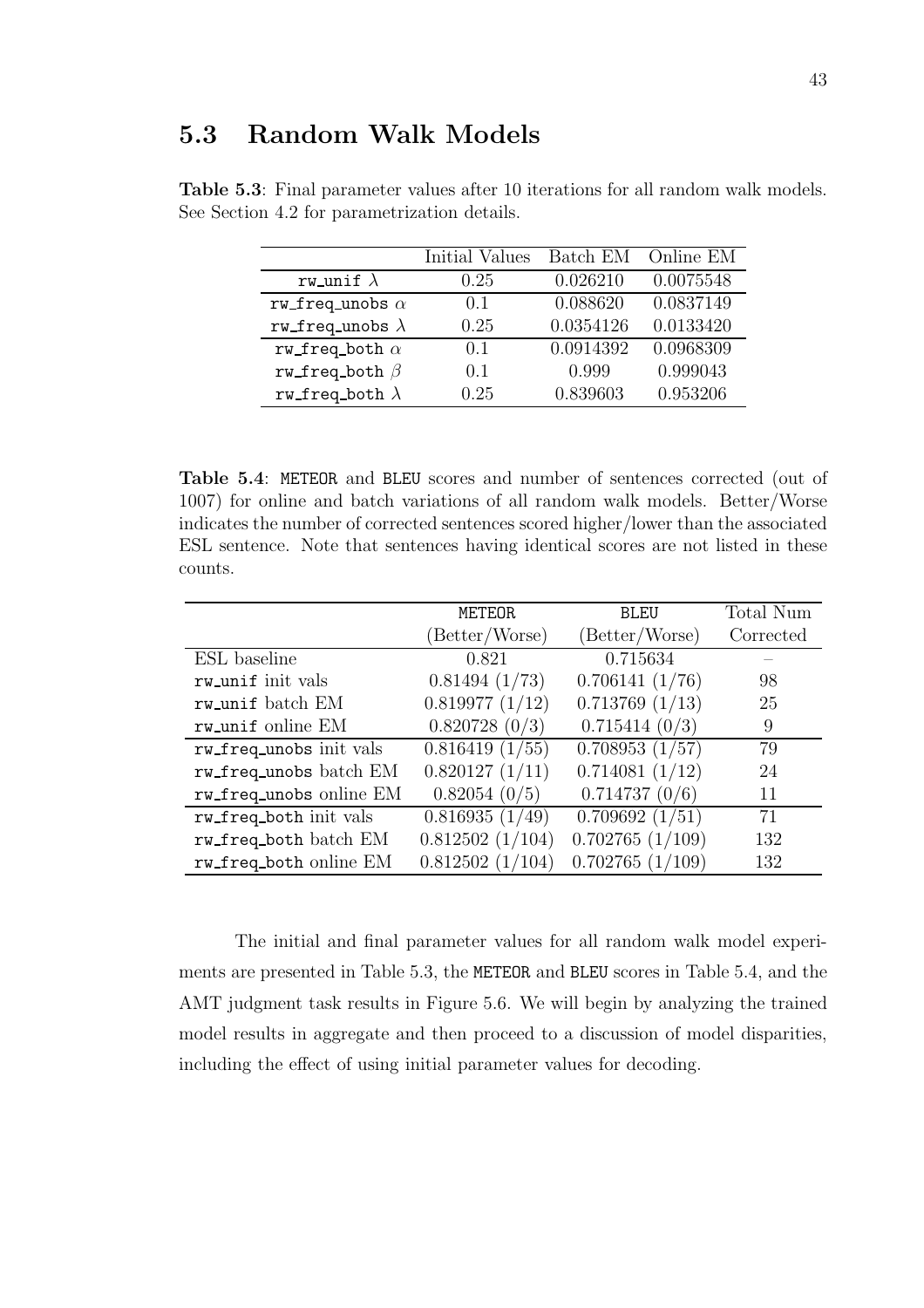

Figure 5.6: Human judgments of random walk model-corrected sentences gathered using AMT. The items listed in the legend are answers to the questions Between the [original (ESL) and corrected] sentences, which is more correct? | Is the meaning of the corrected sentence significantly different from that of the ESL sentence? See Section 3.5 for methodological details.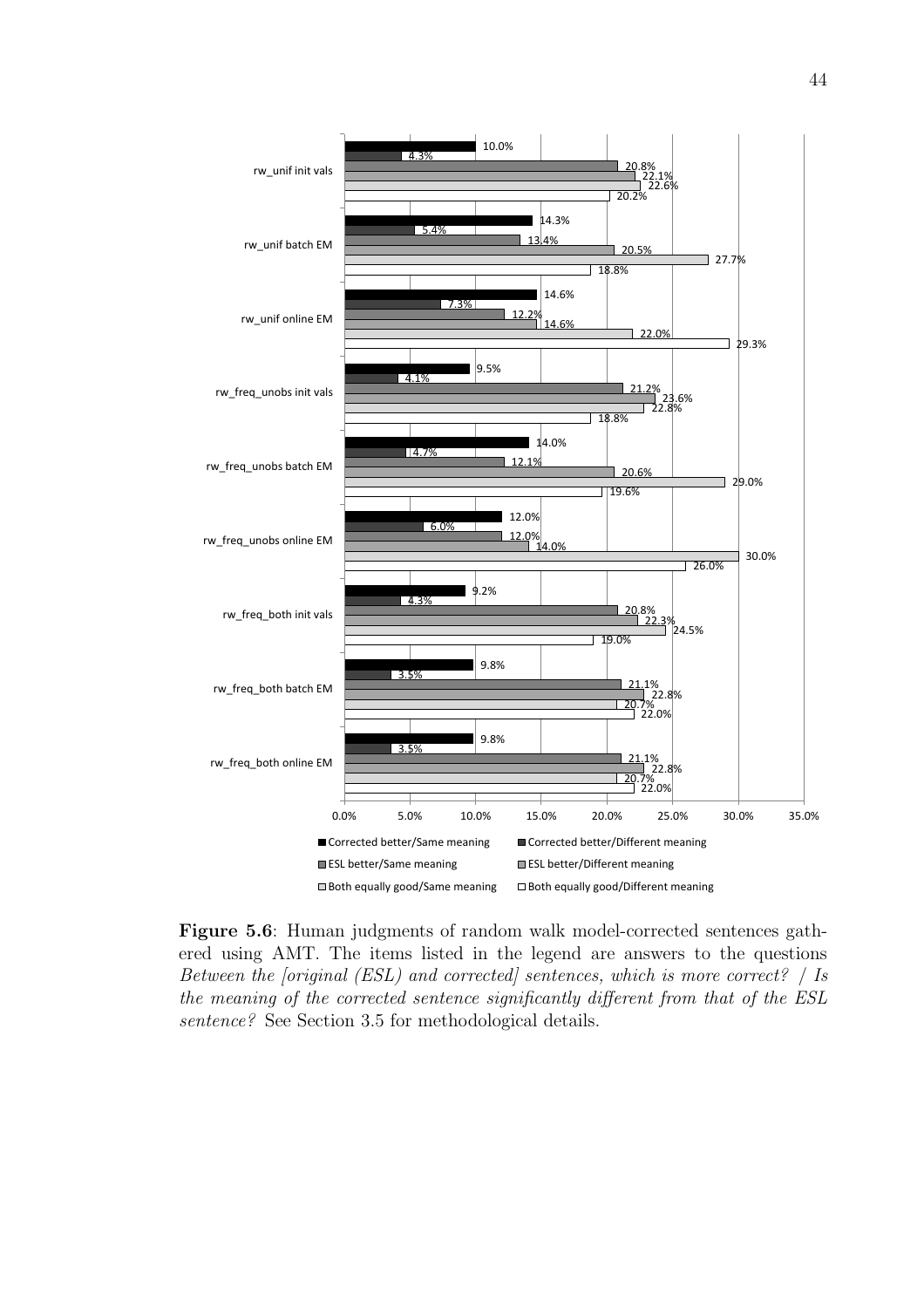At first glance, the experimental results are less than satisfactory. However, as with the inf pp model results, METEOR and BLEU do not tell the whole story. At a high level, these metrics work by computing the level of agreement, e.g. unigram and bigram precision, between the sentence being evaluated and a pool of "correct" sentences (Lavie and Agarwal, 2007; Papineni et al., 2002). When the correct sentences agree strongly with each other, the evaluated sentence is heavily penalized for any departures from the correct sentence pool. This sort of penalization can occur even when the model-corrected sentence is a perfectly valid correction that just had the misfortune of choosing a different replacement word than the majority of the human workers. For example, one ESL sentence in our evaluation set reads, *progress of medical science helps human live longer*. All of our (trained) models correct this to *progress of medical science helps* **people** live longer, but none of the workers correct to "people," instead opting for "humans." This issue is exacerbated by the fact that AMT workers were instructed to change each ESL sentence as little as possible, which helps their consistency but hurts these particular models' evaluation scores.<sup>2</sup>

With the exception of some mostly harmless but ultimately useless exchanges, e.g. changing "reduce mistakes" to "reduce errors," the models actually do fairly well when they correct ungrammatical words and phrases. As we alluded to in Chapter 1, all of our models correct the sentence to begin with, i'd rather not room with someone who is a **entire** stranger to me from our development set to to begin with, i'd rather not room with someone who is a **complete** stranger to me. But only 2 out of 5 human workers make this correction, 2 retain "entire," and 1 removes it altogether. As another example, all model variations correct however, depending **merely** on luck is very dangerous from our evaluation set to however, depending **solely** on luck is very dangerous. However, only 1 worker corrects "merely" to "solely," with the others either preferring to retain "merely" or leaving it out entirely.

None of this is to say that the models suffer only from an unfortunate

<sup>2</sup>To be perfectly clear, we refer here to the AMT workers tasked with creating our pool of correct sentences, not those who participated in the judgment task.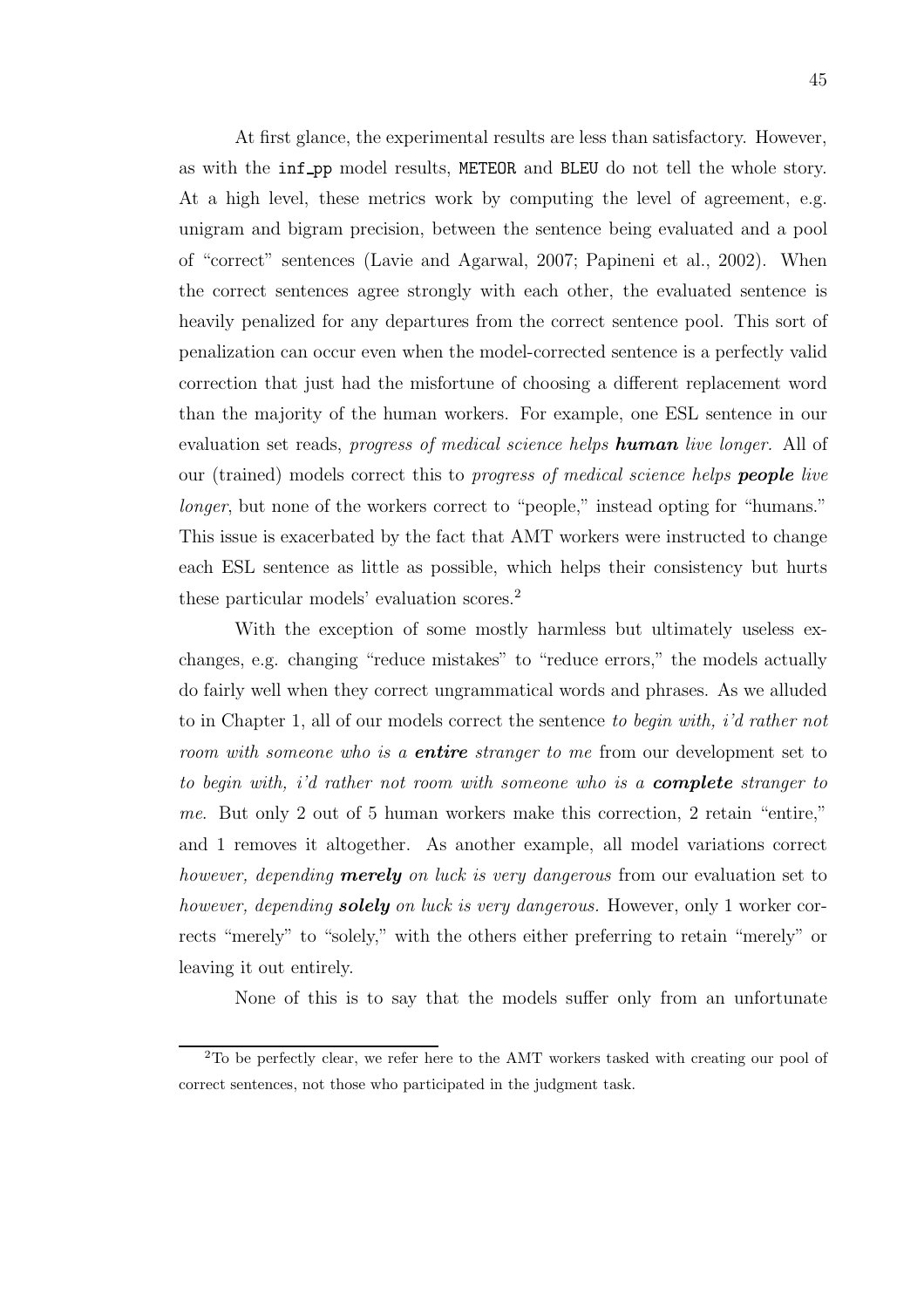difference in correction bias relative to the workers, or even that the models make good corrections a majority of the time. In fact, they make a range of falsepositive corrections as well.<sup>3</sup> These seem to fall into three major categories: slight preferences for similar words that don't fit in the overall context of the sentence or change its meaning in an undesired way, e.g. changing "roommate" to "lodger" in you and your **roommate** must devide [sic] the housework, strong preferences for very common words in the local context that render the corrected sentence ungrammatical, e.g. changing "compose" to "take" in first, during childhood years, we **compose** our personality, and misinterpretations of ambiguous parts of speech that cause nouns to be replaced with verbs, etc., e.g. changing "circumstance" to "go" in  $\dots$  that help you look abound your **circumstance** and find out  $\dots$ .

Many of these issues can be blamed at least partially on the myopia of the language model, which, for example, vastly prefers "go and find" to "circumstance and find." However, they can also be attributed to the motivational intuition for rw freq unobs, which states that we should avoid replacing observed words with common alternatives. While Table 5.3 does demonstrate that rw\_freq\_unobs and rw freq both learn to prefer rarer alternative candidates (see Figure 5.7 to get a sense of exactly how much), overly common words are still preferred to a fault in many corrections. This can be traced to the truncation policy detailed in section 4.2.5, which selects only the highest frequency words from an over-sized set of random walk candidates. While it is unclear how to intelligently select a good candidate set of manageable size, a policy that butts heads with our intuition about which words we should be correcting is clearly not the right one.

### 5.3.1 Uniform Replacement Model

Despite its simplicity, rw\_unif performs relatively well. The initial value appears to be much too high to be at all discriminating in making corrections,

<sup>&</sup>lt;sup>3</sup>Although Type I errors are of course undesirable, Gamon et al. (2009) suggest that learners are able to effectively distinguish between good and bad corrections when presented with possible error locations and scored alternatives. Such an interactive system is beyond the scope of this thesis but nonetheless feasible without significant model modification.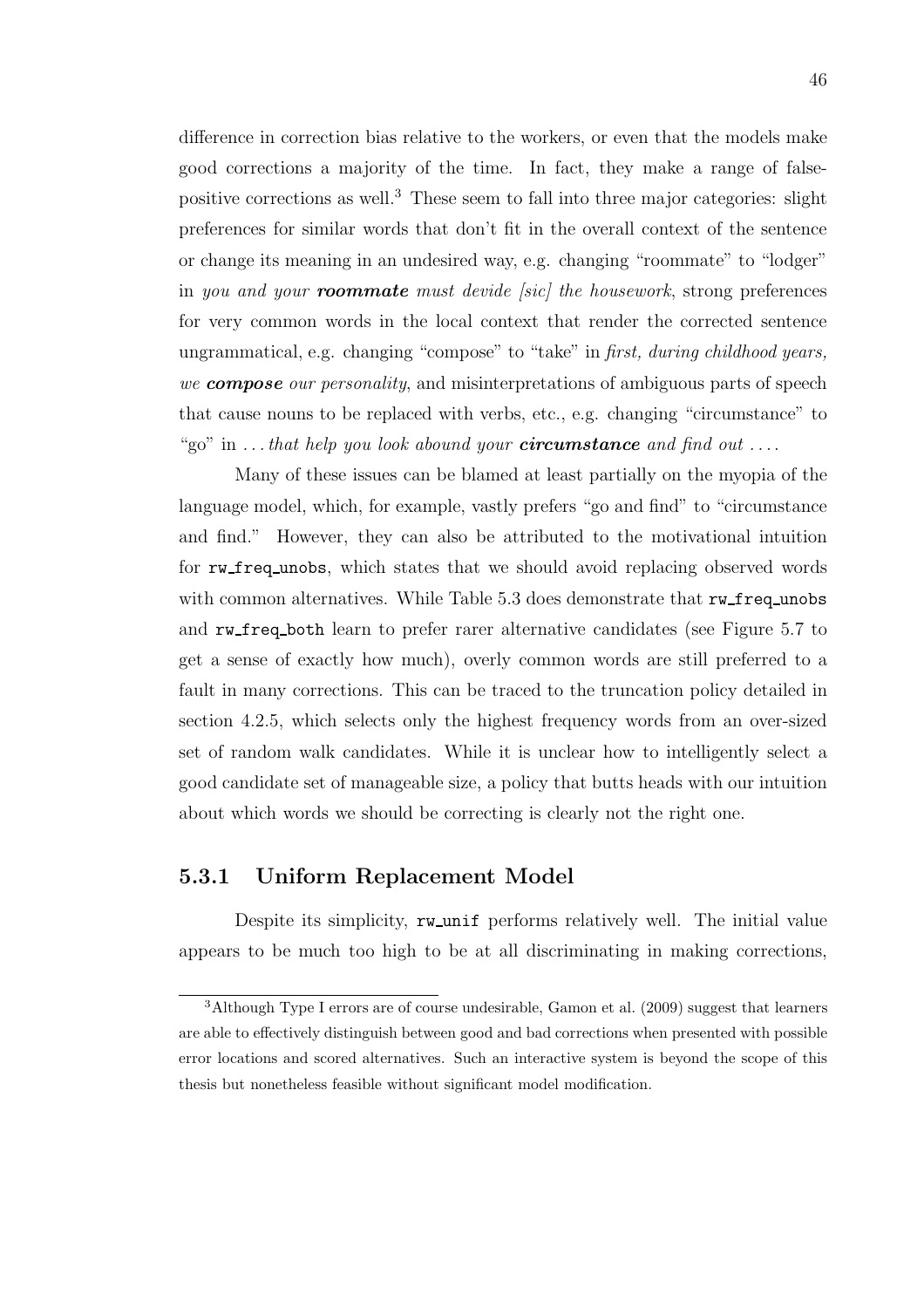

**Figure 5.7**: Plot of  $e^{\text{freq}(w')^{\alpha}}$  for a representative range of word frequencies using the values of  $\alpha$  learned for rw\_freq\_unobs and rw\_freq\_both under batch and online EM training regimes. Note that the range of transduction variability due to unobserved word frequency is roughly 0.25.

but the trained values are low enough that they achieve some measure of success according to our AMT judgment task. The worker judgments expose one particularly interesting finding: When the corrected sentence is judged to be at least as grammatical as the ESL sentence, it also tends to preserve the ESL sentence's meaning. However, when the ESL sentence is judged more correct, the meaning preservation trend is reversed. This observation leads us to believe that incorporating some measure of semantic distance into our random walk function f might prove effective. We note that this trend breaks down on the ESL-more-correct side when we decode with initial values, but this is to be expected.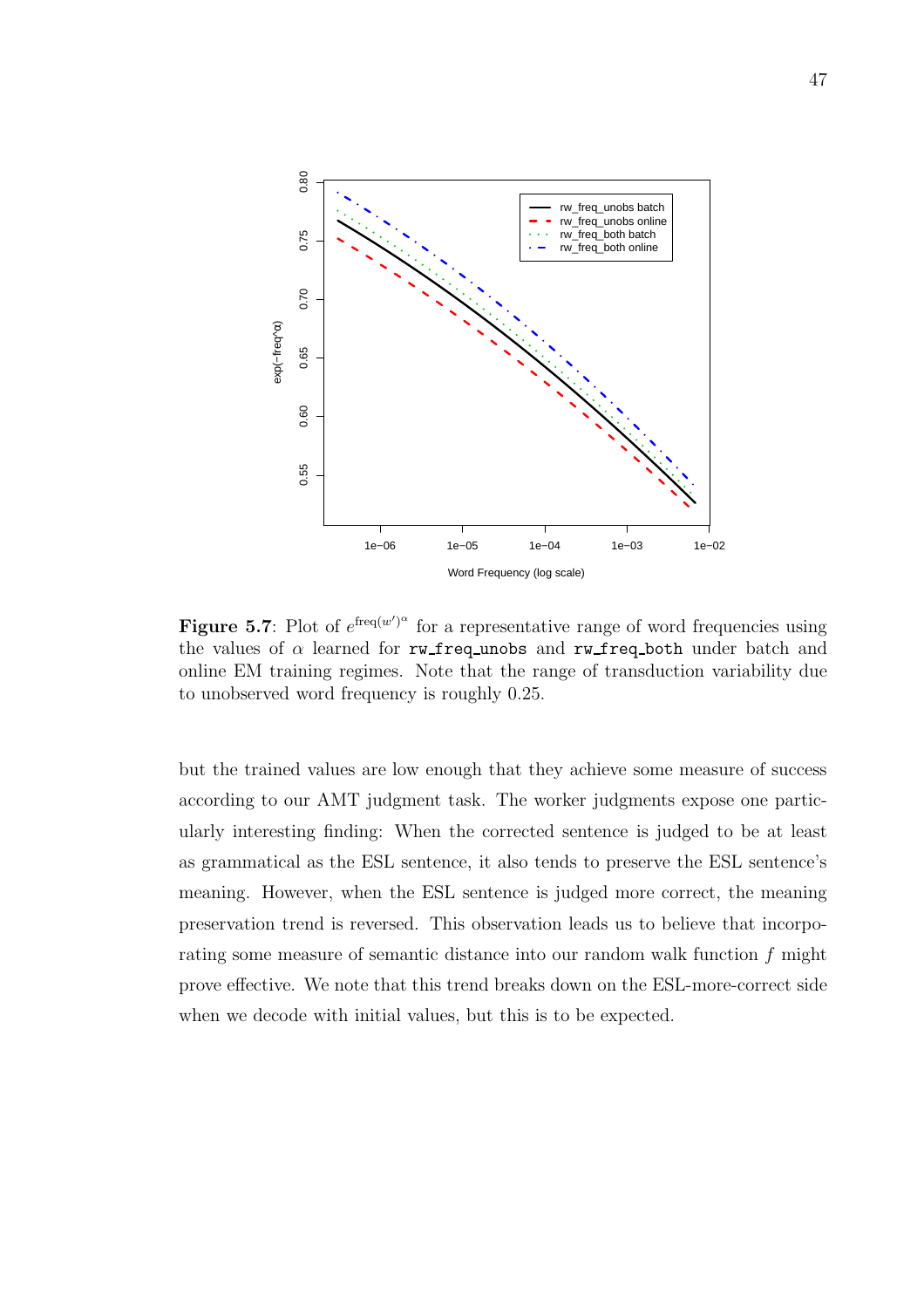#### 5.3.2 One-Way Word Frequency Sensitivity Model

As in the AMT results for  $rw\_unit$ , we observe a strong correlation between sentence quality judgment and meaning preservation. Additionally, the value of  $\alpha$ learned in rw freq unobs is nearly the strongest dependence on unobserved word frequency possible under our model. Despite this, however, the BLEU, METEOR, and AMT results are not much different from the base model, a flaw which we trace as before to the truncation policy detailed in Section 4.2.5. There might be some further headway to be made with a function capable of describing a stronger or otherwise differently shaped frequency dependence, e.g. the logit function.

### 5.3.3 Two-Way Word Frequency Sensitivity Model

Despite our high hopes, the rw freq both model fails rather catastrophically relative to the other models. This is especially obvious when one considers the data from Figure 5.6, in particular the way in which the sentence quality judgment by meaning preservation correlation breaks down. The  $\alpha$  value learned is very similar to that of rw\_freq\_unobs, but the model does not learn any significant dependence on observed word frequency with  $\beta$ , essentially reducing it to its one-way word frequency counterpart. Rather than learning a similar  $\lambda$  value to rw freq unobs as one might expect, however, rw freq both learns, depending on freq $(w')$ , to reserve nearly half of its transduction probability mass for corrections. The results when using this extremely high value of  $\lambda$  are commensurately unstable.

Our best explanation for this instability lies in our use of approximate linear box constraints to bound what is actually a more complex, non-linearly constrained problem. Although L-BFGS-B does consistently converge within our constraints, unconstrained quasi-gradient and global methods find very different values at each step. Thus, while we are not convinced that our model is incorrect in its formulation, our M-step is almost certainly ill-posed. We will need in future work to either engage in a non-linear programming exercise or find a more satisfactory way to linearly constrain our problem.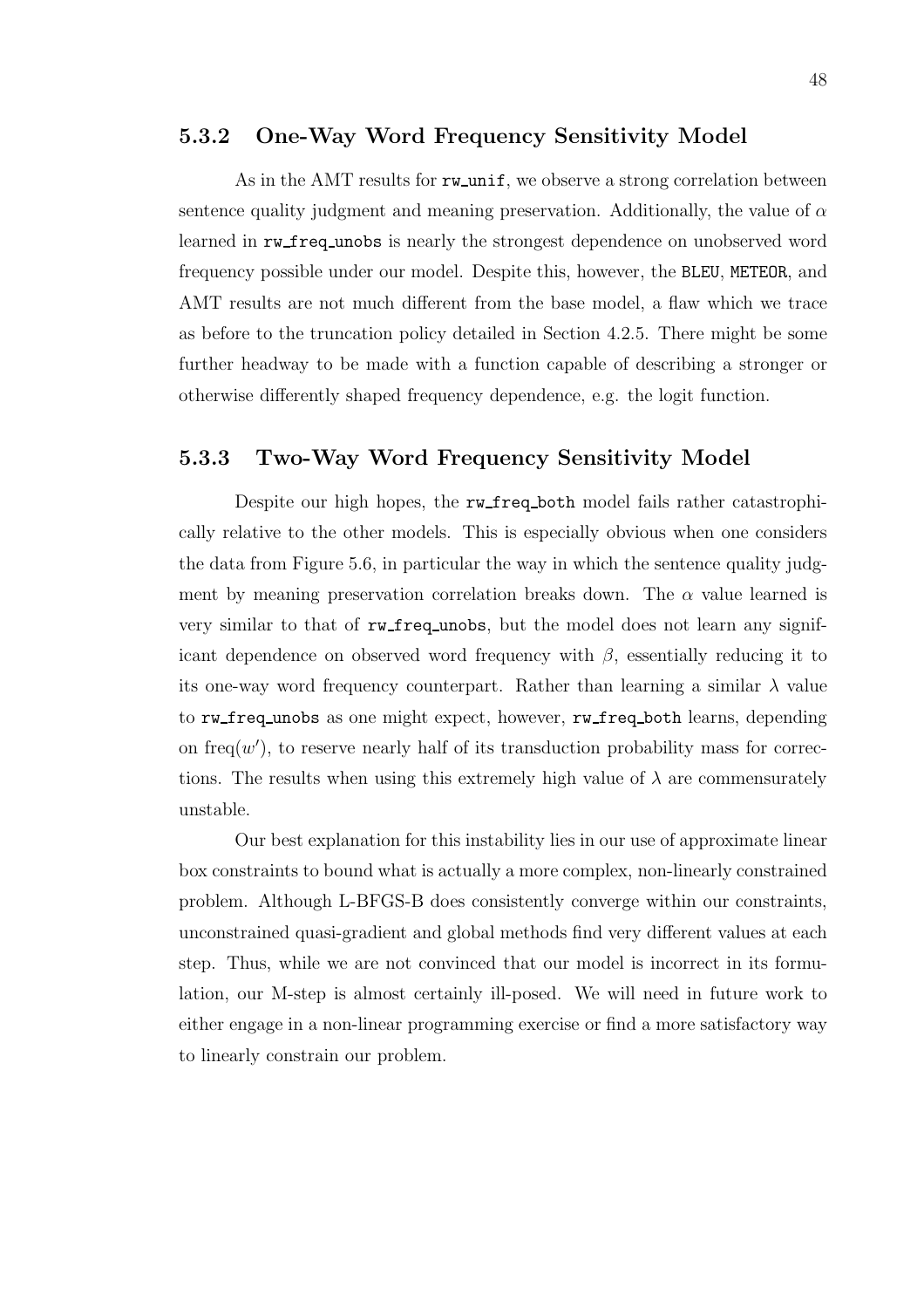# Chapter 6

# Conclusion and Future Work

We have presented two novel noisy channel models for correcting verb infinitive/past participle confusion and word choice production errors and a demonstration of the application of online expectation maximization to the model of Park and Levy (2011). Although our experimental results are mixed, we believe that our random walk model especially constitutes an interesting and potentially very fruitful approach to ESL grammar correction.

There are a number of opportunities for improvement available. Using a richer language model, such as a PCFG, would undoubtedly improve our results. Although our training process would need to be altered quite significantly to use a Type-2 grammar, PCFGs are closed under intersection with regular languages (Bar-Hillel, 1964), and as such might be useful for the decoding process if not more directly during training. As noted previously, a higher-order  $n$ -gram model could also come into the range of feasibility should we develop a way to implement our language model as a wFST in a less naive and more space-conscious fashion. Noting that ESL errors tend to occur in groups within sentences and are often interdependent, the addition of other noise models, such as those detailed in Park and Levy (2011), would further improve things by allowing the language model to consider a wider range of corrected contexts around each word, as would a method of normalizing transduction probability with respect to path length.

Our random walk model itself could also be improved by incorporating some notion of semantic difference between observed and unobserved words, or by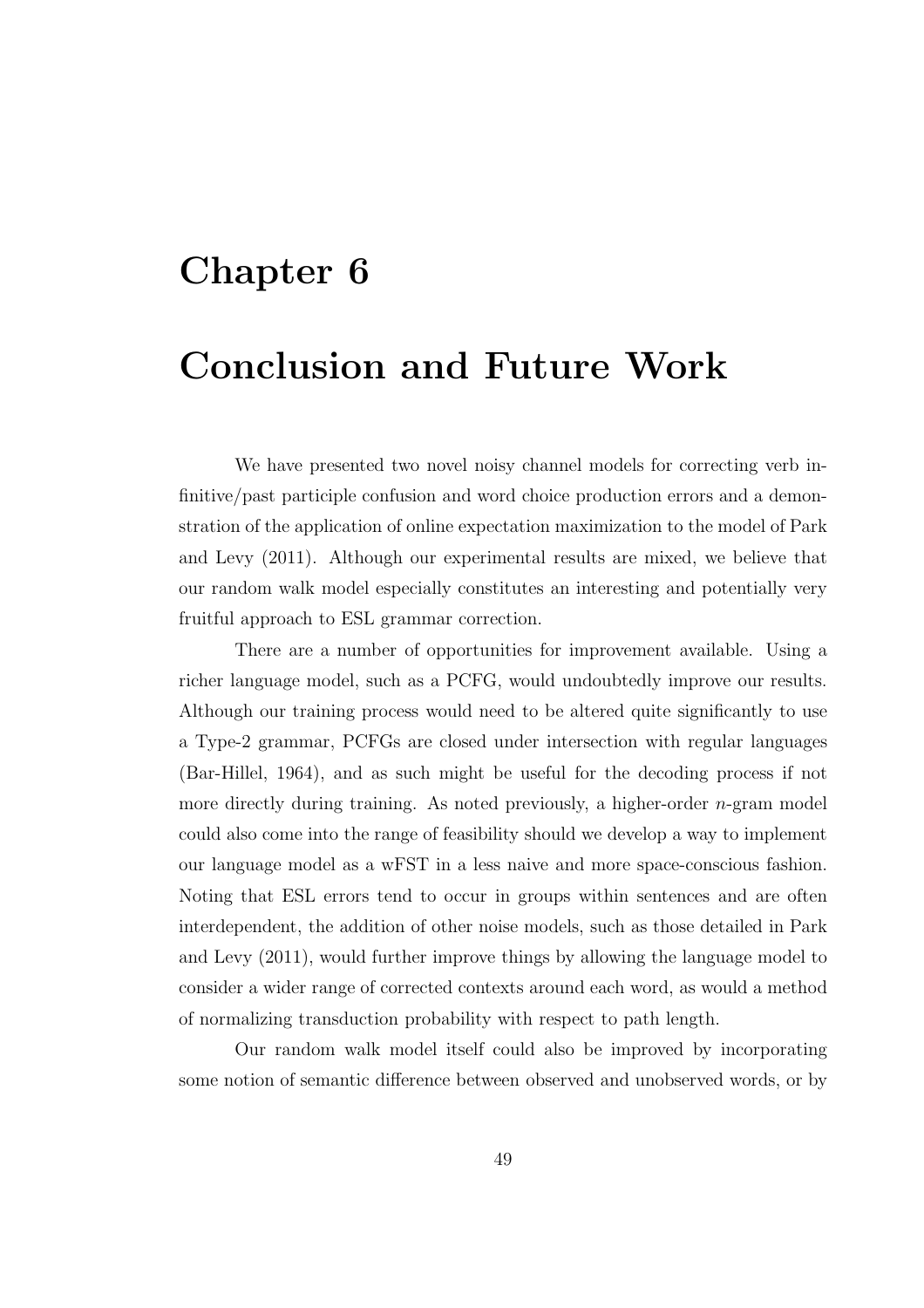learning separate parameters for different word classes. Moreover, a more disciplined application of convex optimization to our rw freq both model might yield more promising results. Somewhat counter-intuitively, a structured reduction of dictionary richness could also yield better results by limiting the breadth of random walk candidates. Finally, a more intelligent, non-frequency-based heuristic for truncating large sets of random walk candidates would likely foster improvement.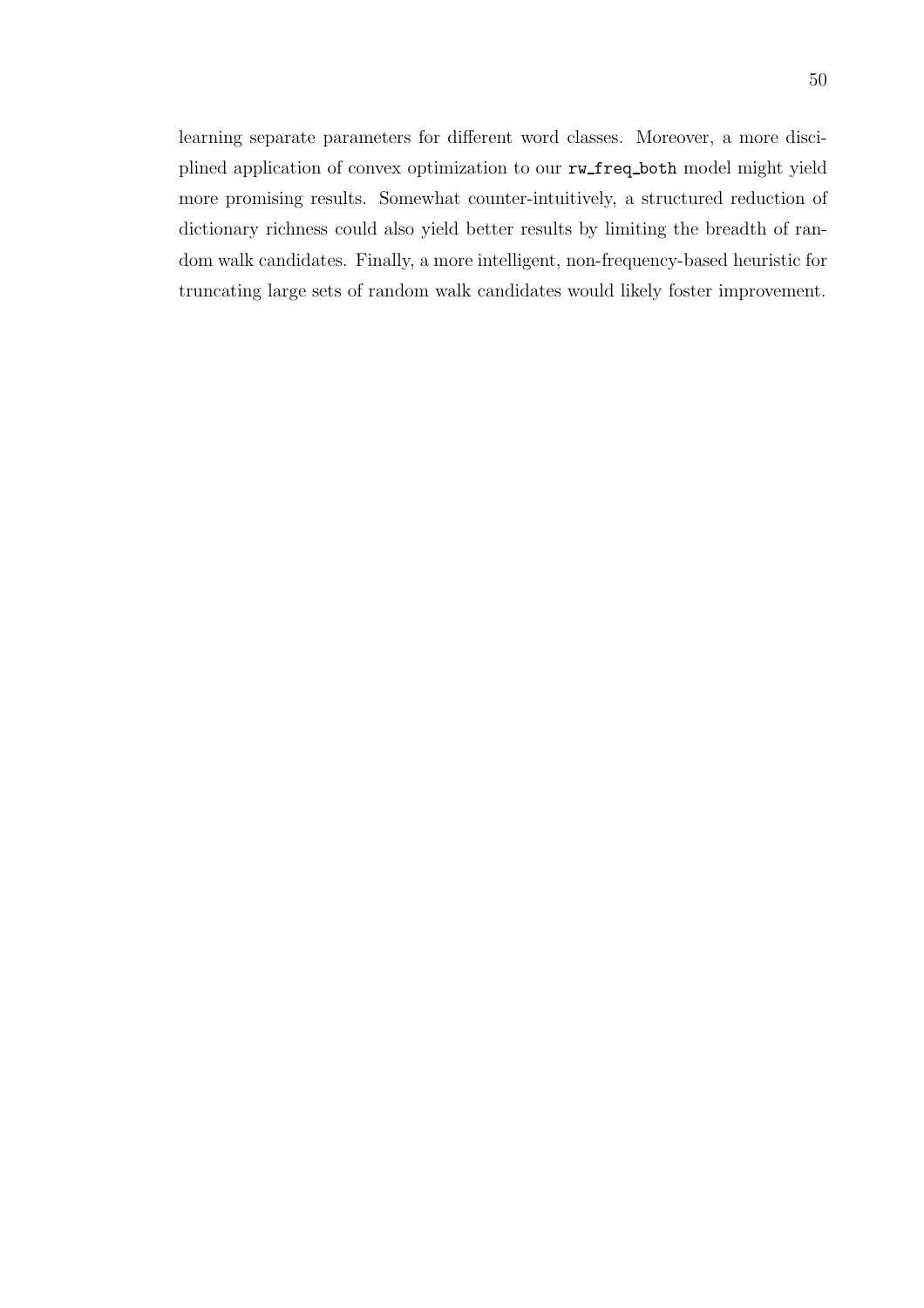# Appendix A

# Stop Word Filter

In preprocessing our English-Korean dictionary, we removed a list of stop words gathered from http://www.textfixer.com/resources/commonenglish-words.txt. This list is fully reproduced in Table A.1.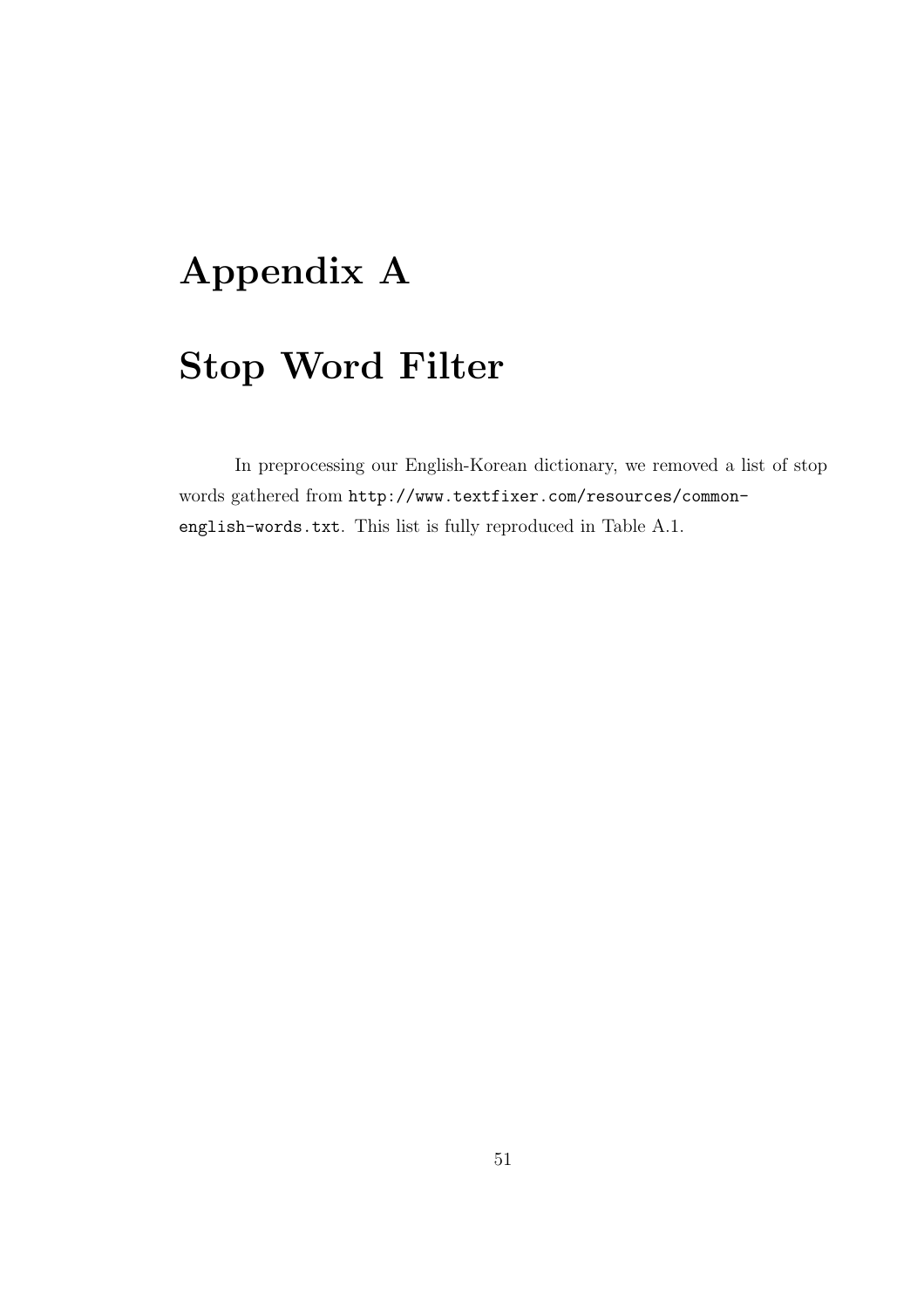a able about across after all almost also am among an and any are as at be because been but by can cannot could dear did do does either else ever every for from get got had has have he her hers him his how however i if in into is it its just least let like likely may me might most must my neither no nor not of off often on only or other our own rather said say says she should since so some than that the their them then there these they this tis to too twas us wants was we were what when where which while who whom why will with would yet you your

Table A.1: A list of stopwords used in filtering random walk candidates.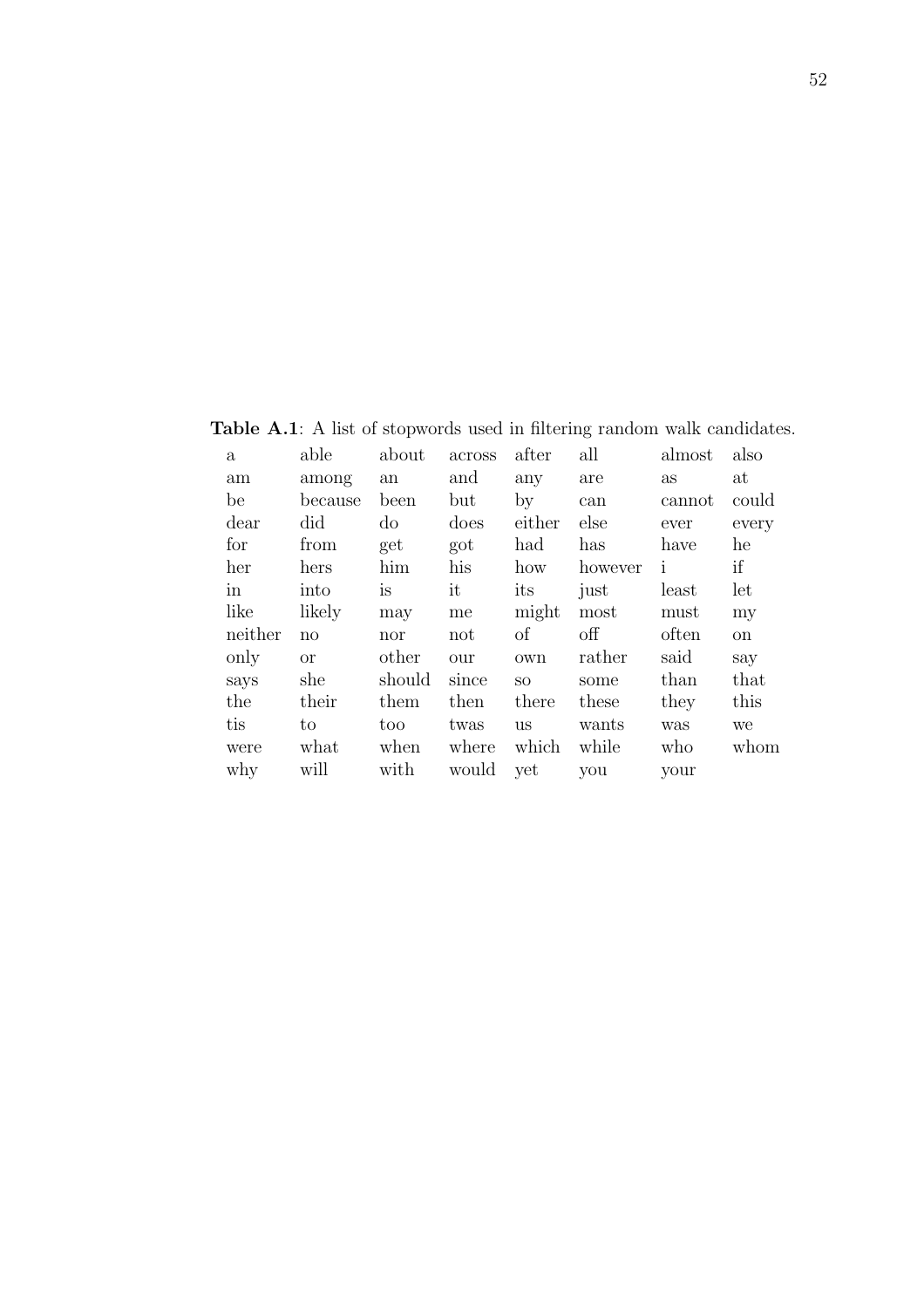# Appendix B

# Amazon Mechanical Turk Judgment Task

The following is the full text of the Amazon Mechanical Turk judgment task outlined in Section 3.5. Note that there are ten unique sentence pairs presented per task.

# Please compare the grammaticality/fluency of the following sentence pairs

### Task Description

IMPORTANT: As this task involves judging English sentence fluency, we request that only native English speakers participate. Please DO NOT attempt this task if you are not a native English speaker.

The following are a list of closely-related sentence pairs. The first sentence in each pair, labeled "ESL Sentence," was written by a non-native English speaker, and the second, labeled "Corrected Sentence," is a corrected version of the ESL sentence. One or both may contain errors (spelling, word choice, etc.). Your task is to judge whether the corrected sentence improves the grammaticality and/or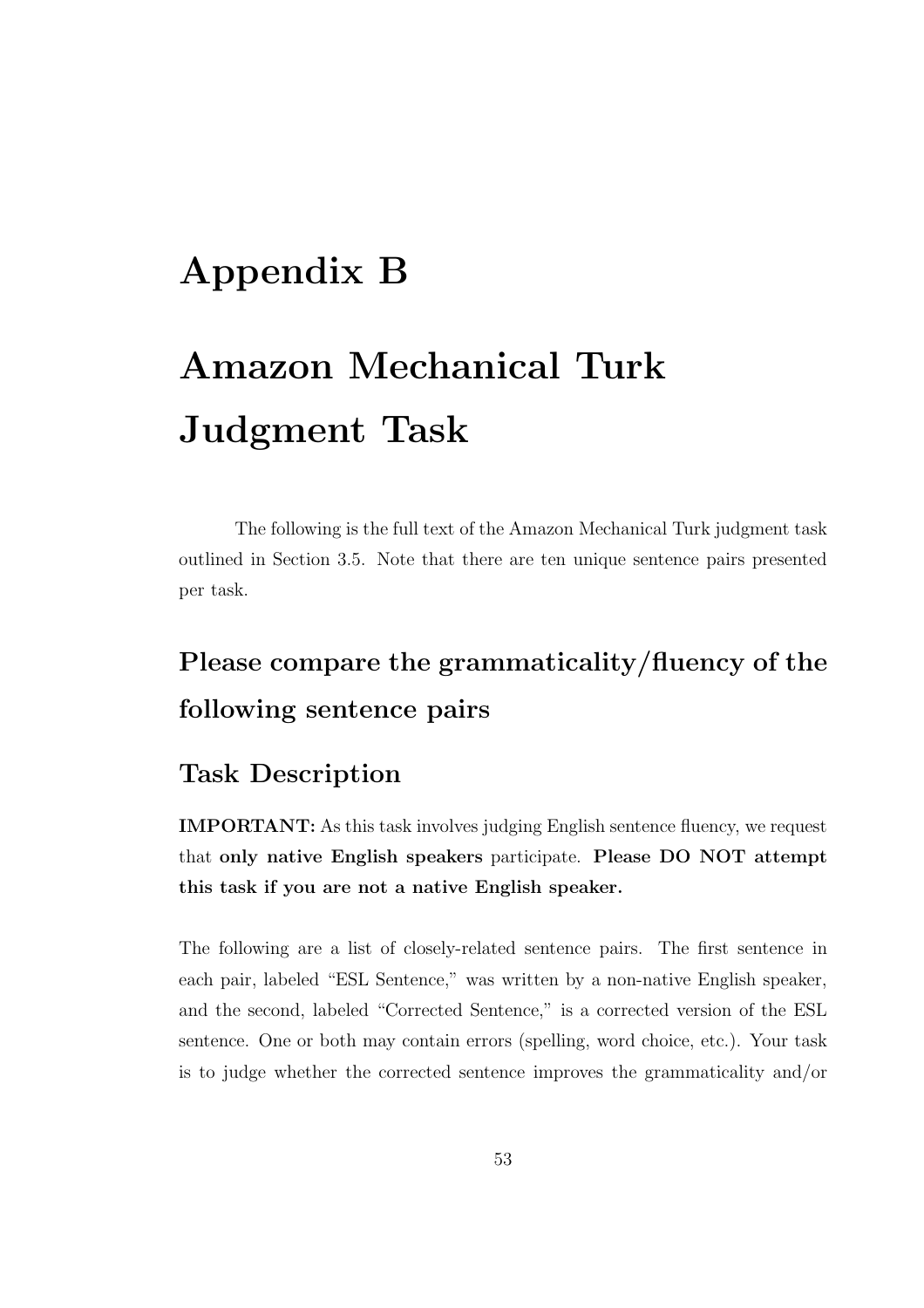fluency of the ESL sentence without changing the ESL sentence's basic meaning.

More specifically, there are two parts to each question:

- 1. In the first part, you will be asked to judge whether the corrected sentence improves the grammaticality and/or fluency of the ESL sentence. If you believe that the corrected sentence is an improvement over the ESL sentence, you should select "Corrected sentence is more correct." If the ESL sentence is more grammatical/fluent, you should select "ESL sentence is more correct." If you believe that both sentences are equally correct, you should select "Both are equally correct," and if the sentences are identical, that is, if every word in the corrected sentence is the same as the ESL sentence, you should select "The sentences are identical."
- 2. In the second part, you will be asked to judge whether the basic meaning of the two sentences is different, regardless of correctness. In response to the question, "Is the meaning of the corrected sentence significantly different from that of the ESL sentence," if you believe that the meaning of the two sentences is significantly different, please select "Yes, the two sentences do not mean the same thing." If the meaning of the two sentences is roughly the same, please select "No, the two sentences have roughly the same meaning."

Please ignore incorrect capitalization and any spaces between words and punctuation.

### Examples

- 1. *ESL Sentence:* however, i am truly sure that there are a lot of advantages to building restaurant .
	- Corrected Sentence: however, i am very sure that there are a lot of advantages to building restaurant .
	- Answer, Part 1: Corrected sentence is more correct
	- Answer, Part 2: No, the two sentences have roughly the same meaning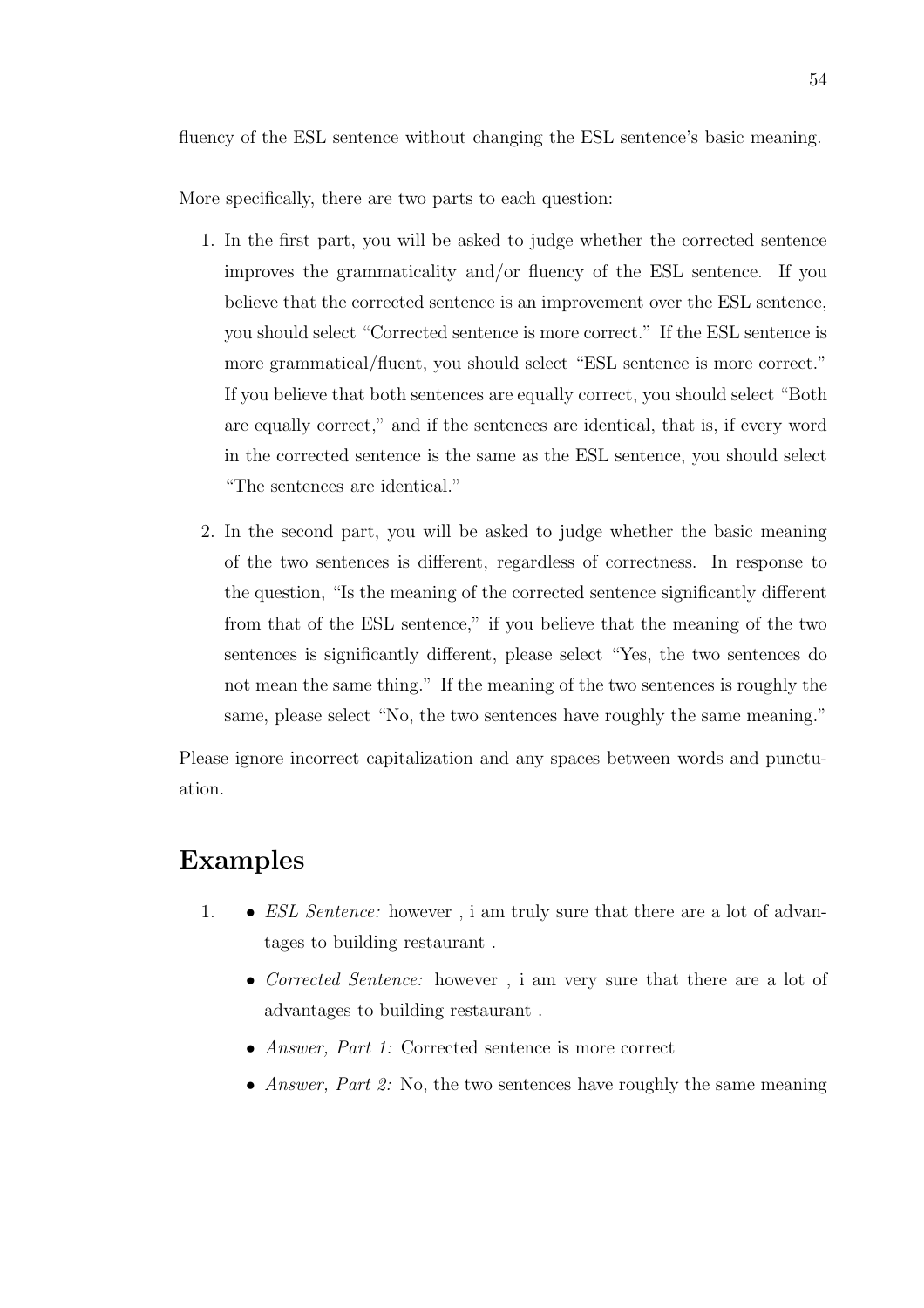- 2. *ESL Sentence:* one house are supposed to park one car but some people have cars more than one .
	- Corrected Sentence: one house are supposed to take one car but some people have cars more than one .
	- Answer, Part 1: ESL sentence is more correct
	- Answer, Part 2: Yes, the two sentences do not mean the same thing
- 3. ESL Sentence: for example , when i lived in dormitory with a student last semester , i had so much trouble with her from cleaning the room to locking the door .
	- Corrected Sentence: for example, when i lived in house with a student last quarter , i had so much trouble with her from cleaning the room to locking the door .
	- Answer, Part 1: Both are equally correct
	- Answer, Part 2: Yes, the two sentences do not mean the same thing
- 4. ESL Sentence: it could interesting to spend time with a large number of friends .
	- Corrected Sentence: it could interesting to spend time with a large number of friends .
	- *Answer, Part 1:* The sentences are identical
	- *Answer, Part 2:* No, the two sentences have roughly the same meaning

### Questions

- 1. PLEASE COMPARE THE FOLLOWING TWO SENTENCES:  $ESL$  Sentence:  $\langle$ SENTENCE 1 ESL $\rangle$  $Corrected\, \textit{Sentence:} \, \langle \text{SENTENCE 1 CORRECTED} \rangle$ Part 1: Between the two sentences listed above, which is more correct?
	- ESL sentence is more correct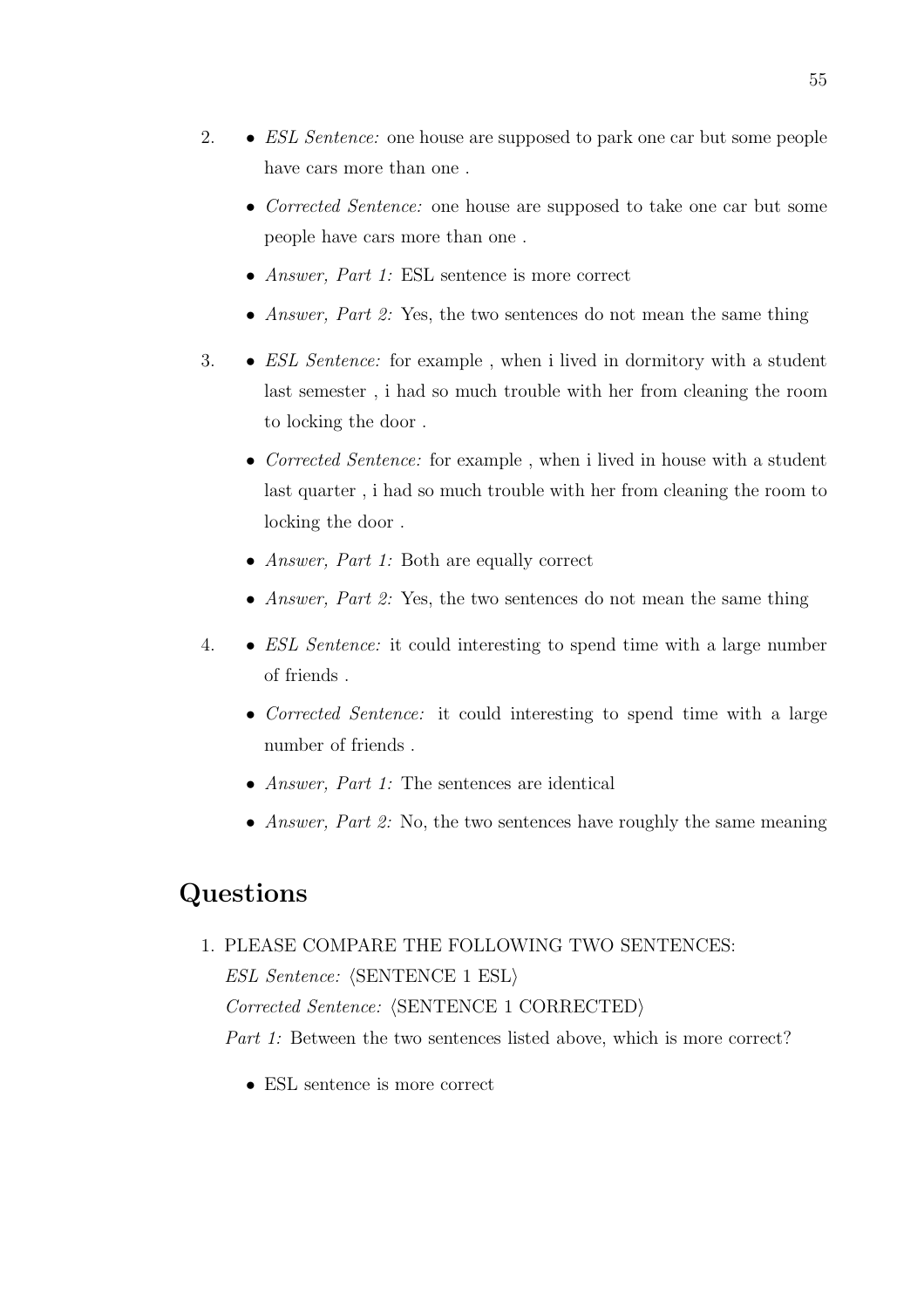- Corrected sentence is more correct
- Both are equally correct
- The sentences are identical

Part 2: Is the meaning of the corrected sentence significantly different from that of the ESL sentence?

- $\bullet\,$  Yes, the two sentences do not mean the same thing
- No, the two sentences have roughly the same meaning

2. ...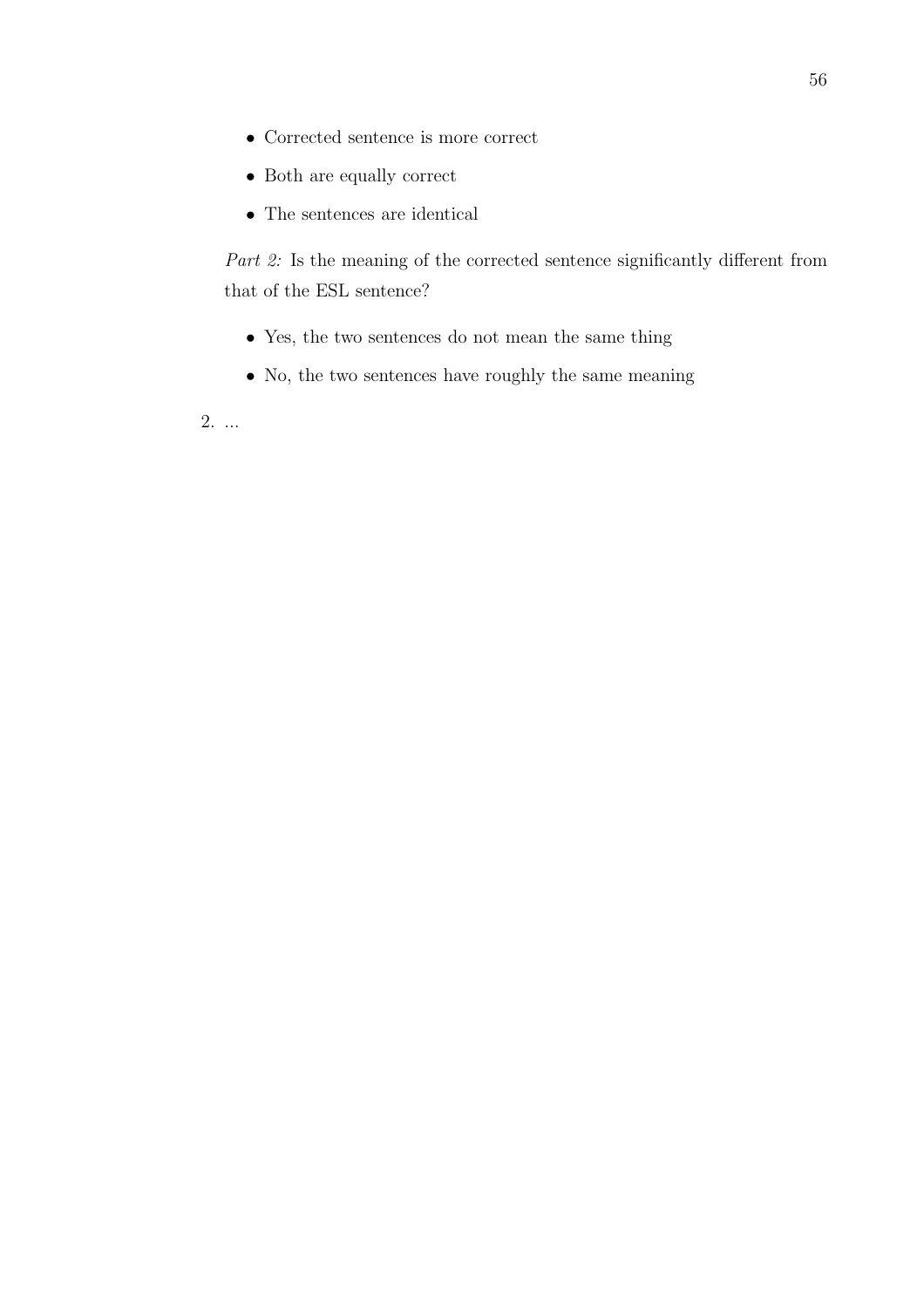# Bibliography

- Allauzen, C., Riley, M., Schalkwyk, J., Skut, W., and Mohri, M. (2007). Openfst: a general and efficient weighted finite-state transducer library. In Proceedings of the 12th international conference on Implementation and application of automata, CIAA'07, pages 11–23, Berlin, Heidelberg. Springer-Verlag.
- Baayen, H. R., Piepenbrock, R., and Gulikers, L. (1995). The CELEX Lexical Database. Release 2 (CD-ROM). Linguistic Data Consortium, University of Pennsylvania, Philadelphia, Pennsylvania.
- Bar-Hillel, Y. (1964). Language and information. Addison-Wesley, Reading, Mass.
- Brockett, C., Dolan, W. B., and Gamon, M. (2006). Correcting esl errors using phrasal smt techniques. In Proceedings of the 21st International Conference on Computational Linguistics and the 44th annual meeting of the Association for Computational Linguistics, ACL-44, pages 249–256, Stroudsburg, PA, USA. Association for Computational Linguistics.
- Brown, P. F., Pietra, V. J. D., Pietra, S. A. D., and Mercer, R. L. (1993). The mathematics of statistical machine translation: parameter estimation. Comput. Linguist., 19:263–311.
- Burnard, L. (1995). Users Reference Guide British National Corpus Version 1.0. Oxford University Computing Services, UK.
- Byrd, R. H., Lu, P., Nocedal, J., and Zhu, C. (1995). A limited memory algorithm for bound constrained optimization. SIAM J. Sci. Comput., 16:1190–1208.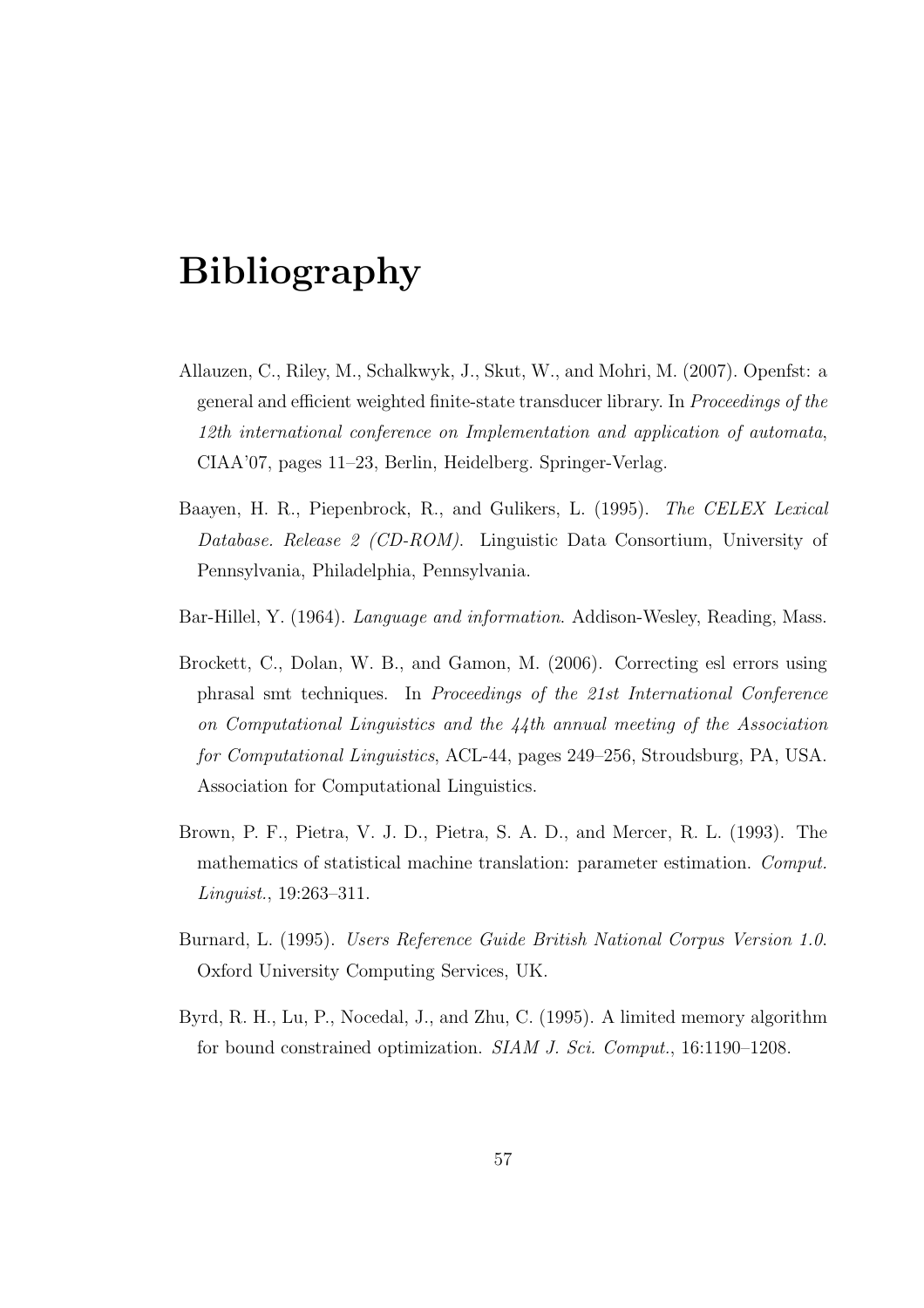- Chen, S. F. and Goodman, J. (1996). An empirical study of smoothing techniques for language modeling. In Proceedings of the 34th annual meeting on Association for Computational Linguistics, ACL '96, pages 310–318, Stroudsburg, PA, USA. Association for Computational Linguistics.
- Dempster, A. P., Laird, N. M., and Rubin, D. B. (1977). Maximum likelihood from incomplete data via the EM algorithm (with discussion). Journal of the Royal Statistical Society B, 39:1–38.
- Désilets, A. and Hermet, M. (2009). Using automatic roundtrip translation to repair general errors in second language writing. pages 198–206. MT Summit XII.
- Dreyer, M., Smith, J. R., and Eisner, J. (2008). Latent-variable modeling of string transductions with finite-state methods. In Proceedings of the Conference on Empirical Methods in Natural Language Processing, EMNLP '08, pages 1080– 1089, Stroudsburg, PA, USA. Association for Computational Linguistics.
- Eisner, J. (2002). Parameter estimation for probabilistic finite-state transducers. In Proceedings of the 40th Annual Meeting on Association for Computational Linguistics, ACL '02, pages 1–8, Stroudsburg, PA, USA. Association for Computational Linguistics.
- Fletcher, R. (1970). A new approach to variable metric algorithms. The Computer Journal, 13:317–322.
- Gamon, M., Leacock, C., Brockett, C., Dolan, W. B., Gao, J., Belenko, D., and Klementiev, A. (2009). Using statistical techniques and web search to correct esl errors. CALICO Journal, 26:491–511.
- Goodman, J. (1999). Semiring parsing. Comput. Linguist., 25:573–605.
- Kok, S. and Brockett, C. (2010). Hitting the right paraphrases in good time. In Human Language Technologies: The 2010 Annual Conference of the North American Chapter of the Association for Computational Linguistics, HLT '10,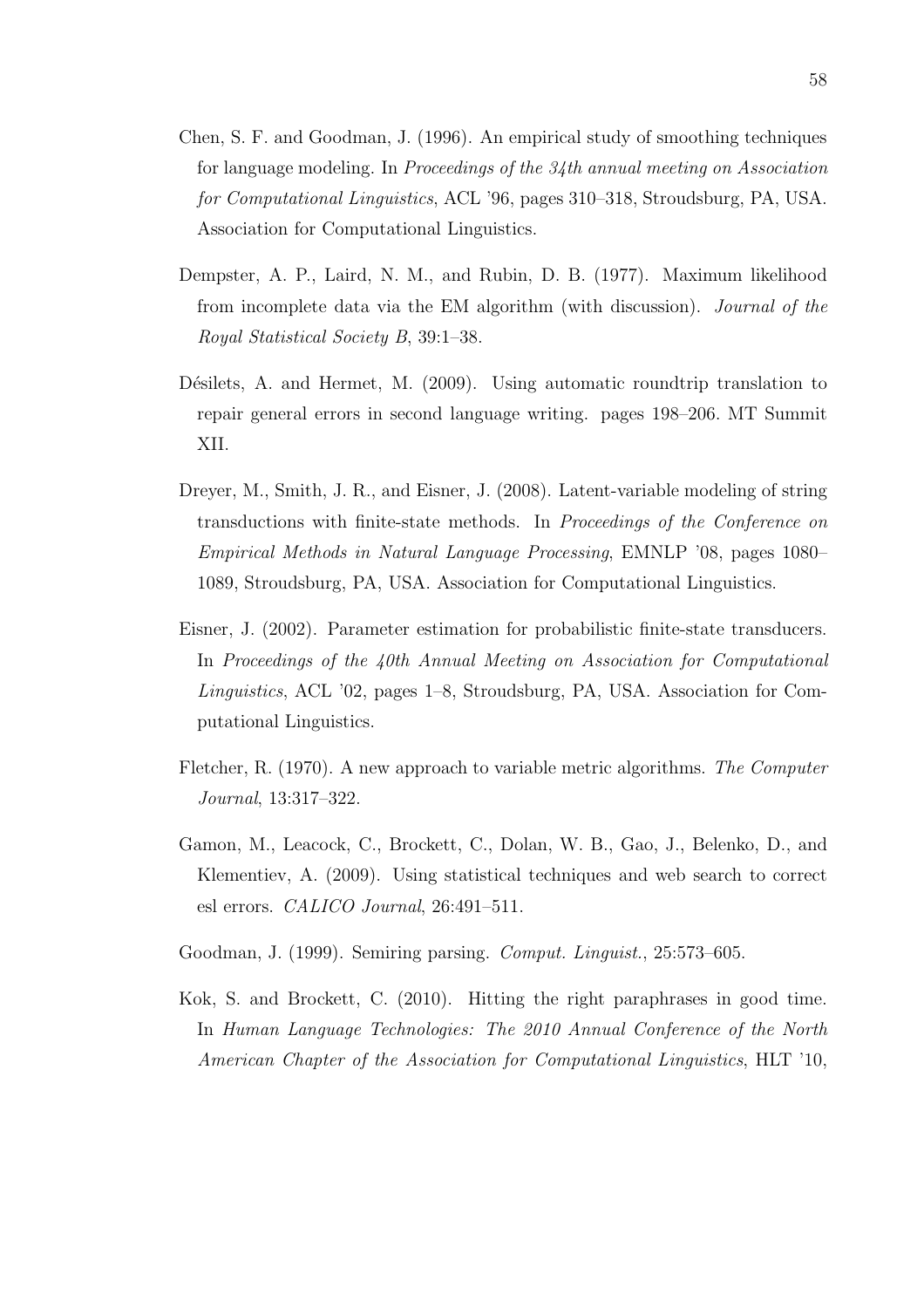pages 145–153, Stroudsburg, PA, USA. Association for Computational Linguistics.

- Lavie, A. and Agarwal, A. (2007). Meteor: an automatic metric for mt evaluation with high levels of correlation with human judgments. In Proceedings of the Second Workshop on Statistical Machine Translation, StatMT '07, pages 228– 231, Stroudsburg, PA, USA. Association for Computational Linguistics.
- Lee, J. and Seneff, S. (2006). Automatic grammar correction for second-language learners. ICSLP.
- Liang, P. and Klein, D. (2009). Online em for unsupervised models. In *Proceedings* of Human Language Technologies: The 2009 Annual Conference of the North American Chapter of the Association for Computational Linguistics, NAACL '09, pages 611–619, Stroudsburg, PA, USA. Association for Computational Linguistics.
- Mohri, M. (2001). Generic  $\epsilon$ -removal algorithm for weighted automata. In Yu, S. and Paun, A., editors, Implementation and Application of Automata, volume 2088 of Lecture Notes in Computer Science, pages 230–242. Springer Berlin / Heidelberg.
- Mohri, M. (2004). Weighted finite-state transducer algorithms: An overview. In Martín-Vide, C., Mitrana, V., and Paun, G., editors, Formal Languages and Applications, volume 148. Springer, Berlin.
- Nocedal, J. and Wright, S. J. (1999). Numerical optimization. Springer.
- Papineni, K., Roukos, S., Ward, T., and Zhu, W.-J. (2002). Bleu: a method for automatic evaluation of machine translation. In Proceedings of the 40th Annual Meeting on Association for Computational Linguistics, ACL '02, pages 311–318, Stroudsburg, PA, USA. Association for Computational Linguistics.
- Park, Y. A. and Levy, R. (2011). Automated whole sentence grammar correction using a noisy channel model. In Proceedings of the 49th annual meeting on Asso-